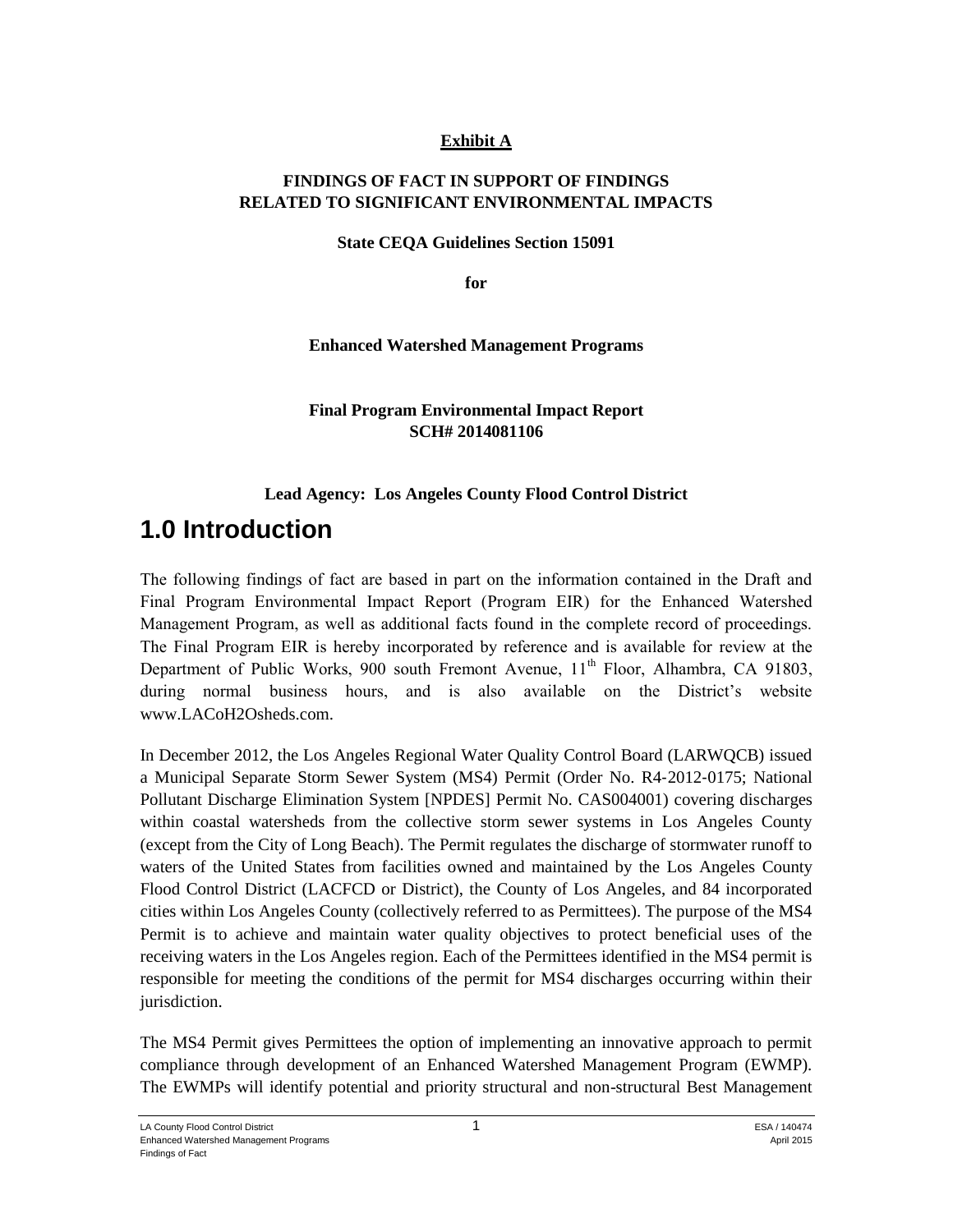Practices (BMPs) within the region's stormwater collection system to improve runoff water quality. The LACFCD, along with participating Permittees, has opted to exercise this option and has submitted to the LARWQCB 12 separate Notices of Intent (NOIs) for the development of EWMPs within 12 distinct watershed groups. Implementation of the EMWPs would be the responsibility of each Permittee and would occur following approval of the EWMPs by the LARWQCB.

The LACFCD, as a regional agency, is a member of each of the 12 EWMP working groups, and as such provides a commonality within each EWMP group. However, LACFCD does not have a special status or authority designated by the MS4 Permit over any of the other Permittees. The LACFCD will be working with the applicable Permittees in all 12 EWMP watersheds as an equal partner to identify the types and locations of BMPs needed to achieve permit compliance within each watershed.

The timeline identified in the MS4 Permit requires that Permittees submit the EWMP to the LARWQCB by June 28, 2015, in order to be in compliance with the permit conditions. The LACFCD recognizes that implementation of the EWMPs may potentially result in changes to environmental conditions. As a result, the LACFCD has prepared this Program Environmental Impact Report (PEIR) in compliance with the California Environmental Quality Act (CEQA) to provide the public and the responsible and trustee agencies with information about the potential effects on the local and regional environment associated with implementation of the EWMPs. The LACFCD will submit the PEIR to its governing body, the Los Angeles County Board of Supervisors, for approval prior to submittal of the EWMPs. The EWMPs will be submitted by each EWMP group to the LARWQCB.

The LACFCD issued a notice of preparation of a Draft Program EIR on July 27, 2012. The notice of preparation stated that the Draft Program EIR would contain a comprehensive analysis of environmental issues identified in Appendix G of the *California Environmental Quality Act (CEQA) Guidelines*. With respect to all impacts identified as "less than significant" or as having "no impact" in the Final Program EIR, the District finds that those impacts have been described accurately and are less than significant or have no impact. In addition, some impacts in the Final Program EIR were found to be potentially "significant" but are able to be mitigated to less-thansignificant levels, and others were found to be "significant and unavoidable." The District finds that those impacts have been described accurately and are less than significant with the implementation of mitigation or are significant and unavoidable.

The District further finds that the application of mitigation measures identified in the Final Program EIR would be the responsibility of each agency implementing projects identified in the program (implementing agencies). The District finds that the mitigation measures identified in the Final EIR are reasonable and readily implementable under foreseeable circumstances, such that it is reasonably assumed that implementing agencies can and should adopt and implement them for their projects. The conclusions of significance for each impact in the Final Program EIR therefore assume that mitigation measures identified in the Final Program EIR would be applied as described therein.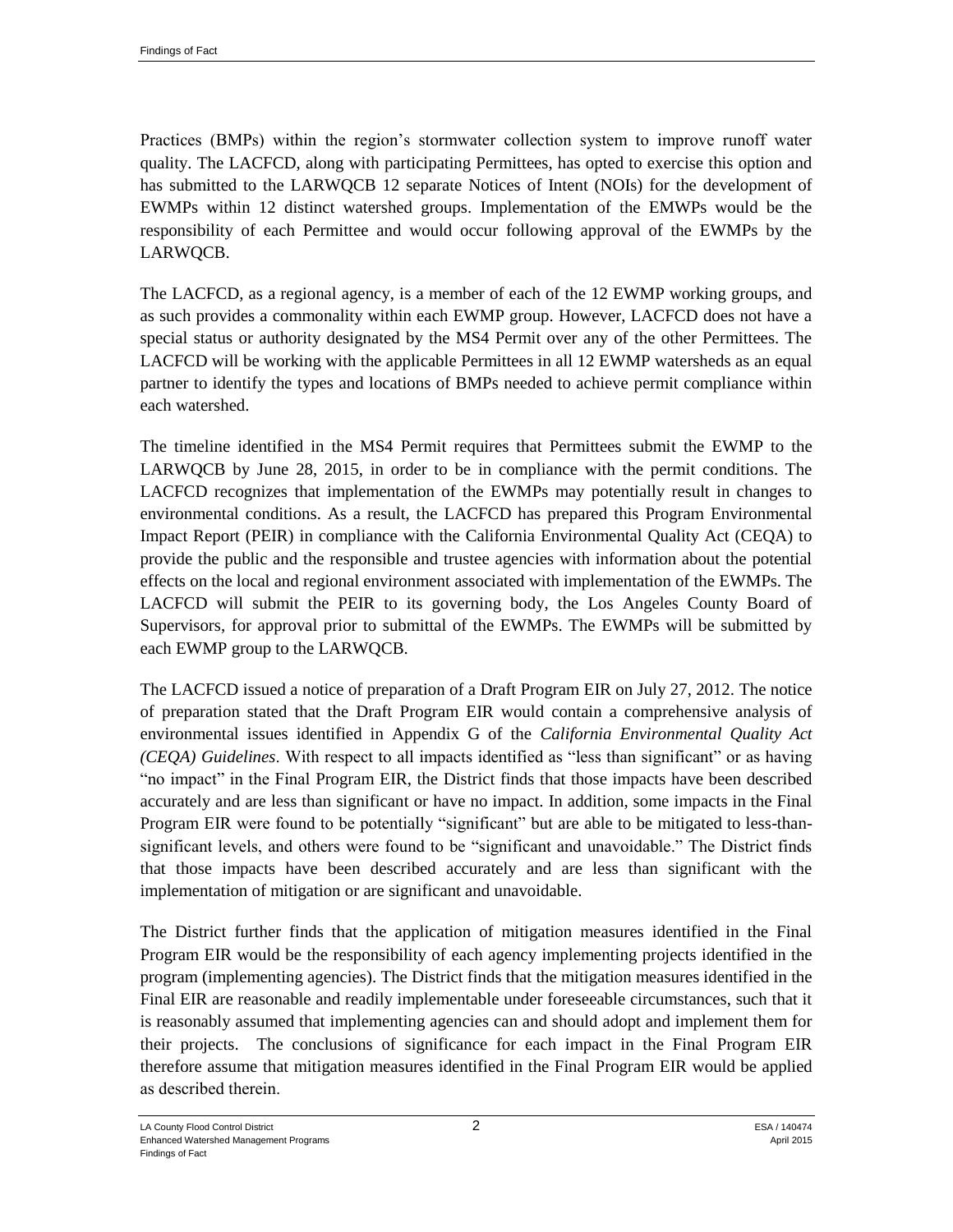The District has adopted the mitigation measures identified in the Final Program EIR, and will implement those measures for projects it implements under the Program. However, as explained more fully in Section 5.0, because the District will not be the implementing agency for all projects being implemented as part of the proposed program, the District cannot state with certainty that all impacts capable of being mitigated to less-than-significant levels will in fact be mitigated to a less-than-significant level. Accordingly, the District finds that as to projects where the District will not be an implementing agency, the impacts described in the Program EIR as being potentially "significant" but capable of being mitigated to less-than-significant levels must be found to be "significant and unavoidable."

# **2.0 Project Description**

The 12 EWMPs will vary for each watershed group, but will generally provide the opportunity for Permittees to customize their stormwater programs to achieve compliance with applicable receiving water limitations (RWLs) and water-quality-based effluent limits (WQBELs) in accordance with the MS4 Permit through implementation of stormwater best management practices (BMPs) or watershed control measures. BMPs vary in function and type, with each BMP providing unique design characteristics and benefits from implementation. The overarching goal of BMPs in the EWMP is to reduce the impact of stormwater and non-stormwater on receiving water quality and address the water quality priorities as defined by the MS4 Permit. The development of each EWMP will involve the evaluation and selection of multiple BMP types, including nonstructural (institutional) and distributed, centralized, and regional structural watershed control measures, that will be implemented to meet compliance goals and strategies under the 2012 MS4 Permit. The LACFCD has limited jurisdictional authority for ordinance and code enactment or enforcement and therefore is limited in nonstructural BMPs to education and outreach measures. The structural watershed control measures that will be implemented by the LACFCD will be multi-benefit stormwater projects that emphasize flood risk mitigation and water conservation and supply.

The LACFCD has a vested interest in increasing opportunities for stormwater capture and groundwater recharge as a means of assisting local water supply augmentation. The LACFCD will be working with the applicable Permittees and other stakeholders in all 12 EWMP watersheds to develop such projects. The EWMPs will be implemented by the Permittees that have jurisdiction within each EWMP area. The implementing agencies will be responsible for the contents of the EWMPs affecting their jurisdictions and for implementing the projects developed by the EWMPs.

Structural control measures are constructed BMPs that reduce the impact of stormwater and nonstormwater on receiving water quality. They are broken into three categories:

 *Distributed Structural BMPs*, which treat runoff close to the source and are typically implemented at a single- or few-parcel level (e.g., facilities typically serving a contributing area less than one acre).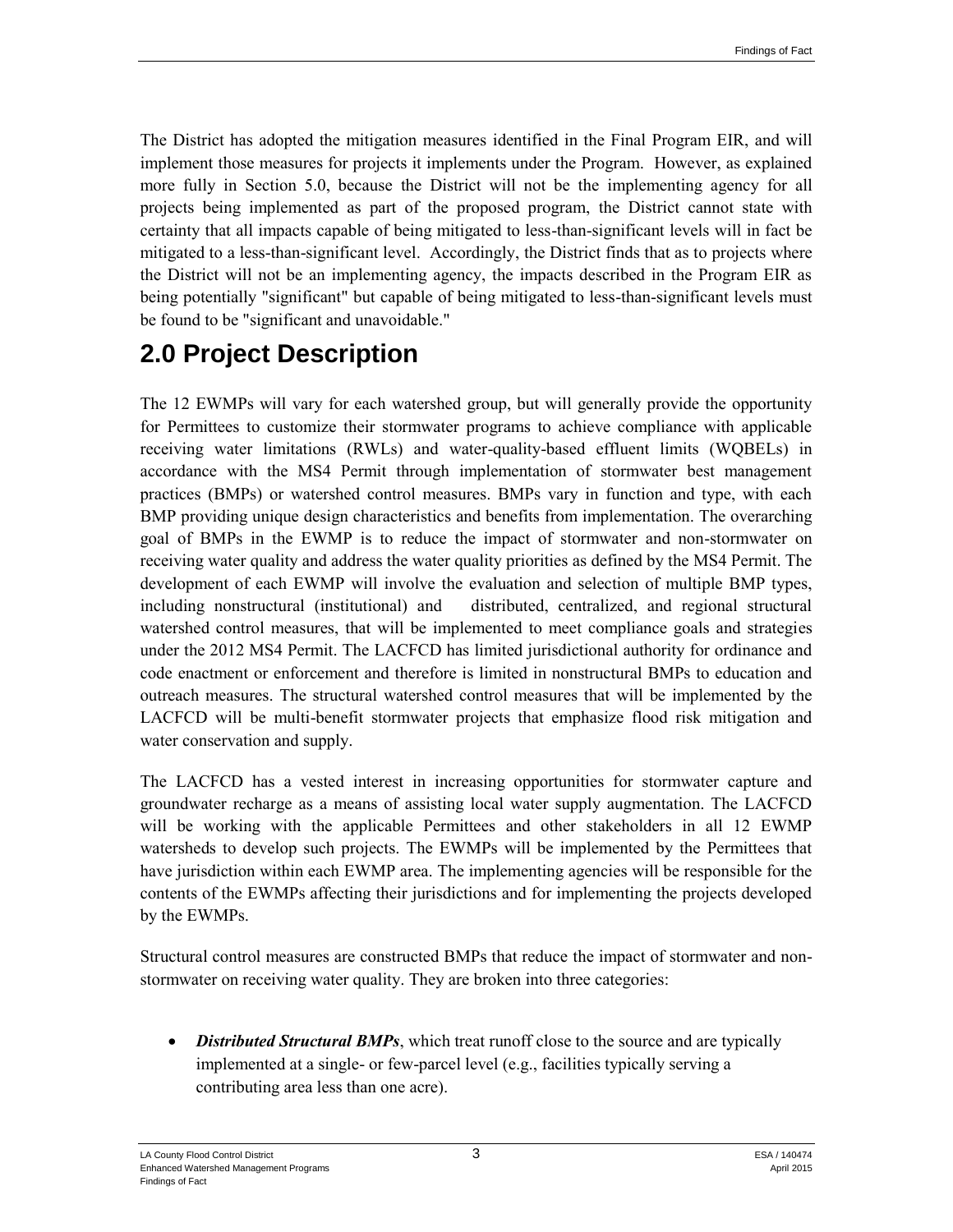- *Centralized Structural BMPs*, which treat runoff from a contributing area of multiple parcels (e.g., facilities typically serving a contributing area on the order of tens or hundreds of acres or larger).
- *Regional Structural BMPs*, which are meant to retain the 85th percentile storm over 24 hours from a contributing area. Generally, the  $85<sup>th</sup>$  percentile storm is approximately 0.75 inches over 24 hours

Whether distributed, centralized, or regional, the major structural BMP functions are infiltration, treatment, and storage, which may be used individually or combination:

- *Infiltration*, where runoff is directed to percolate into the underlying soils. Infiltration generally reduces the volume of runoff and increases groundwater recharge.
- *Treatment*, where pollutants are removed through various unit processes, including filtration, settling, sedimentation, sorption, straining, and biological or chemical transformations.
- *Storage*, where runoff is captured, stored (detained), and slowly released into downstream waters. Storage can reduce the peak flow rate from a site, but does not directly reduce runoff volume.

The types of structural BMPs to be implemented will vary between EWMPs, but most EMWPs will include a variety of distributed, centralized, and regional BMPs.

Non-structural BMPs are policies, actions, and activities which are intended to minimize or eliminate pollutant sources. Most institutional BMPs are implemented to meet Minimum Control Measure (MCM) requirements in the MS4 permit; MCMs are considered a subset of institutional BMPs. These BMPs are not constructed, but may have costs associated with the procurement and installation of items such as signage or spill response kits.

# **3.0 CEQA Review and Public Participation**

A Notice of Preparation (NOP)/Initial Study (SCH No. 2014081106) was circulated for a 30-day public review period beginning on August 29, 2014. Twenty (20) individual written comment letters were received and used in the preparation of the Draft PEIR. The Draft PEIR for the proposed project was initially circulated for a 45-day public review period beginning on January 21, 2015 and ending on March 9, 2015. Per an announcement via e-mail blast on March 6, the comment period was extended through March 16, 2015 at 5PM. A total of 46 individual written comment letters were received on the Draft PEIR.

Section 15088 of the *CEQA Guidelines* requires that the lead agency evaluate comments on environmental issues received from persons and agencies that reviewed the Draft PEIR and prepare a written response addressing each of the comments received. The response to comments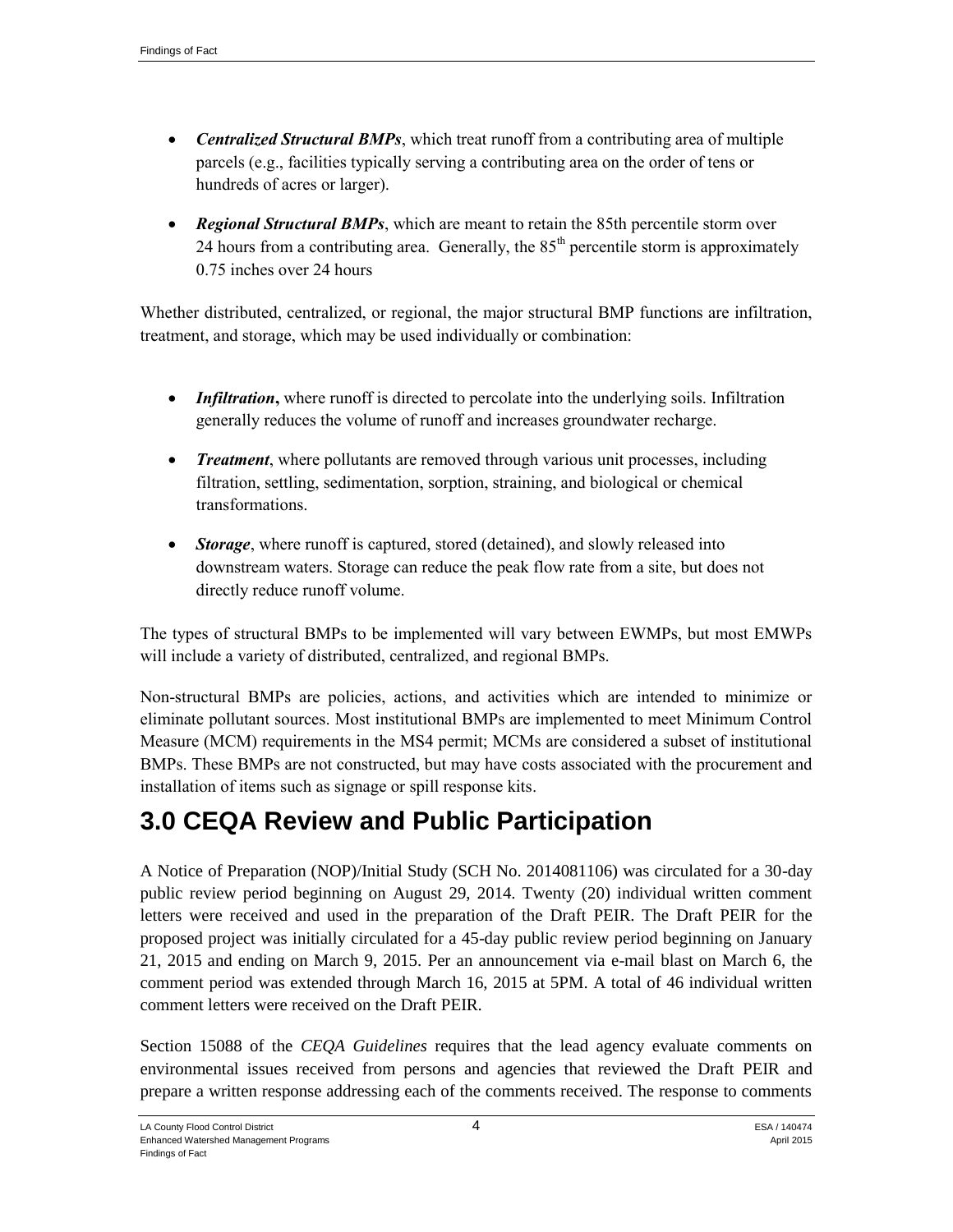is contained in this document—Volume 3, Chapter 12 of the Final PEIR. Volumes 1 through 3 together constitute the Final PEIR. A list of agencies and interested parties who have commented on the Draft PEIR is provided below. A copy of each numbered comment letter and a lettered response to each comment are provided in Chapter 12, *Response to Comments*, of this Final PEIR.

LACFCD held 6 community meetings on January 29 and February 3, 5, 10, 11 and 17, 2015 to discuss the Draft PEIR analysis and alternatives. The six public meetings that took place at 6PM each night listed are as follows:

- Public Meeting 1 (Florence-Firestone Service Center January 29, 2015)
- Public Meeting 2 (LA County Fire Camp February 3, 2015)
- Public Meeting 3 (San Pedro Service Center February 5, 2015)
- Public Meeting 4 (Topanga Library February 10, 2015)
- Public Meeting 5 (Hacienda Heights Community Center February 11, 2015)
- Public Meeting 6 (East Los Angeles Library February 17, 2015)

# **4.0 No Environmental Impacts**

# 4.1 Structural BMPs

## **4.1.1 Aesthetics**

The proposed program would not create a new source of substantial light or glare that would adversely affect day or nighttime views in the area (Impact 3.1-4).

## *Finding*

The Board of Supervisors finds, based on the Final Program EIR, and the whole of the record, that the proposed program would result in no impact relating to the creation of new sources of substantial light or glare that would adversely affect day or nighttime views in the area.

## **4.1.2 Air Quality**

The proposed program would not conflict with or obstruct implementation of the applicable air quality plan (Impact 3.2-1).

## *Finding*

The Board of Supervisors finds, based on the Final Program EIR, and the whole of the record, that the proposed program would result in no impact relating to conflicting with or obstructing implementation of the AQMP prepared by SCAQMD and SCAG.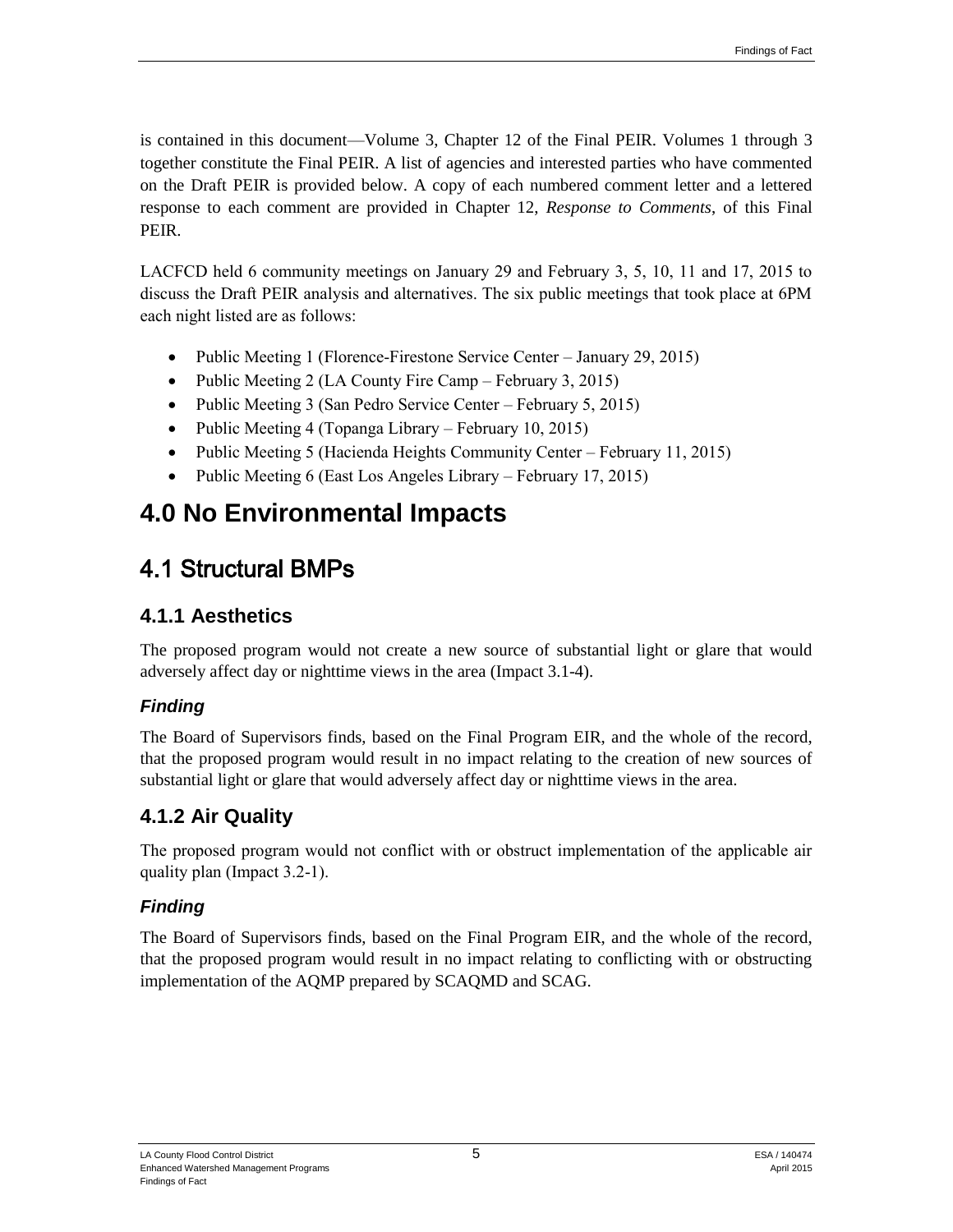## **4.1.3 Biological Resources**

The proposed program would not interfere substantially with the movement of any native resident or migratory fish or wildlife species or with established native resident or migratory wildlife corridors, or impede the use of native wildlife nursery sites. (Impact 3.3-4)

The proposed program would not conflict with the provisions of an adopted habitat conservation plan, natural community conservation plan, or other approved local, regional, or state habitat conservation plan. (Impact 3.3-6)

#### *Finding*

The Board of Supervisors finds, based on the Final Program EIR, and the whole of the record, that the Proposed Program would result in no impact relating to the interference with the movement of any native resident or migratory fish or wildlife or with established native resident or migratory wildlife corridors, or the impediment of the use of native wildlife nursery sites.

The Board of Supervisors finds, based on the Final Program EIR, and the whole of the record, that the proposed program would result in no impact relating to conflict with the provisions of an adopted habitat conservation plan, natural community conservation plan, or other approved local, regional, or state habitat conservation plan.

## **4.1.4 Cultural Resources**

The proposed program would not have any environmental effects related to cultural resources that would result in no impacts or less than significant impacts unmitigated.

## **4.1.5 Geologic and Mineral Resources**

The proposed program would not locate new facilities in areas susceptible to seismic impacts such as (1) rupture of a known earthquake fault, as delineated on the most recent Alquist-Priolo Earthquake Fault Zoning Map issued by the State Geologist for the area based on other substantial evidence of a known fault, (2) strong seismic groundshaking, or (3) seismically induced liquefaction or landslides, which could expose people, structures, or habitat to potential risk of loss, damage, injury, or death (Impact 3.5-1).

The proposed program would not result in substantial soil erosion or the loss of topsoil (Impact  $3.5-2$ ).

The proposed program would not be located on expansive soil as defined in 24 CCR 1803.5.3 of the California Building Code (2013), creating substantial risks to life or structures. (Impact 3.5- 4).

The proposed program would not have soils incapable of adequately supporting the use of a septic tank or alternative wastewater treatment systems where sewers are not available for the disposal of wastewater (Impact 3.5-5).

The proposed program would not result in the loss of availability of a known mineral resource that would be of value to the region and the residents of the state or a locally important mineral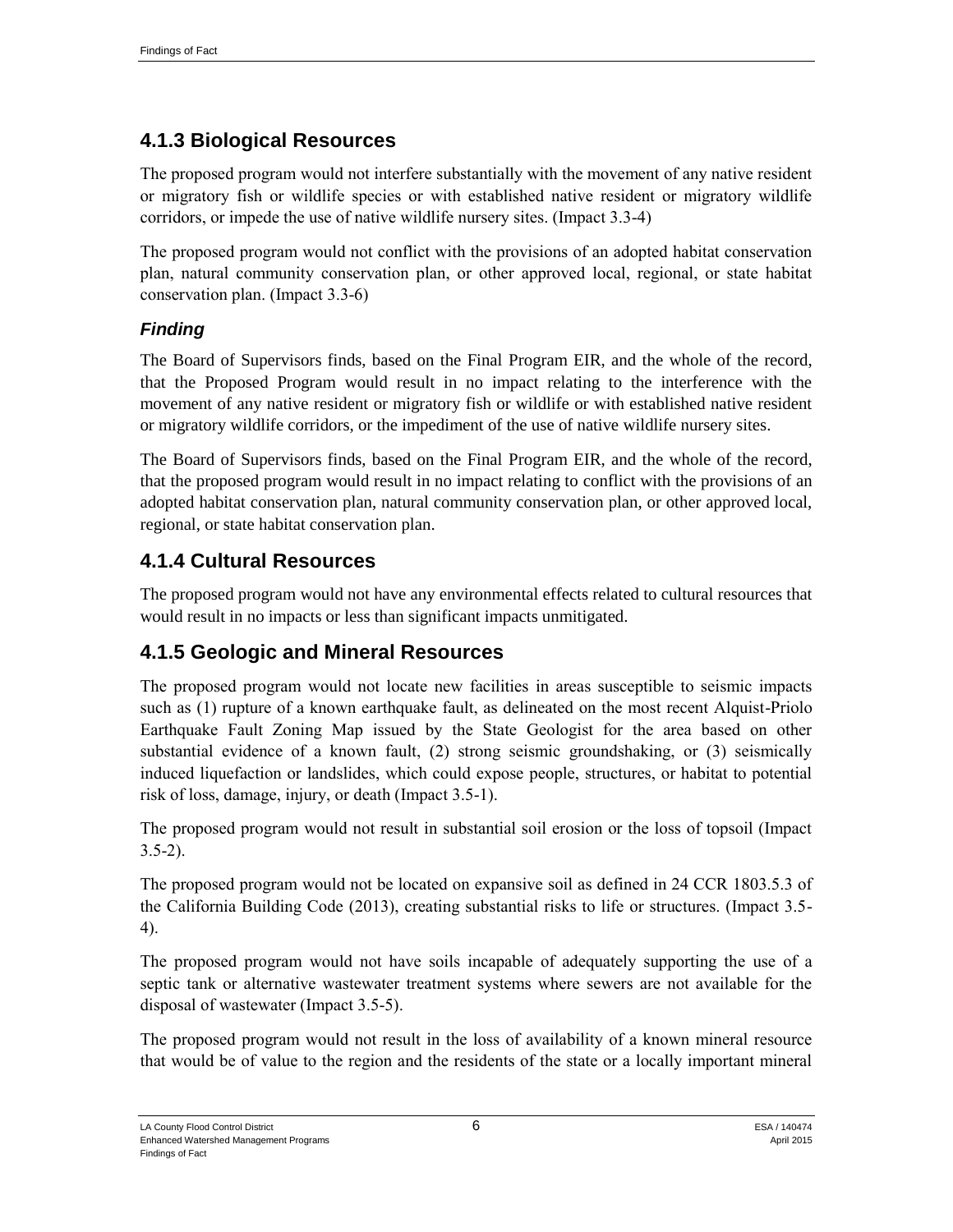resource recovery site delineated on a local General Plan, Specific Plan, or other land use plan (Impact 3.5-6).

#### *Finding*

The Board of Supervisors finds, based on the Final Program EIR, and the whole of the record, that the proposed program would result in no impact relating to location of new facilities in areas susceptible to seismic impacts of various kinds.

The Board of Supervisors finds, based on the Final Program EIR, and the whole of the record, that the proposed program would result in no impact relating to substantial soil erosion or loss of topsoil.

The Board of Supervisors finds, based on the Final Program EIR, and the whole of the record, that the proposed program would result in no impact relating to location on expansive soil.

The Board of Supervisors finds, based on the Final Program EIR, and the whole of the record, that the proposed program would result in no impact relating to having soils incapable of adequately supporting the use of septic tank or alternative wastewater treatment systems.

The Board of Supervisors finds, based on the Final Program EIR, and the whole of the record, that the proposed program would result in no impact relating to the loss of availability of a known mineral resource that would be of value to the region and the residents of the state, or a locally important mineral resource recovery site delineated on a local General Plan, Specific Plan, or other land use plan.

## **4.1.6 Greenhouse Gas Emissions**

The proposed program would not generate GHG emissions, either directly or indirectly, that may have a significant impact on the environment (Impact 3.6-1).

The proposed program would not conflict with an applicable plan, policy, or regulation of an agency adopted for the purpose of reducing the emissions of GHGs (Impact 3.6-2).

The proposed program would not result in significant cumulative impact to GHGs.

#### *Finding*

The Board of Supervisors finds, based on the Final Program EIR, and the whole of the record, that the Proposed Program would result in no impact relating to generation of GHG emissions.

The Board of Supervisors finds, based on the Final Program EIR, and the whole of the record, that the proposed program would result in no impact relating to confliction with an applicable plan, policy, or regulation of an agency adopted for the purpose of reducing the emissions of GHGs.

The Board of Supervisors finds, based on the Final Program EIR, and the whole of the record, that the proposed program does not have the potential to result in significant cumulative impacts to GHGs.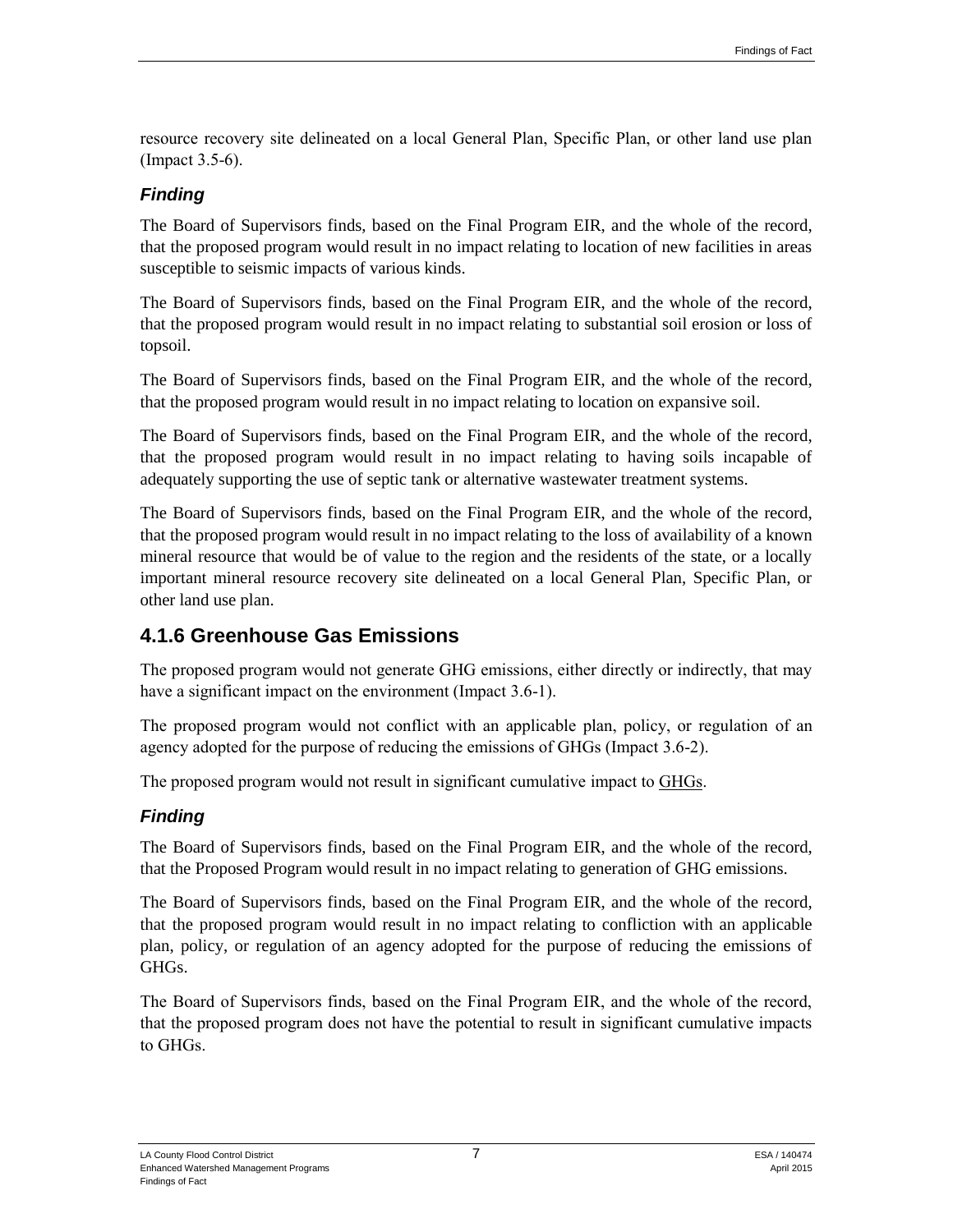## **4.1.7 Hazards and Hazardous Materials**

The proposed program would not create a significant hazard to the public or the environment through the routine transport, use, or disposal of hazardous materials or the accidental release during construction and maintenance activities (Impact 3-7.1).

The proposed program would not emit hazardous emissions or handle hazardous or acutely hazardous materials, substances, or waste within one-quarter mile of an existing school (Impact 3.7-3).

The proposed program would not impair implementation of or physically interfere with an adopted emergency response plan or emergency evacuation plan (Impact 3.7-6).

The proposed program would not expose people or structures to a significant risk of loss, injury, or death involving wildland fires, including where wildlands are adjacent to urbanized areas or where residences are intermixed with wildlands (Impact 3.7-7).

## *Finding*

The Board of Supervisors finds, based on the Final Program EIR, and the whole of the record, that the proposed program would result in no impact relating to the creation of a significant hazard to the public or environment through routine transport, use, or disposal of hazardous materials or accidental release during construction and maintenance activities.

The Board of Supervisors finds, based on the Final Program EIR, and the whole of the record, that the Proposed Program would result in no impact relating to hazardous emissions or handling of hazardous or acutely hazardous materials, substances, or waste within one-quarter mile of an existing school.

The Board of Supervisors finds, based on the Final Program EIR, and the whole of the record, that the proposed program would result in no impact relating to the implementation of an adopted emergency response or emergency evacuation plan.

The Board of Supervisors finds, based on the Final Program EIR, and the whole of the record, that the proposed program would result in no impact relating to exposure of people or structures to significant risk of loss, injury or death involving wildland fires.

## **4.1.8 Hydrology and Water Quality**

The proposed program would not violate water quality standards or waste discharge requirements or further degrade water quality (Impact 3.8-1).

The proposed program would not substantially alter the existing drainage pattern of a site or area through the alteration of the course of a stream or river, or by other means, in a manner that would result in substantial erosion or siltation on- or off-site (Impact 3.8-3).

The proposed program would not substantially alter the existing drainage pattern of a site or area through the alteration of the course of a stream or river or, by other means, substantially increase the rate or amount of surface runoff in a manner that would result in flooding on- or off-site (Impact 3.8-4).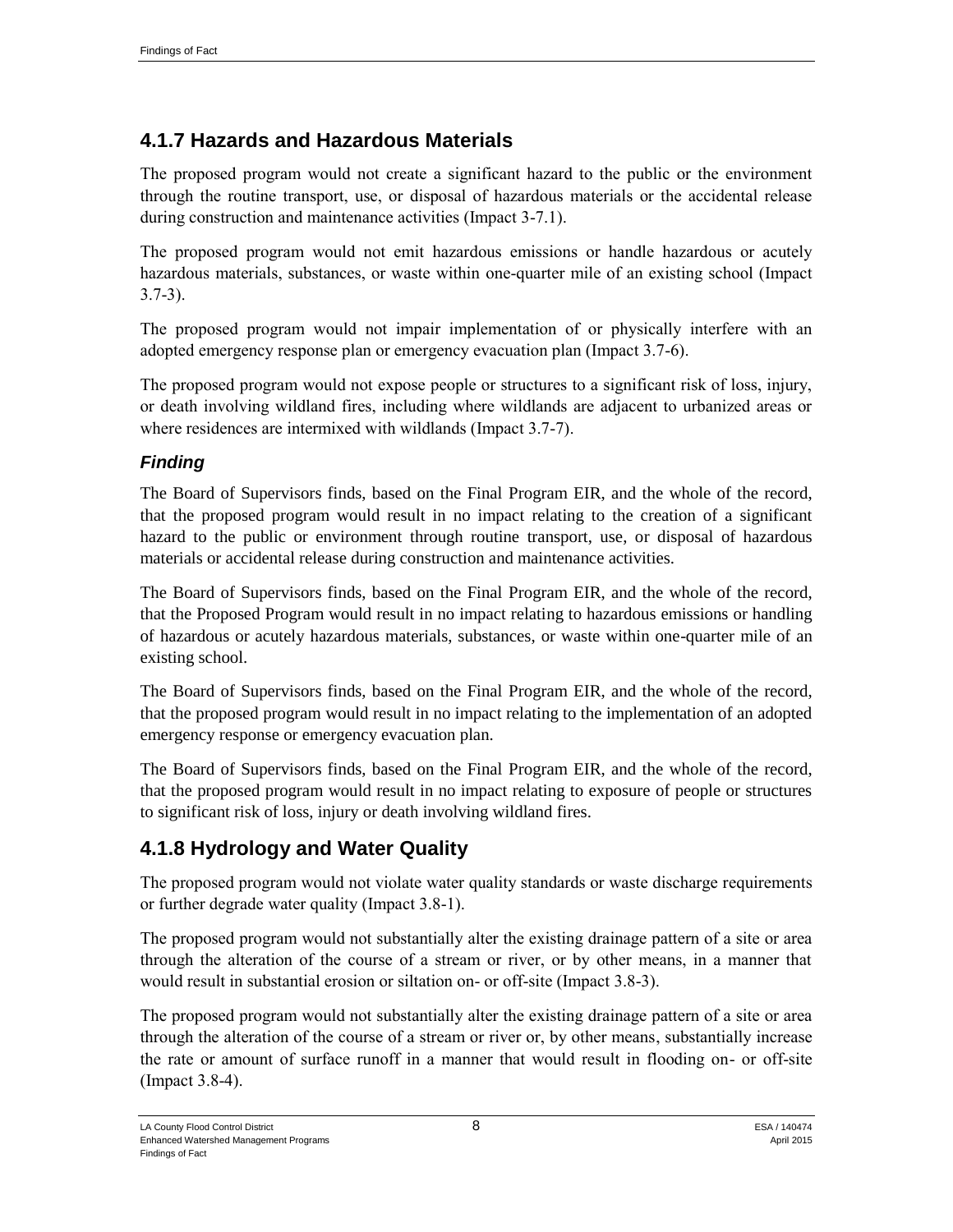The proposed program would not create or contribute runoff water which would exceed the capacity of existing or planned stormwater drainage systems or provide substantial additional sources of polluted runoff (Impact 3.8-5).

The proposed program would not place housing within a 100-year flood hazard area as mapped on a federal Flood Hazard Boundary or Flood Insurance Rate Map or other authoritative flood hazard delineation map (Impact 3.8-6).

The proposed program would not place within a 100-year flood hazard area structures that would impede or redirect flood flows (Impact 3.8-7).

The proposed program would not expose structures to a significant risk of loss, including flooding as a result of the failure of a levee or dam (Impact 3.8-8).

The proposed program would not place structures in areas subject to inundation by seiche, tsunami, or mudflow (Impact 3.8-9).

The proposed program would not result in significant cumulative impact to hydrology and water quality.

#### *Finding*

The Board of Supervisors finds, based on the Final Program EIR, and the whole of the record, that the proposed program would result in no impact relating to the violation of water quality standards or waste discharge requirements.

The Board of Supervisors finds, based on the Final Program EIR, and the whole of the record, that the proposed program would result in no impact relating to the alteration of the existing drainage pattern of a site in a manner that would result in substantial erosion or siltation on- or off-site. In response to comment received on the Draft EIR, Mitigation Measure HYDRO-4 has been added to ensure that Impact 3.8-3 and Impact 3.8-4 remain less than significant. The modification does not identify any new significant impact or trigger the need to recirculate the Draft PEIR under Section 15088.5 of the CEQA Guidelines.

**HYDRO-4:** Prior to approving a structural BMP, the implementing agencies shall conduct an evaluation of the potential hydromodification impacts of the project. The evaluation shall recommend design measures necessary to prevent or minimize any identified impacts, including flooding, erosion and/or scour. Design measures could include velocity dissipaters and bank re-enforcement components. Implementing agencies shall include these measures in project designs.

The Board of Supervisors finds, based on the Final Program EIR, and the whole of the record, that the proposed program would result in no impact relating to the alteration of the existing drainage pattern of a site which would increase the rate or amount of surface runoff in a manner that would result in flooding on- or off-site.

The Board of Supervisors finds, based on the Final Program EIR, and the whole of the record, that the proposed program would result in no impact relating to the creation or contribution to runoff water.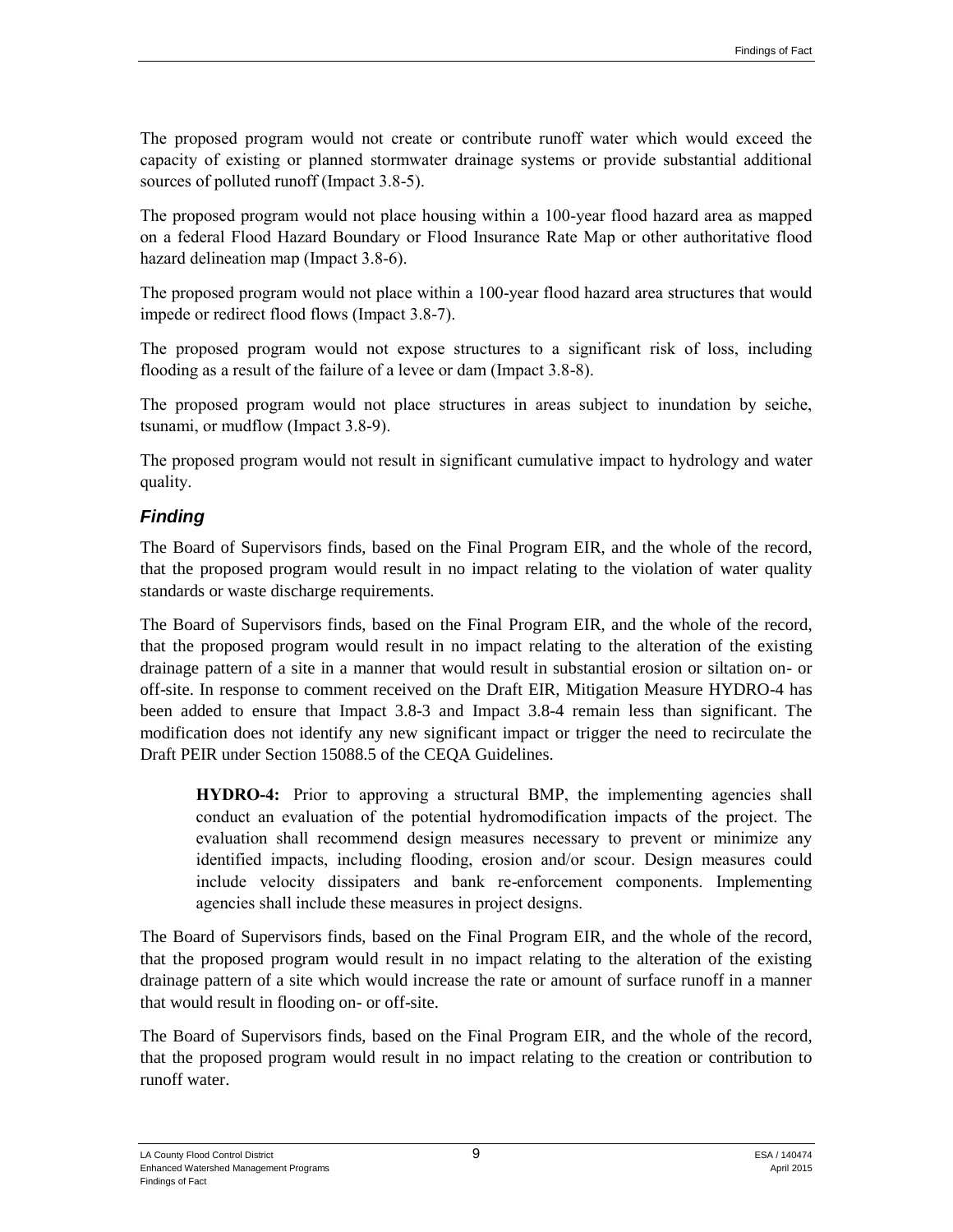The Board of Supervisors finds, based on the Final Program EIR, and the whole of the record, that the proposed program would result in no impact relating to placement of housing within a 100-year flood hazard area.

The Board of Supervisors finds, based on the Final Program EIR, and the whole of the record, that the proposed program would result in no impact relating to placement of structures within a 100-year flood hazard area that would impede or redirect flood flows.

The Board of Supervisors finds, based on the Final Program EIR, and the whole of the record, that the proposed program would result in no impact relating to exposure of structures to a significant risk of loss, including flooding as a result of the failure of a levee or dam.

The Board of Supervisors finds, based on the Final Program EIR, and the whole of the record, that the proposed program would result in no impact relating to placement of structures in areas subject to inundation by seiche, tsunami, or mudflow.

The Board of Supervisors finds, based on the Final Program EIR, and the whole of the record, that the proposed program does not have the potential to result in significant cumulative impacts to hydrology and water quality.

## **4.1.9 Land Use and Agriculture**

The proposed program would not physically divide an established community (Impact 3.9-1).

The proposed program would not conflict with any applicable land use plan, policy, or regulation of an agency with jurisdiction over the program (including, but not limited to the general plan, specific plan, local coastal program, or zoning ordinance) adopted for the purpose of avoiding or mitigating an environmental effect (Impact 3.9-2).

The proposed program would not conflict with any applicable habitat conservation plan or natural community conservation plan (Impact 3.9-3).

The proposed program would not convert Prime Farmland, Unique Farmland, or Farmland of Statewide Importance, as shown on the maps prepared pursuant to the Farmland Mapping and Monitoring Program of the California Resources Agency, to non-agricultural use. The proposed program would not involve other changes in the existing environment which, due to their location or nature, could result in conversion of agricultural land to non-agricultural use or conversion of forest land to non-forest use. (Impact 3.9-4)

The proposed program would not conflict with existing zoning for agricultural use, or a Williamson Act contract (Impact 3.9-5).

The proposed program would not conflict with existing zoning for, or cause rezoning of, forest land (as defined in Public Resources Code section  $12220(g)$ ), timberland (as defined by Public Resources Code section 4526), or timberland zoned Timberland Production (as defined by Government Code section  $51104(g)$ ). The proposed program would not result in the loss of forest land or conversion of forest land to non-forest use (Impact 3.9-6).

The proposed program would not result in significant cumulative impact to land use and agriculture.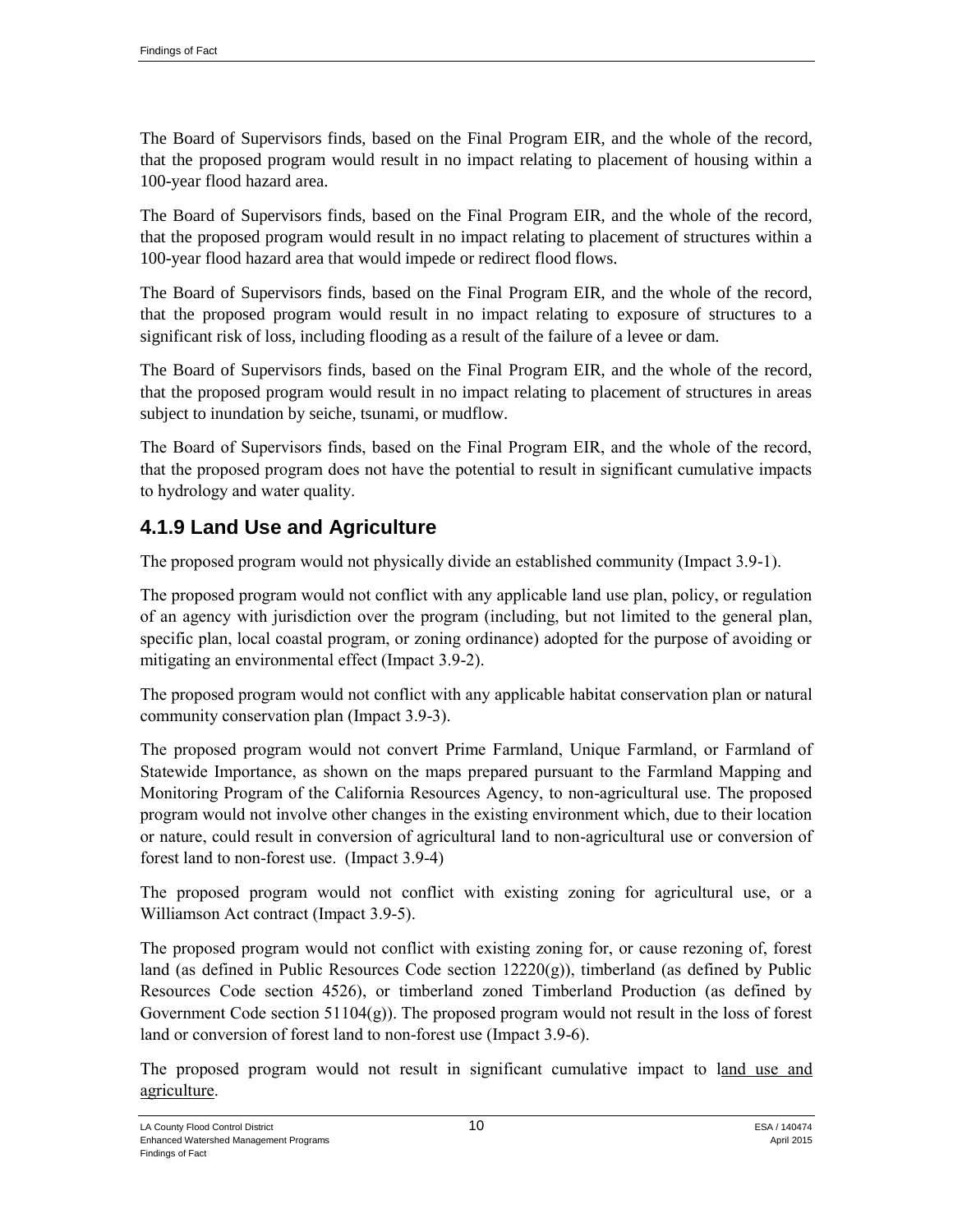### *Finding*

The Board of Supervisors finds, based on the Final Program EIR, and the whole of the record, that the proposed program would result in no impact relating to the physical division of an established community.

The Board of Supervisors finds, based on the Final Program EIR, and the whole of the record, that the proposed program would result in no impact relating to confliction with any applicable land use plan, policy, or regulation of an agency with jurisdiction over the program adopted for the purpose of avoiding or mitigating an environmental impact.

The Board of Supervisors finds, based on the Final Program EIR, and the whole of the record, that the proposed program would result in no impact relating to confliction with any applicable habitat conservation plan or natural community conservation plan.

The Board of Supervisors finds, based on the Final Program EIR, and the whole of the record, that the proposed program would result in no impact relating to conversion of Prime Farmland, Unique Farmland, or Farmland of Statewide Importance, or conversion of agricultural land to non-agricultural use or conversion of forest land to non-forest use.

The Board of Supervisors finds, based on the Final Program EIR, and the whole of the record, that the proposed program would result in no impact relating to confliction with existing zoning for agricultural use, or a Williamson Act contract.

The Board of Supervisors finds, based on the Final Program EIR, and the whole of the record, that the proposed program would result in no impact relating to confliction with existing zoning for forest land or timberland, or the loss of forest land or conversion of forest land to non-forest use.

The Board of Supervisors finds, based on the Final Program EIR, and the whole of the record, that the proposed program does not have the potential to result in significant cumulative impacts to land use and agriculture.

## **4.1.10 Noise**

The proposed program would not result in exposure of persons to, or generation of, excessive groundborne vibration (Impact 3.10-2).

For a project located within an airport land use plan, or, where such a plan has not been adopted, in an area within 2 miles of a public airport or public use airport, implementation of the proposed program would not expose people residing or working in the area to excessive noise levels (Impact 3.10-5)

For a project located in the vicinity of a private airstrip, the proposed program would not expose people residing or working in the project area to excessive noise levels (Impact 3.10-6).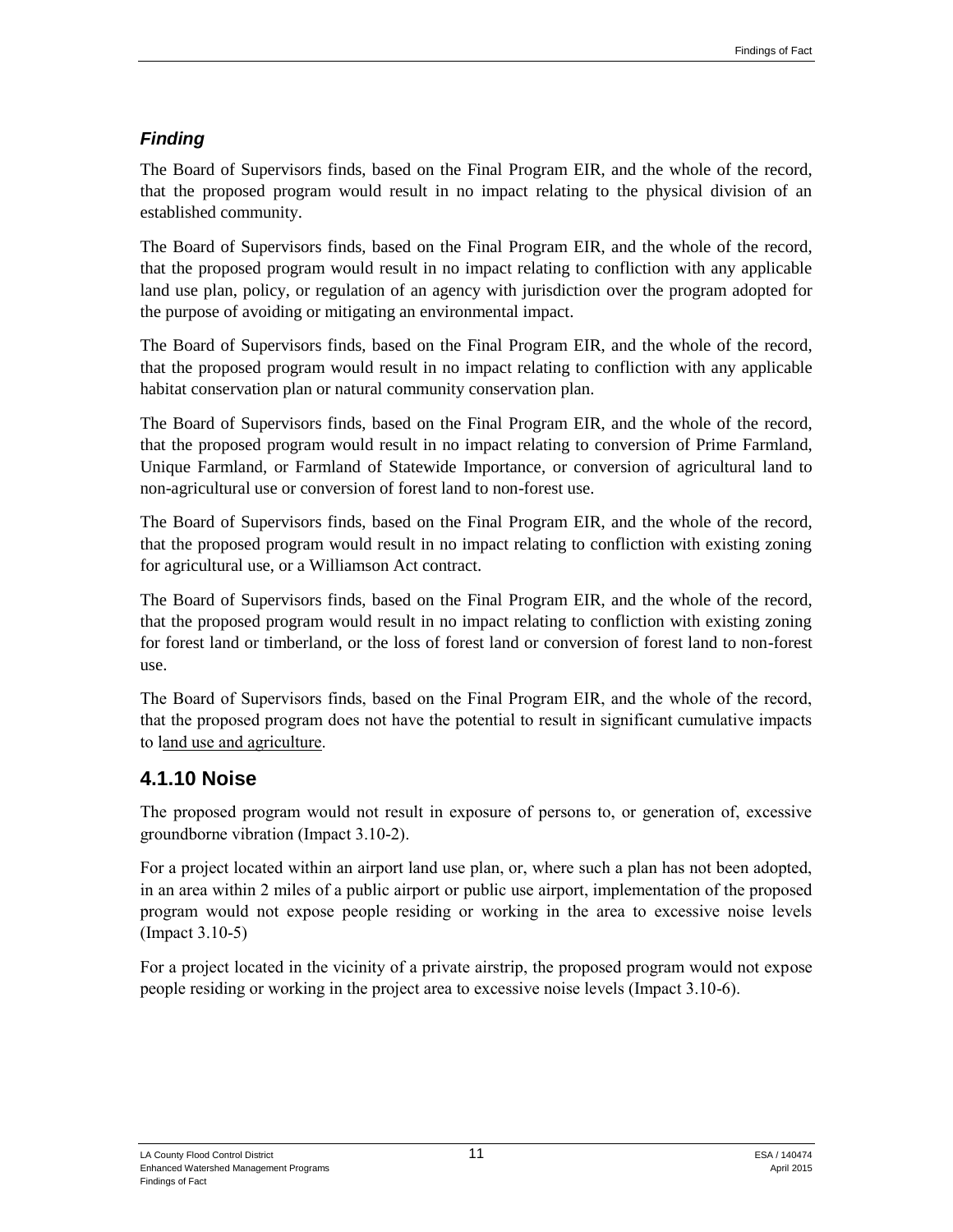## *Finding*

The Board of Supervisors finds, based on the Final Program EIR, and the whole of the record, that the proposed program would result in no impact relating to exposure of persons to, or generation of, excessive groundborne vibration.

The Board of Supervisors finds, based on the Final Program EIR, and the whole of the record, that the proposed program would result in no impact relating to projects located within an airport land use plan or within 2 miles of a public airport or public use airport.

The Board of Supervisors finds, based on the Final Program EIR, and the whole of the record, that the proposed program would result in no impact relating to projects located in the vicinity of a private airstrip.

## **4.1.11 Population and Housing and Environmental Justice**

Implementation of the proposed program would not induce substantial population growth in an area, either directly (for example, by proposing new homes and businesses) or indirectly (for example, through extension of roads or other infrastructure) (Impact 3.11-1).

Implementation of the proposed program would not displace substantial numbers of existing housing, necessitating the construction of replacement housing elsewhere (Impact 3.11-2).

Implementation of the proposed program would not displace substantial numbers of people, necessitation the construction of replacement housing elsewhere (Impact 3.11-3).

Implementation of the proposed program would not affect the health or environment of minority or low income populations disproportionately (Impact 3.11-4).

The proposed program would not result in significant cumulative impact to population and housing and environmental justice.

#### *Finding*

The Board of Supervisors finds, based on the Final Program EIR, and the whole of the record, that the proposed program would result in no impact relating to introduction of substantial population growth in an area, either directly or indirectly.

The Board of Supervisors finds, based on the Final Program EIR, and the whole of the record, that the proposed program would result in no impact relating to displacement of substantial numbers of existing housing.

The Board of Supervisors finds, based on the Final Program EIR, and the whole of the record, that the proposed program would result in no impact relating to displacement of substantial numbers of people.

The Board of Supervisors finds, based on the Final Program EIR, and the whole of the record, that the Proposed Program would result in no impact relating to impacting the health or environment of minority or low income populations disproportionately.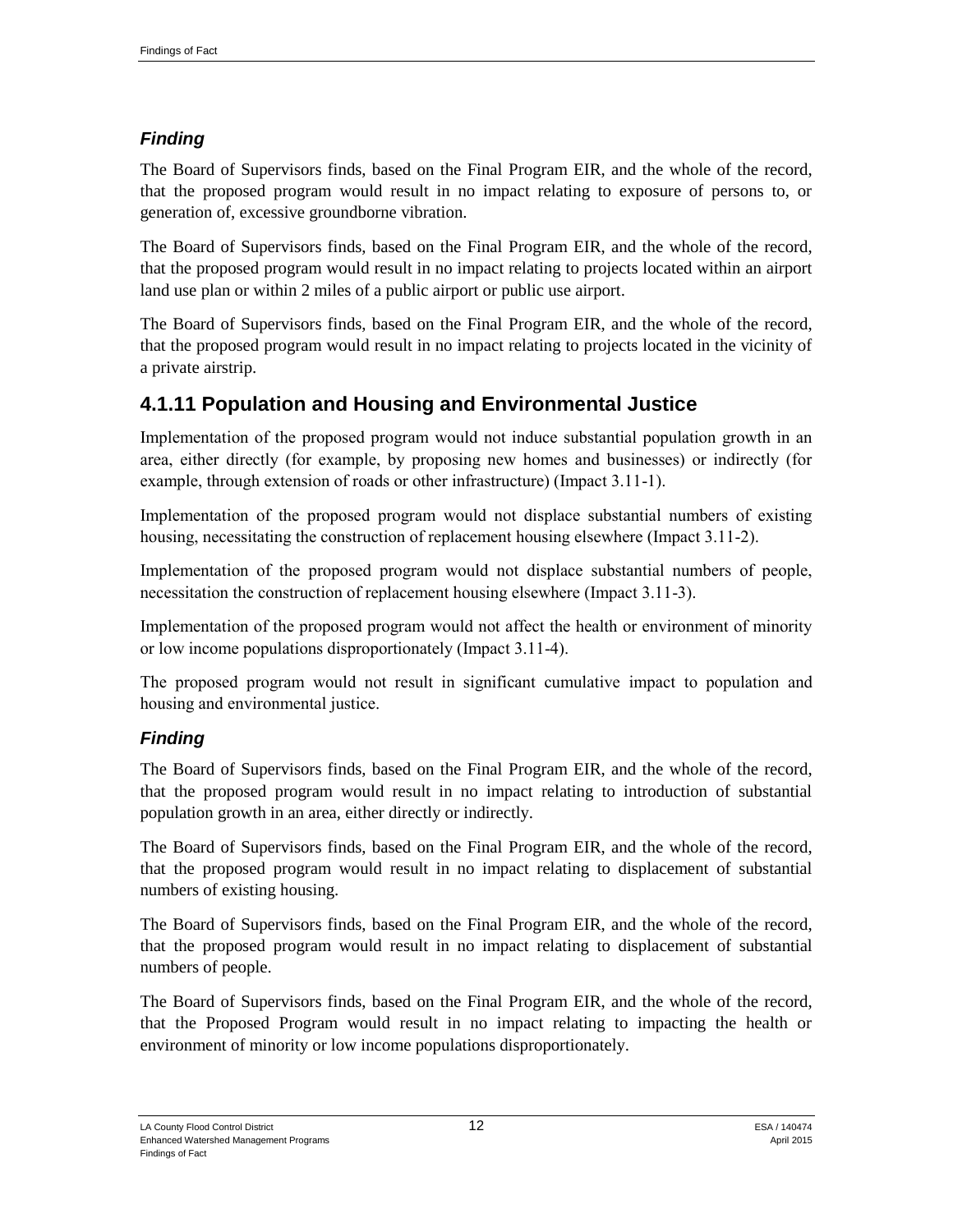The Board of Supervisors finds, based on the Final Program EIR, and the whole of the record, that the proposed program does not have the potential to result in significant cumulative impacts to population and housing and environmental justice.

## **4.1.12 Public Services and Recreation**

The proposed program would not result in substantial adverse physical impacts associated with the provision of, or the need for, new or physically altered governmental police protection facilities, the construction of which could cause significant environmental impacts, in order to maintain acceptable service ratios, response times, or other performance objectives for police protection services (Impact 3.12-2).

The proposed program would not result in substantial adverse physical impacts associated with the provision of, or the need for, new or physically altered schools, the construction of which could cause significant environmental impacts, in order to maintain acceptable service ratios, response times, or other performance objectives for schools (Impact 3.12-3).

The proposed program would not increase the use of existing neighborhood and regional parks or other recreational facilities such that substantial physical deterioration of the facility would occur or be accelerated (Impact 3.12-4).

The proposed program would not include recreational facilities or require the construction or expansion of recreational facilities which might have an adverse physical effect on the environment (Impact 3.12-5).

The proposed program would not result in significant cumulative impact to public services and recreation.

#### *Finding*

The Board of Supervisors finds, based on the Final Program EIR, and the whole of the record, that the proposed program would result in no impact relating to the provision of, or need for, new or physically altered governmental police protection facilities.

The Board of Supervisors finds, based on the Final Program EIR, and the whole of the record, that the proposed program would result in no impact relating to the provision of, or need for, new or physically altered schools.

The Board of Supervisors finds, based on the Final Program EIR, and the whole of the record, that the proposed program would result in no impact relating to increased use of existing neighborhood and regional parks or other recreational facilities.

The Board of Supervisors finds, based on the Final Program EIR, and the whole of the record, that the proposed program would result in no impact relating to the construction or expansion of recreational facilities which might have an adverse physical effect on the environment.

The Board of Supervisors finds, based on the Final Program EIR, and the whole of the record, that the proposed program would not result significant cumulative impact to public services and recreation. However, Mitigation Measure PS-1 has been included to ensure that cumulative impacts remain less than significant.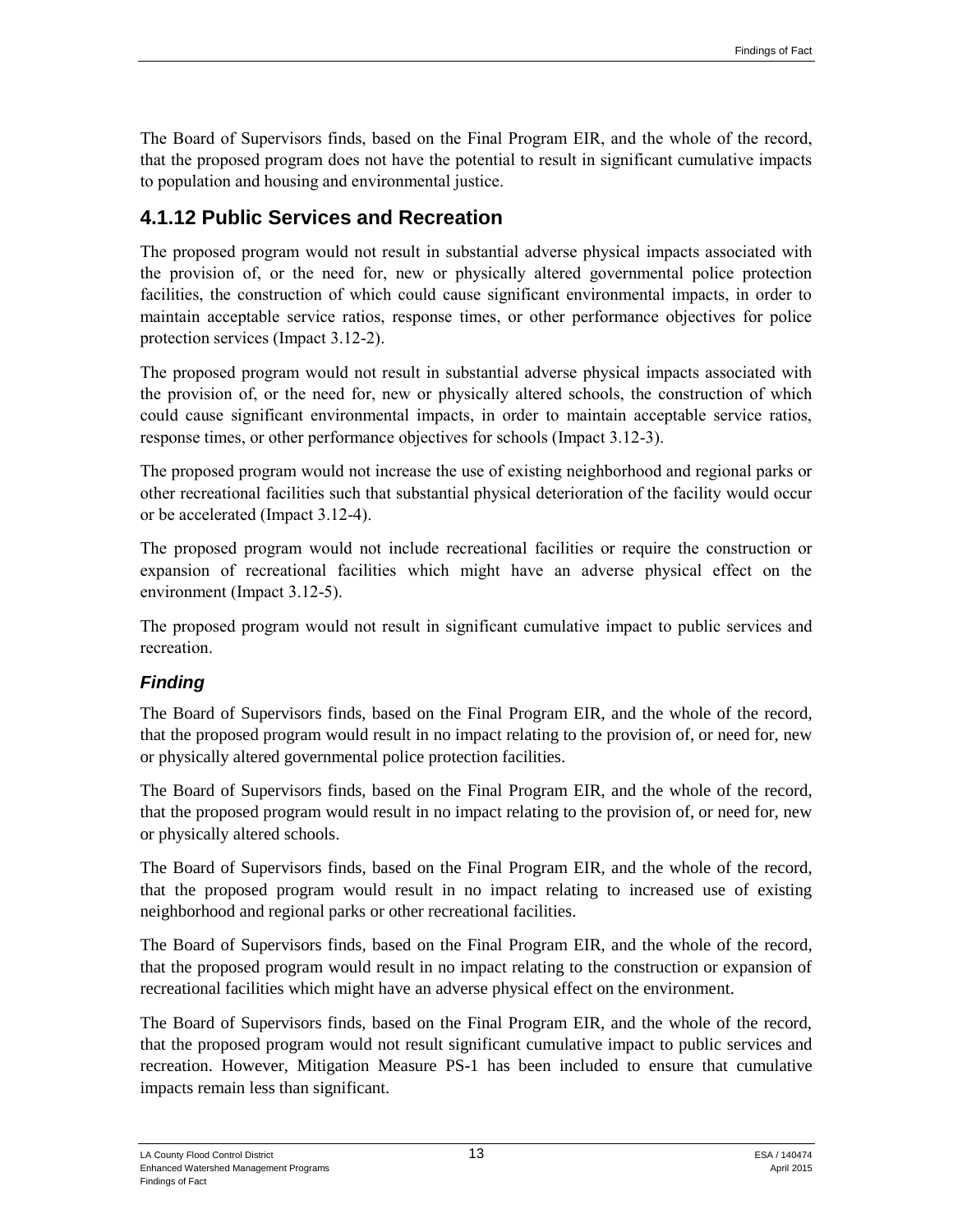**PS-1:** The Permittee implementing the EWMP project shall provide reasonable advance notification to service providers such as fire, police, and emergency medical services as well as to local businesses, homeowners, and other residents adjacent to and within areas potentially affected by the proposed EWMP project about the nature, extent, and duration of construction activities. Interim updates should be provided to inform them of the status of the construction activities.

## **4.1.13 Transportation and Circulation**

Construction of the proposed program would not potentially cause traffic safety hazards for vehicles, bicyclists, and pedestrians on public roadways, and would not increase traffic hazards due to possible road wear (Impact 3.13-2).

The proposed program would not result in inadequate emergency access during construction (Impact 3.13-3).

#### *Finding*

The Board of Supervisors finds, based on the Final Program EIR, and the whole of the record, that the proposed program would result in no impact relating to traffic safety hazards for vehicles, bicyclists, and pedestrians on public roadways.

The Board of Supervisors finds, based on the Final Program EIR, and the whole of the record, that the proposed program would result in no impact relating to inadequate emergency access during construction.

## **4.1.14 Utilities and Service Systems**

Implementation of the proposed program would not exceed wastewater treatment requirements of the applicable Regional Water Quality Control Board or result in the construction of new treatment facilities or expansion of existing facilities if the wastewater treatment provider has inadequate capacity to serve the proposed program (Impact 3.14-1).

The proposed program would not require or result in the construction of new storm water drainage facilities or expansion of existing facilities, the construction of which would cause significant environmental effects (Impact 3.14-2).

Construction and operation of the proposed program would not require additional energy use that could result in wasteful consumption, affect local and regional energy supplies, or conflict with applicable energy efficiency policies or standards (Impact 3.14-5).

#### *Finding*

The Board of Supervisors finds, based on the Final Program EIR, and the whole of the record, that the proposed program would result in no impact relating to exceedance of wastewater treatment requirements of the applicable Regional Water Quality Control Board or result in the construction of new treatment facilities or expansion of existing facilities.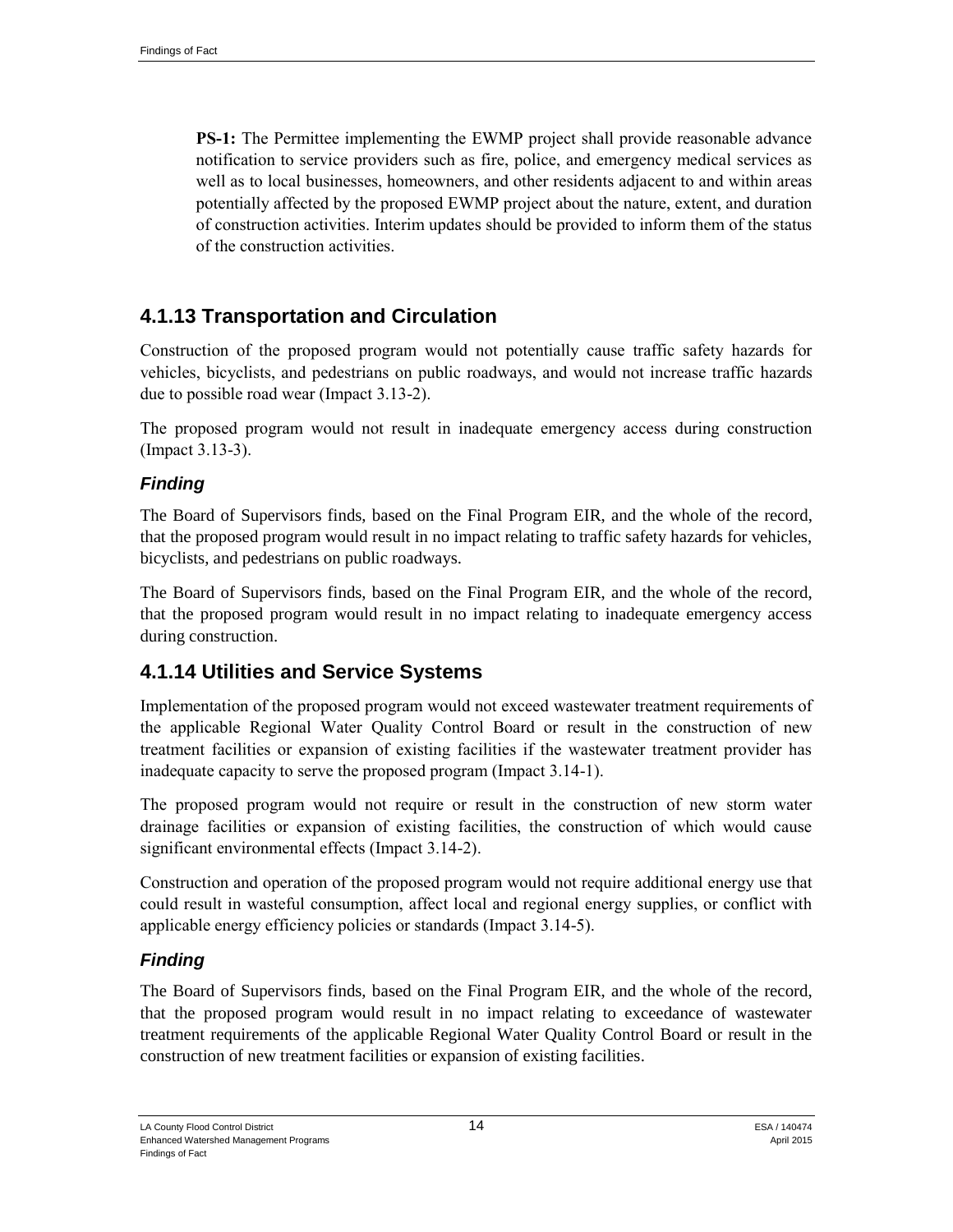The Board of Supervisors finds, based on the Final Program EIR, and the whole of the record, that the proposed program would result in no impact relating to construction of new storm water drainage facilities or expansion of existing facilities.

The Board of Supervisors finds, based on the Final Program EIR, and the whole of the record, that the proposed program would result in no impact relating to additional energy use.

# 4.2 Non-Structural (Institutional) BMPs

Non-structural control measures are policies, actions, and activities which are intended to minimize or eliminate pollutant sources. Most institutional BMPs are implemented to meet Minimum Control Measure (MCM) requirements in the MS4 permit; MCMs are considered a subset of institutional BMPs. These BMPs are not constructed, but may have costs associated with the procurement and installation of items such as signage or spill response kits. The MS4 Permit categorizes institutional BMPs into six program categories:

- Development Construction Programs, which establish standards for stormwater management from construction sites of all sizes (e.g., with or without a stormwater pollution prevention plan [SWPPP]).
- Industrial/Commercial Facilities Programs, which establish standards for pollutant reduction and control measures at industrial and commercial facilities.
- Illicit Connection and Illicit Discharges (IC/ID) Detection and Elimination Programs, which describe procedures for identifying, eliminating, and reporting illicit connections and discharges to the stormwater system.
- Public Agency Activities Programs, which describe a broad range of municipal practices such as street cleaning, landscape management, storm drain operation, and more.
- Planning and Land Development Programs, which encourage the application of smart growth and low-impact development (LID) practices to development and redevelopment projects.
- Public Information and Participation Programs, which educate and engage the public on a broad range of pollution- and stormwater-related issues.

Permittees can evaluate the MCMs, identify potential modifications that will address water quality priorities, and provide justification for modification or elimination of any MCM that is determined to be ineffective (with the exception of the Planning and Land Development Program, which may not be eliminated or modified). MCM customization may include replacement, reduced implementation, augmented implementation, focused implementation, or elimination. Because the LACFCD has limited jurisdictional authority for ordinance and code enactment or enforcement, it is limited in application of MCMs to activities such as public information and participation programs.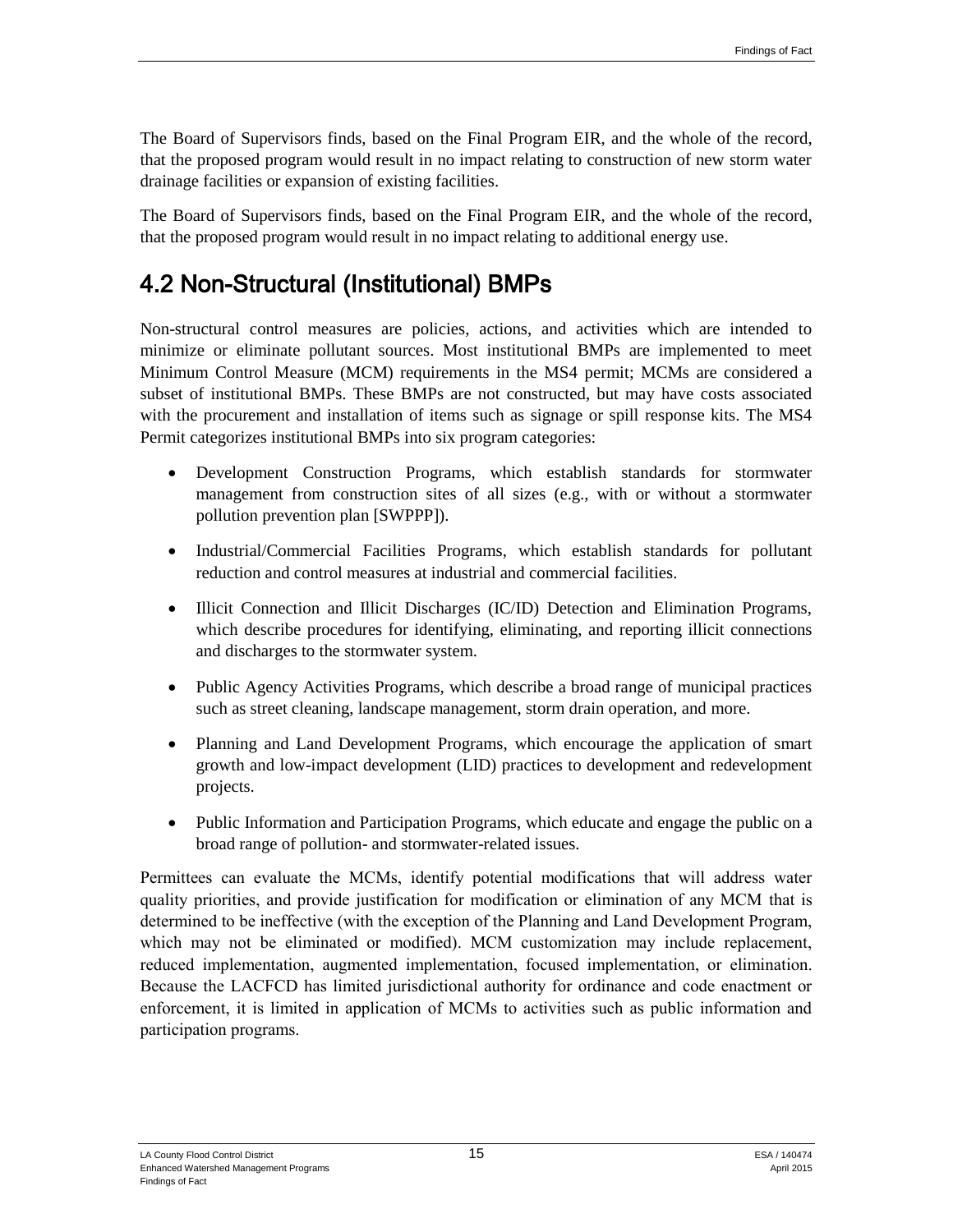Non-structural/institutional BMPs do not include construction of new facilities. Consequently, the Final Program EIR finds no significant environmental impacts associated with this type of BMP, and no mitigation is required for any of the environmental resource areas.

## *Finding*

The Board of Supervisors finds, based on the Final Program EIR, and the whole of the record, that the proposed program would result in either less than significant impacts or no impacts to all environmental topic areas analyzed in the Final Program EIR relating to implementation of nonstructural/institutional BMPs within the program area.

# **5.0 Less than Significant Environmental Impacts**

The significant impacts identified in this section are capable of being mitigated to levels of less than significant through the mitigation identified in the Final Program EIR. This mitigation has been adopted by the District. Thus, for projects implemented under the program where the District has jurisdiction over the project, the significant impacts will be mitigated to a level of less than significant. However, the EWMPs cover numerous jurisdictions and include potential projects that will be entirely within the jurisdiction of a different implementing agency. Because the District cannot ensure that these Implementing Agencies will adopt and implement the proposed mitigation measures, the District finds that the impacts identified in this section may also be significant and unavoidable with respect to projects where the District will not be an implementing agency. The conclusions of "less than significant" below will apply to the extent the Implementing Agencies adopt the proposed mitigation.

# 5.1 Aesthetics

## **Significant Effect**

The proposed program could create a substantial adverse effect on a scenic vista (Impact 3.1-1).

## *Description of Specific Impact*

During construction, equipment and materials required for temporary ground disturbances would be visible from public vantage points, but would not affect any scenic vistas past the temporary construction periods. Given the predominantly urban character of potential pump station sites and temporary nature of construction activities, impacts would be considered less than significant. A majority of structural BMPs would be located underground and would not introduce impacts to scenic vistas. Aboveground structures such as pump stations would be located in urbanized areas and would generally be single-story buildings. Such aboveground structures have the potential to impact scenic vistas, but will be required to be designed so as not to contrast existing neighborhood aesthetic features.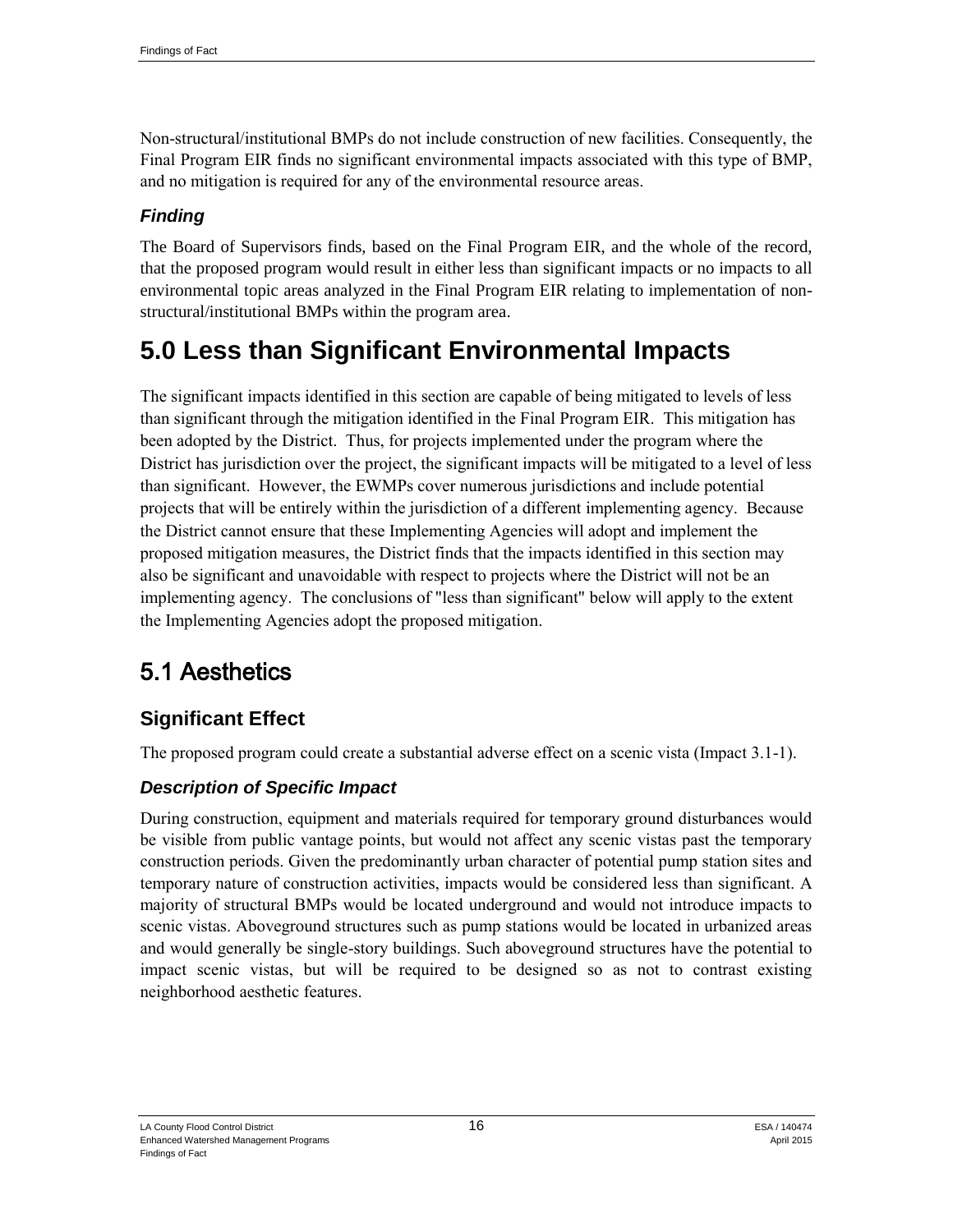## *Finding*

Permanent aboveground structures associated with certain BMPs have the potential to create substantial adverse effects on scenic vistas in the project area. The implementation of Mitigation Measure AES-1 would reduce impacts to a less-than-significant level.

## *Brief Explanation of the Rationale for the Finding*

CEQA requires that all feasible and reasonable mitigation be applied to the project to reduce the impacts caused by the project relating to the creation of a substantial adverse effect on a scenic vista. Implementation of Mitigation Measure AES-1 would reduce the impact to a less-thansignificant level by designing aboveground structures in a way that would avoid obstructing scenic vistas or views from public vantage points, and would ensure design consistency with neighboring structures.

**AES-1:** Aboveground structures shall be designed to be consistent with local zoning codes and applicable design guidelines and to minimize features that contrast with neighboring development.

## **Significant Effect**

The proposed program could substantially damage scenic resources, including but not limited to, trees, rocks, outcroppings, and historic buildings within a state scenic highway (Impact 3.1-2).

## *Description of Specific Impact*

Parts of the proposed program may be visible from designated scenic highways or other locally designated scenic roadways in the project area. Rock outcroppings and historic buildings would likely not be disturbed by the project as most of the BMPs will be underground and not visible after construction is complete. Construction of the proposed program would involve removal of vegetation from individual project sites. Smaller aboveground structures would not substantially damage scenic resources, and impacts from larger structures would be reduced to a less-thansignificant level with implementation of Mitigation Measure AES-1.

## *Finding*

Permanent aboveground structures associated with certain BMPs have the potential to substantially damage scenic resources, including but not limited to, trees, rock outcroppings, and historic buildings within a state scenic highway. The implementation of Mitigation Measure AES-1 would reduce impacts to a less-than-significant level.

## *Brief Explanation of the Rationale for the Finding*

CEQA requires that all feasible and reasonable mitigation be applied to the project to reduce impacts. Implementation of Mitigation Measure AES-1 would serve to ensure design consistency with neighboring structures in individual project areas, thereby reducing damage to scenic resources within a state scenic highway.

**AES-1:** Aboveground structures shall be designed to be consistent with local zoning codes and applicable design guidelines and to minimize features that contrast with neighboring development.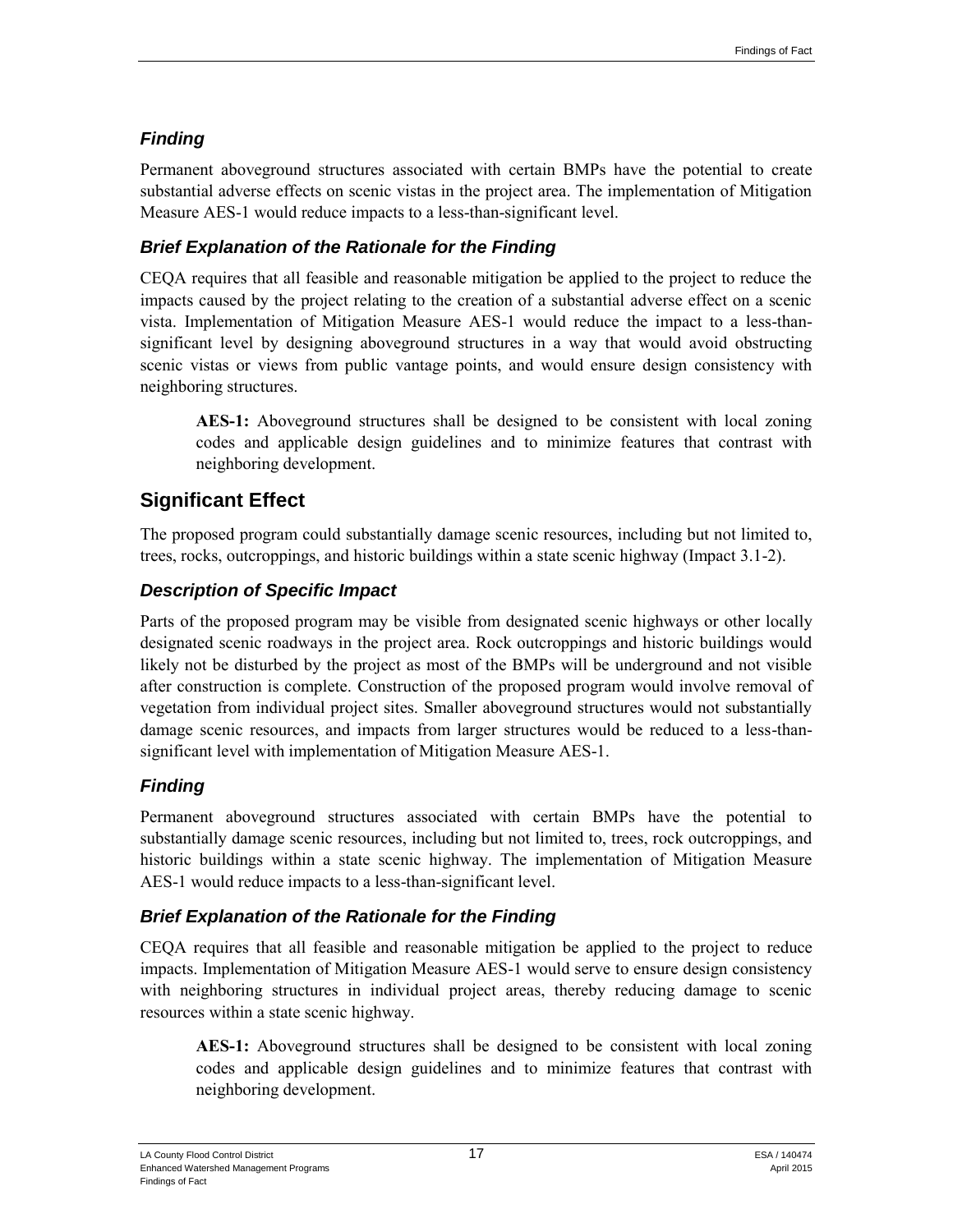## **Significant Effect**

The proposed program could substantially degrade the existing visual character or quality of the site and its surroundings (Impact 3.1-3).

### *Description of Specific Impact*

Construction activities would visually degrade the project site and its surroundings as a result of the appearance of demolition materials, excavated areas, stockpiles, and other materials. Due to the temporary nature of construction, these adverse effects are considered less than significant. Once constructed, the BMPs would be located predominantly in urban areas and largely underground, which will not have a permanent effect on the visual character or quality of an area. Aboveground structures may degrade existing visual character of project areas as they will add to the visual landscape. Without proper maintenance of BMPs, especially wet ponds or constructed wetlands, there is a potential for substantial degradation of existing visual quality of project sites due to algal growth or public littering.

#### *Finding*

Operation of the proposed program has the potential to result in impacts related to substantial degradation of existing visual character or quality of the site and its surroundings. The implementation of Mitigation Measures AES-1 and AES-2 would reduce impacts to a less-thansignificant level.

#### *Brief Explanation of the Rationale for the Finding*

CEQA requires that all feasible and reasonable mitigation be applied to the project to reduce the impacts caused by the project relating to the substantial degradation of existing visual character or quality of the site and its surroundings. Implementation of Mitigation Measures AES-1 and AES-2 would reduce the impact to a less-than-significant level.

**AES-1:** Aboveground structures shall be designed to be consistent with local zoning codes and applicable design guidelines and to minimize features that contrast with neighboring development.

**AES-2:** Implementing agencies shall develop BMP maintenance plans that are approved concurrently with each structural BMP approval. The maintenance plans must include measures to ensure functionality of the structural BMPs for the life of the BMP. These plans may include general maintenance guidelines that apply to a number of smaller distributed BMPs.

## **Significant Effect**

The proposed program would result in a less than significant cumulative aesthetic impact with mitigation.

## *Description of Significant Impact*

Cumulative projects in the program region have the potential to result in cumulative impacts to aesthetic resources if they would result in the removal or substantial adverse change of visual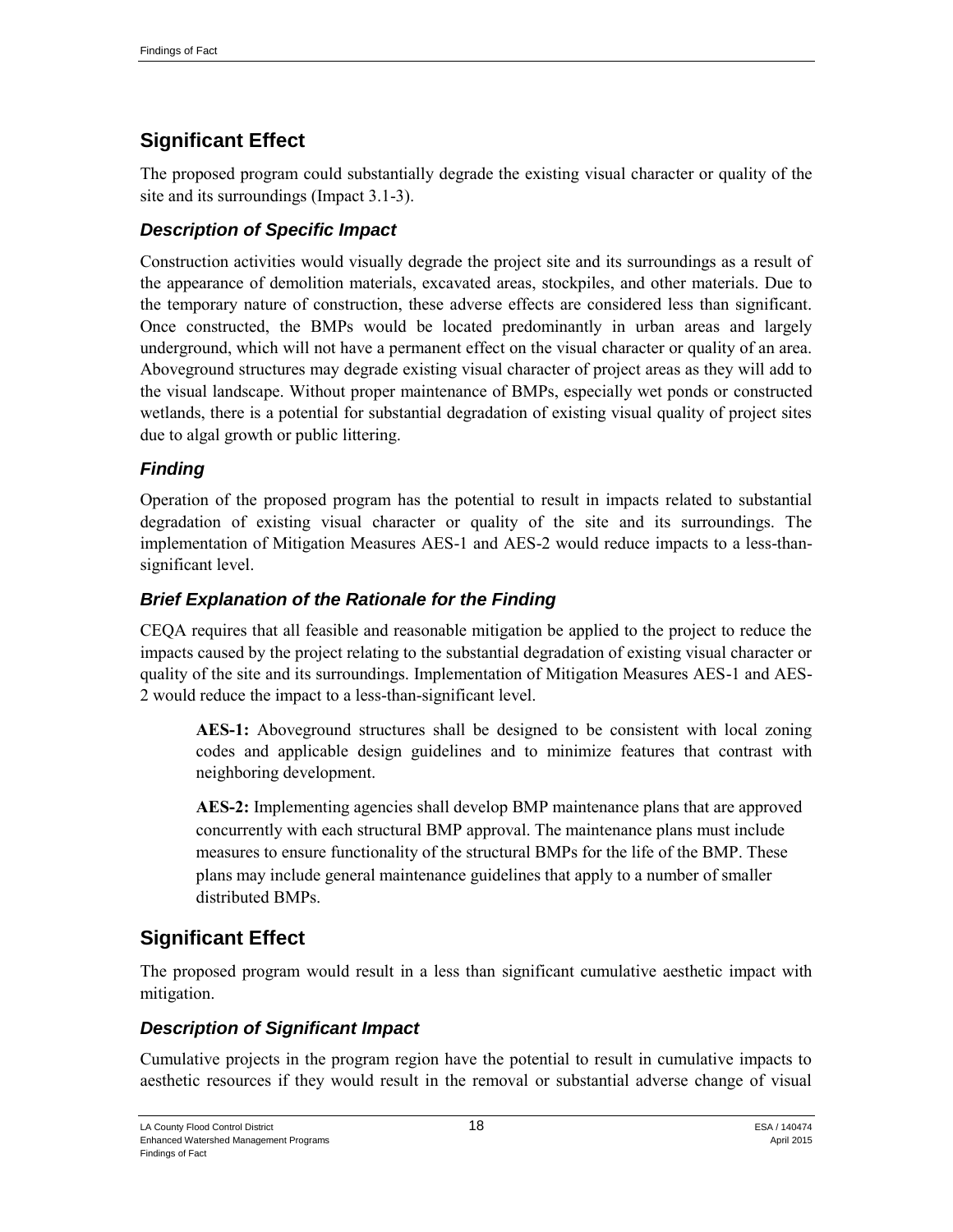character or image of a neighborhood, community, state scenic highway, or localized area. Given that the BMPs will be located in primarily urbanized areas, introduction of structural BMPs would result in only minor changes to the visual landscape. The cumulative impacts of aboveground structures could have a significant impact to the aesthetic environment due to their potential size and location.

#### *Finding*

The proposed program's cumulative aesthetic impact is considered cumulatively significant, but would be reduced to less-than-significant with mitigation. Overall, implementation of BMPs is anticipated to have a positive impact on the aesthetic environment through the creation of open space areas and less impervious surfaces in urbanized or residential areas. After implementation of Mitigation Measures AES-1 and AES-2, cumulative impacts associated with aesthetics would be considered less-than-significant.

#### *Brief Explanation of the Rationale for the Finding*

CEQA requires that all feasible and reasonable mitigation be applied to the project to reduce the impacts caused by the project that results in a cumulative aesthetic impact. With the implementation of Mitigation Measures AES-1 and AES-2, implementation of the proposed projects would result in less-than-significant cumulative aesthetics impacts.

# 5.2 Air Quality

## **Significant Effect**

The proposed program could expose sensitive receptors to substantial pollutant concentrations (Impact 3.2-4).

#### *Description of Significant Impact*

While construction-related traffic on local roadways would occur during construction, the net increase of construction vehicle trips to the existing traffic volumes on local roadways would be relatively small and would not result in carbon monoxide (CO) hotspots. These constructionrelated trips would only occur in the short-term, and because trip-generating land uses are not associated with the proposed program, impacts associated with CO hotspots would be less than significant. Off-road heavy-duty diesel equipment would be used only temporarily at each individual structural BMP site, therefore the construction activities associated with each structural BMP project in the EWMP areas would not expose sensitive receptors to substantial emissions of TACs. During construction of the individual structural BMPs in the project area, sensitive receptors such as residences, schools, hospitals, and daycare centers would be exposed to significant adverse localized air quality impacts. Operation of structural BMPs would not involve the emission of toxic air contaminants (TAC), and would operate passively without use of mechanical equipment. Project operation would not introduce health risks associated with TAC emissions. Construction activities could expose sensitive receptors to criteria air pollutants from vehicle exhaust and dust. Depending on the size and scope of the individual structural BMPs, a localized significance threshold (LST) analysis may be required to ensure construction emissions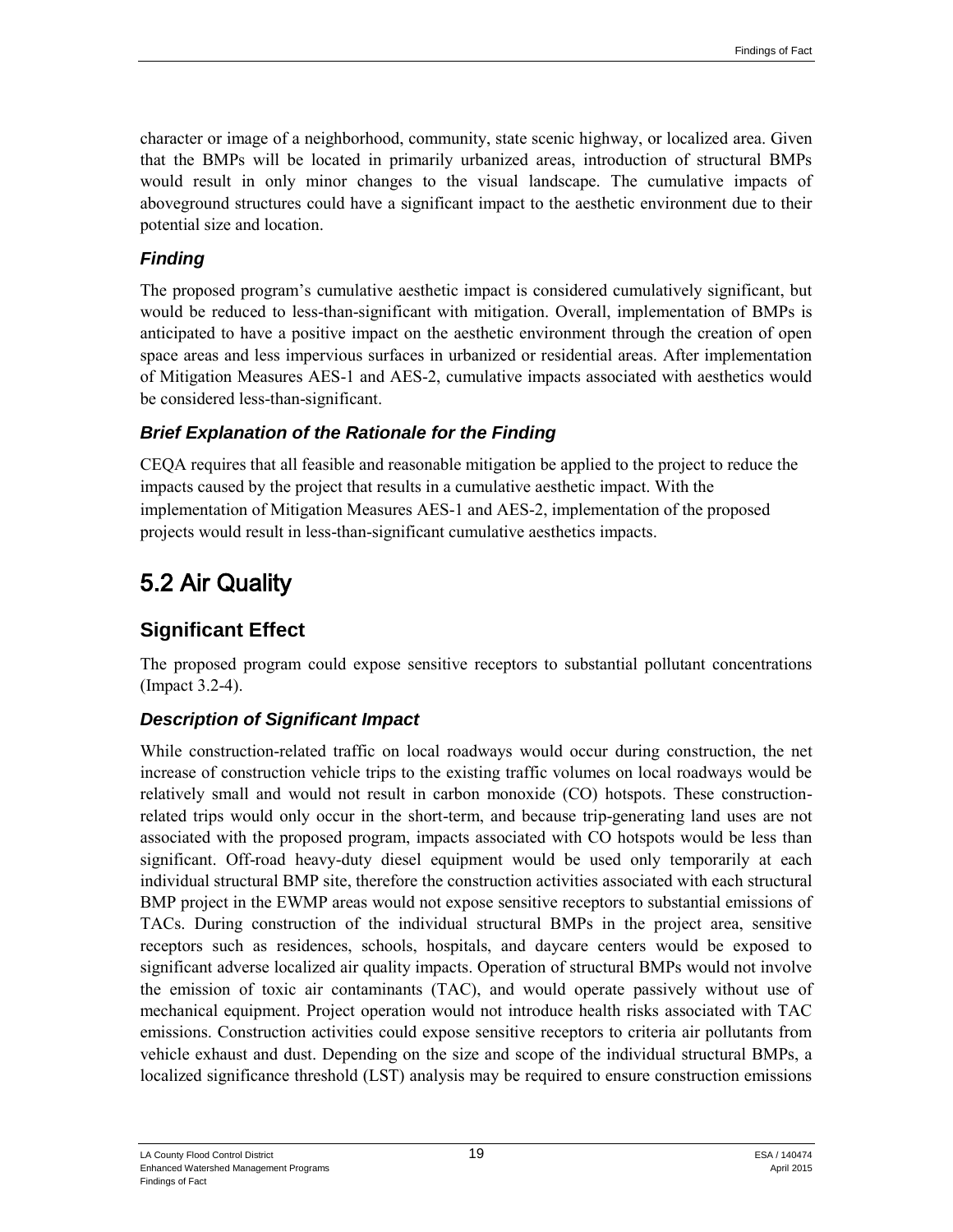would not exceed SCAQMD's LSTs or result in pollutant emissions that would cause or contribute to the exceedance of the most stringent applicable federal or state ambient air quality standards.

### *Finding*

The proposed program has the potential to expose sensitive receptors to substantial criteria air pollutant concentrations. However, implementation of Mitigation Measure AIR-3 would reduce this impact to a less-than-significant level.

#### *Brief Explanation of the Rationale for Finding*

CEQA requires that all feasible and reasonable mitigation be applied to the project to reduce impacts to the exposure of sensitive receptors to substantial pollutant concentrations. Implementation of Mitigation Measure AIR-3 would reduce this impact to a less-than-significant level.

**AIR-3:** For large construction efforts associated with regional or centralized BMPs, implementing agencies shall conduct a project-specific LST analysis where necessary to determine local health impacts to neighboring land uses. Where it is determined that construction emissions would exceed the applicable LSTs or the most stringent applicable federal or state ambient air quality standards, the structural BMP project shall reduce its daily construction intensity (e.g., reducing the amount of equipment used daily, reducing the amount of soil graded/excavated daily) to a level where the structural BMP project's construction emissions would no longer exceed SCAQMD's LSTs or result in pollutant emissions that would cause or contribute to an exceedance of the most stringent applicable federal or state ambient air quality standards.

## **Significant Effect**

The proposed program could create objectionable odors affecting a substantial number of people (Impact 3.2-5).

#### *Description of Significant Impact*

The proposed program does not include any uses typically associated with odor complaints including agricultural uses, wastewater treatment plants, food processing plans, and landfills, among others. During the construction phase, exhaust odors from equipment may produce discernible odors typical of most construction sites and would be a temporary source of nuisance to adjacent uses. These odors would be temporary and intermittent in nature, so would not be considered a significant environmental impact. Certain BMPs such as restored creeks and estuaries may result in odors from saturated mud or algal blooms when left permanently wet. This may result in a severe nuisance for sensitive receptors near such BMPs, and regular maintenance may be sufficient to reduce odors in some situations.

#### *Finding*

The proposed program has the potential to create objectionable odors affecting a substantial number of people. However, implementation of Mitigation Measures AES-2 and AIR-4 would reduce impacts to a less-than-significant levels.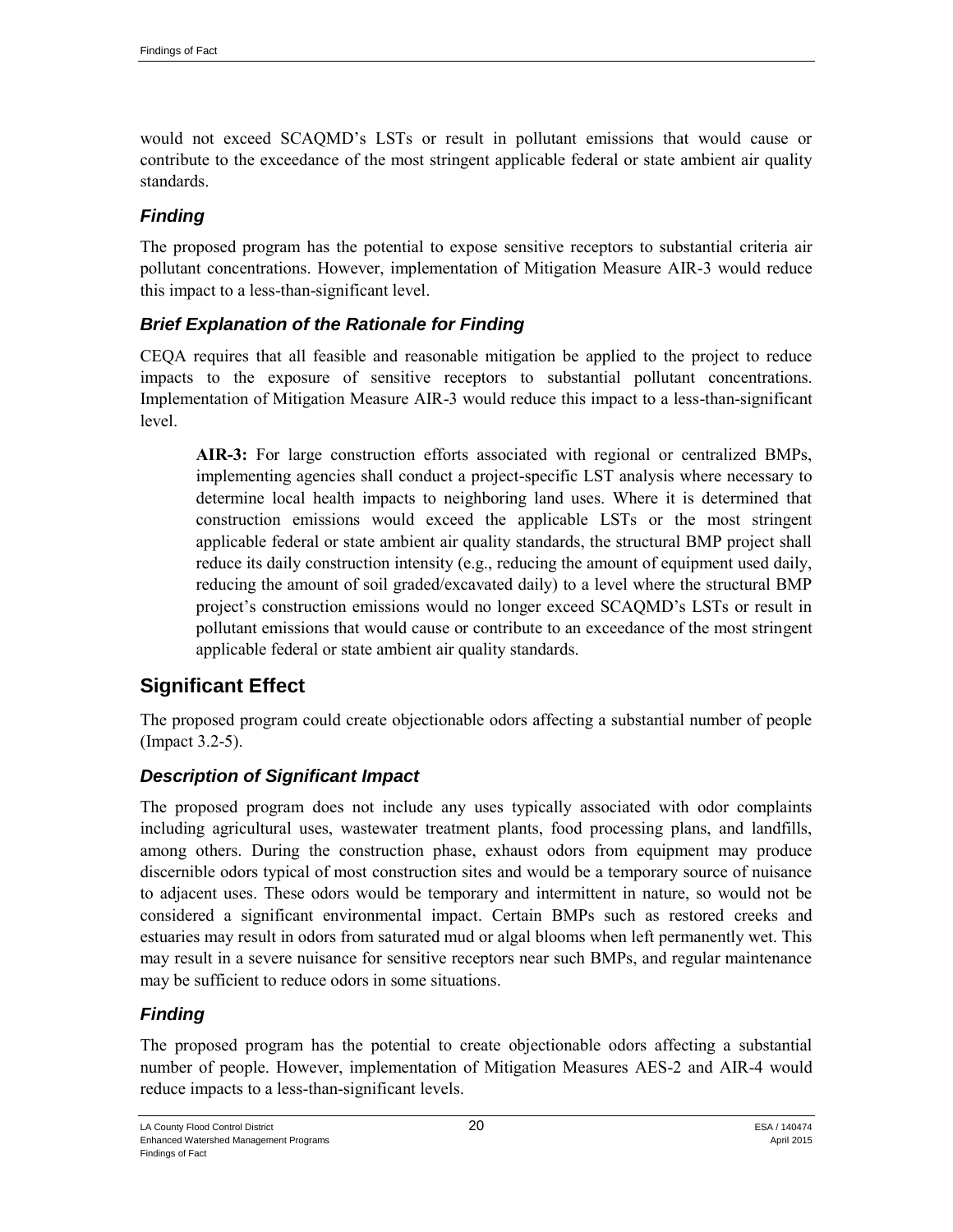#### *Brief Explanation of the Rationale for Finding*

CEQA requires that all feasible and reasonable mitigation be applied to the project to reduce the potential creation of objectionable odors affecting substantial numbers of people. Implementation of Mitigation Measures AES-2 and AIR-4 would reduce this impact to a less-than-significant level.

**AES-2:** Implementing agencies shall develop BMP maintenance plans that are approved concurrently with each structural BMP approval. The maintenance plans must include measures to ensure functionality of the structural BMPs for the life of the BMP. These plans may include general maintenance guidelines that apply to a number of smaller distributed BMPs.

**AIR-4:** During planning of structural BMPs, implementing agencies shall assess the potential for nuisance odors to affect a substantial number of people. BMPs that minimize odors shall be considered the priority when in close proximity to sensitive receptors.

# 5.3 Biological Resources

## **Significant Effect**

The proposed program would have a substantial adverse impact, either directly or through habitat modifications, on species identified as special-status species in local or regional plans, policies, or regulations, or by the California Department of Fish and Wildlife or the U.S. Fish and Wildlife Service (Impact 3.3-1).

## *Description of Significant Impact*

Construction of structural BMPs may affect large open space or riparian habitats that would have a higher potential to support special-status wildlife species, such as streams, wetlands, and upland scrub or oak woodlands. Mitigation Measures BIO-1 through BIO-8 require suitability studies for potential BMP sites for their potential to impact valued habitats, and require impact characterization, minimization and compensation for impacts to highly valued habitats in consultation with the USFWS and CDFW. The proposed program will implement BMPs that are designed to retain dry-weather flows, which could reduce wetted area or completely eliminate flows in certain drainages that support sensitive species. Implementation of Mitigation Measures BIO-1 through BIO-8 would help ensure that impacts to downstream biological resources are less than significant for regional and centralized BMPs. The smaller distributed BMPs would not result in significant impacts and would not be required to implement the mitigation measures.

## *Finding*

The proposed program would have a substantial adverse impact, either directly or through habitat modifications, on species identified as special-status species in local or regional plans, policies, or regulations, or by California Department of Fish and Wildlife or the U.S. Fish and Wildlife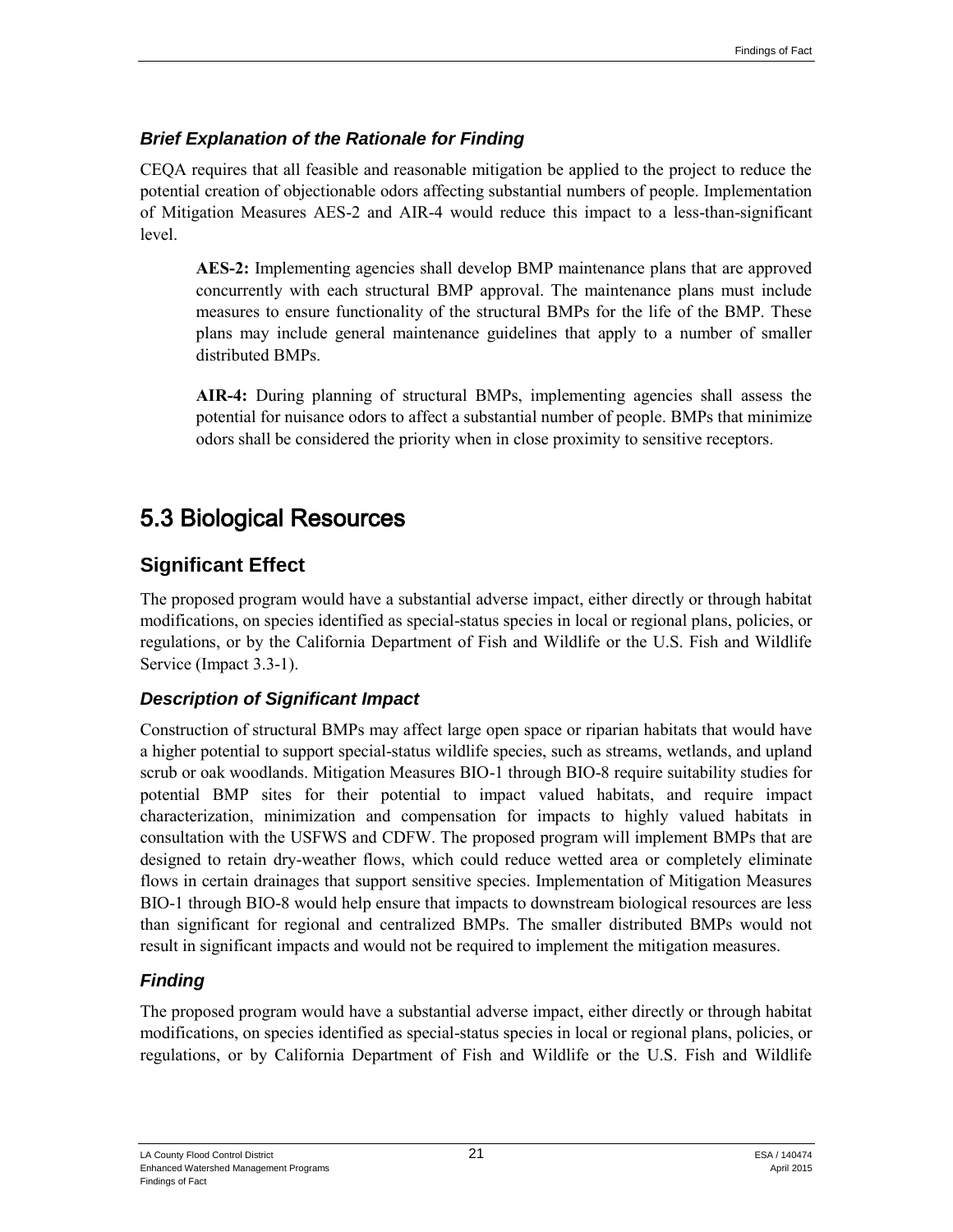Service. These impacts would be reduced to a less-than-significant level with the implementation of the mitigation measures described below.

#### *Brief Explanation of the Rationale for the Finding*

CEQA requires that all feasible and reasonable mitigation be applied to the project to reduce impacts that would have a substantial adverse impact, either directly or through habitat modifications, on any sensitive species identified as special-status in local or regional plans, policies, or regulations or by the California Department of Fish and Wildlife or the U.S. Fish and Wildlife Service. In consideration of the potential use of the project site by special-status wildlife species, impacts on special-status wildlife species would be significant. Implementation of Mitigation Measures BIO-1 through BIO-8 would reduce impacts to a less-than-significant level.

**BIO-1:** Prior to approving a regional or centralized BMP, the Permittee shall conduct an evaluation of the suitability of the BMP location. Appropriate BMP sites should avoid impacting large areas of native habitats including upland woodlands and riparian forests that support sensitive species to the extent feasible. The evaluation shall include an assessment of potential downstream impacts resulting from flow diversions.

**BIO-2**: Prior to ground-disturbing activities in areas that could support sensitive biological resources, a habitat assessment shall be conducted by a qualified biologist to determine the potential for special-status wildlife species to occur within affected areas, including areas directly or indirectly impacted by construction or operation of the BMPs.

**BIO-3:** If a special-status wildlife species is determined to be present or potentially present within the limits of construction activities, a qualified biologist shall conduct preconstruction surveys of proposed work zones and within an appropriately sized buffer around each area as determined by a qualified biologist within 14 days prior to ground disturbing activities. Any potential habitat capable of supporting a special-status wildlife species shall be flagged for avoidance if feasible.

**BIO-4:** If avoidance of special-status species or sensitive habitats that could support special-status species (including, but not limited to, critical habitat, riparian habitat, and jurisdictional wetlands/waters) is not feasible, the Permittee shall consult with the appropriate regulating agency (USACE/USFWS or CDFW) to determine a strategy for compliance with the Endangered Species Act, California Fish and Game Code, and other regulations protecting special-status species and sensitive habitats. The Permittee shall identify appropriate impact minimization measures and compensation for permanent impacts to sensitive habitats and species in consultation with regulatory agencies. Construction of the project will not begin until the appropriate permits from the regulatory agencies are approved.

**BIO-5:** If construction and vegetation removal is proposed between February 1 and August 31, a qualified biologist shall conduct a pre-construction survey for breeding and nesting birds and raptors within 500-feet of the construction limits to determine and map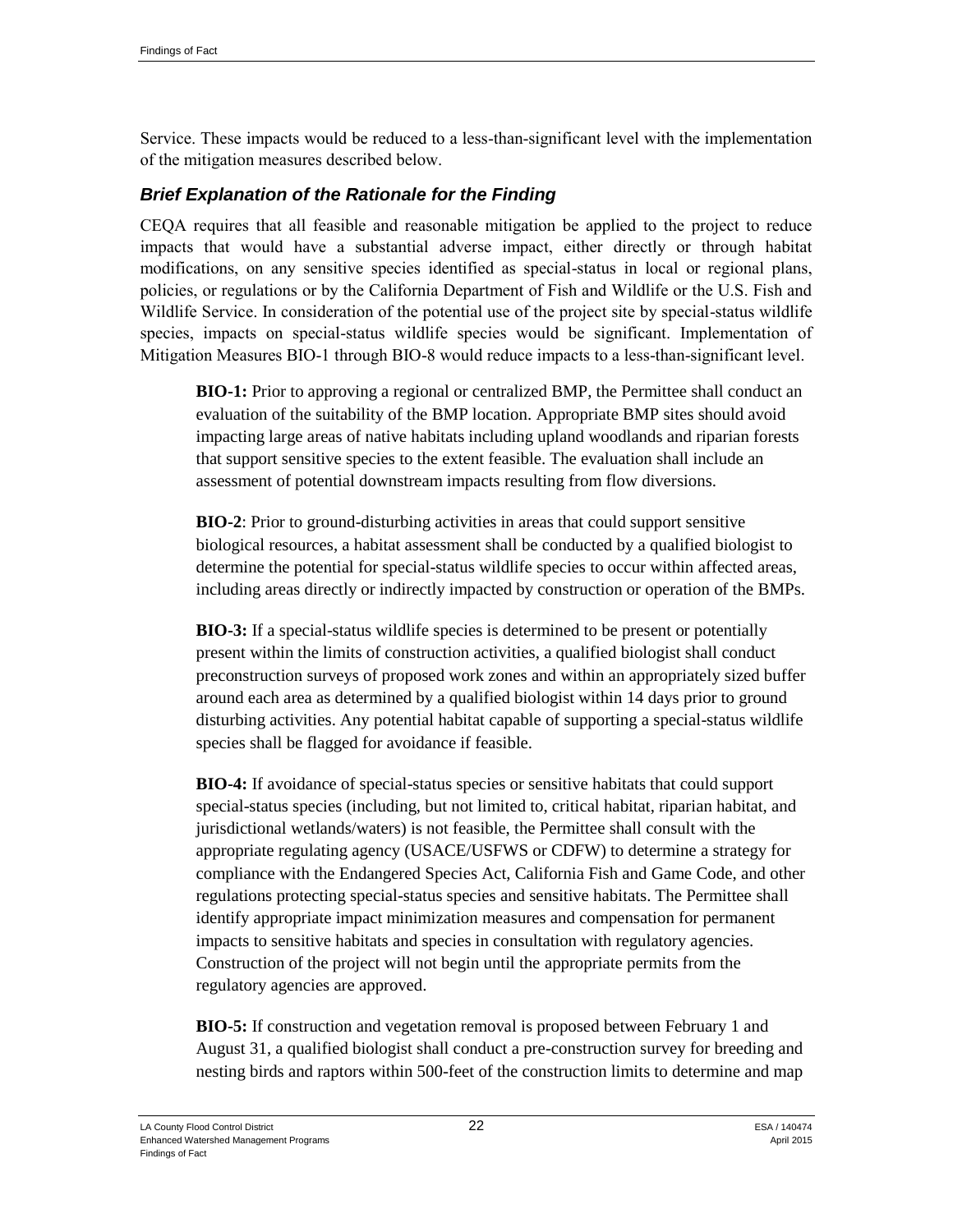the location and extent of breeding birds that could be affected by the project. Active nest sites located during the pre-construction surveys shall be avoided until the adults and young are no longer reliant on the nest site for survival as determined by a qualified biologist.

**BIO-6:** All construction areas, staging areas, and right-of-ways shall be staked, flagged, fenced, or otherwise clearly delineated to restrict the limits of construction to the minimum necessary near areas that may support special-status wildlife species as determined by a qualified biologist.

**BIO-7:** Prior to construction in areas that could support special-status plants, a qualified botanist shall conduct a pre-construction floristic inventory and focused rare plant survey of project areas to determine and map the location and extent of special-status plant species populations within disturbance areas. This survey shall occur during the typical blooming periods of special-status plants with the potential to occur. The plant survey shall follow the CDFW Protocols for Surveying and Evaluating Impacts to Special Status Native Plant Populations and Natural Communities (November 24, 2009).

**BIO-8:** If temporary construction-related impacts to special-status plant populations are identified within a disturbance area, the implementing agencies shall prepare and implement a special-status species salvage and replanting plan. The salvage and replanting plan shall include measures to salvage, replant, and monitor the disturbance area until native vegetation is re-established under the direction of CDFW and USFWS.

## **Significant Effect**

The proposed program would have a substantial adverse effect on any riparian habitat or other sensitive natural community identified in local or regional plans, policies, regulations, or by the CDFW or USFWS. (Impact 3.3-2)

## *Description of Significant Impact*

Significant Ecological Areas (SEA), as identified by the Los Angeles County General Plan, riparian, and other sensitive communities are not expected to occur within the disturbance areas of the BMP projects since the majority of the structural BMPs would occur in developed or disturbed areas. While some regional and centralized structural BMPs could occur within or adjacent to SEAs, riparian habitat or other sensitive natural communities, these types of BMPs would provide multi-beneficial water quality and habitat restoration improvements to the applicable EWMP watershed. Additionally, each development proposed within a designated SEA must undergo a performance review process for compliance with the SEA design compatibility criteria and other standards for approval by the LA County Department of Regional Planning.

## *Finding*

Future project-level environmental review processes would consider all proposed projects on a case-by-case basis to determine whether an individual project would impact riparian or other sensitive natural communities. Site-specific mitigation measures would be required to minimize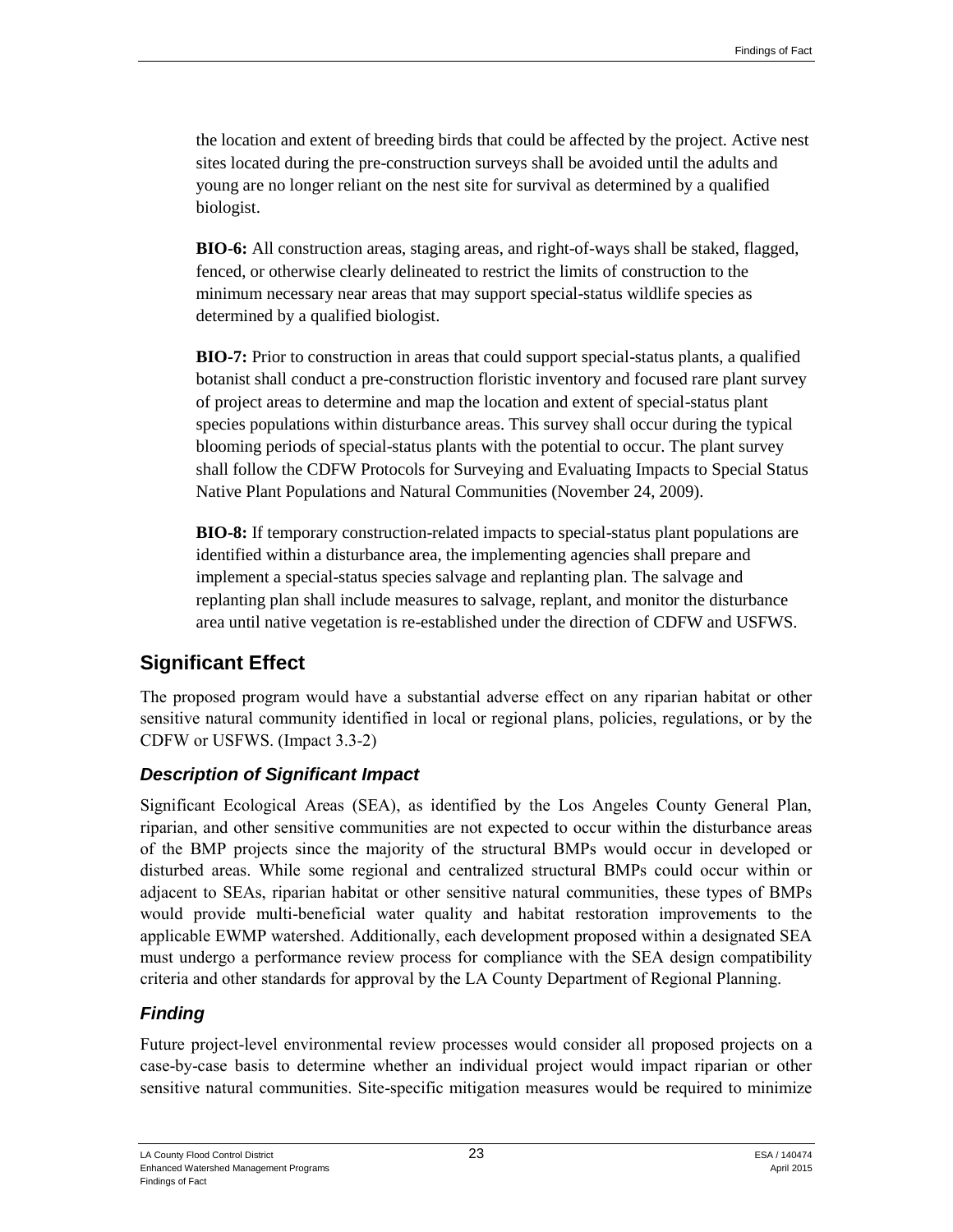and reduce potentially significant impacts to riparian and other sensitive natural communities. These impacts would be reduced to a less-than-significant level with the implementation of Mitigation Measures BIO-1 through BIO-8.

#### *Brief Explanation of the Rationale for the Finding*

CEQA requires that all feasible and reasonable mitigation be applied to the project to reduce impacts that would have a substantial adverse effect on any riparian habitat or other sensitive natural community identified in local or regional plans, policies, regulations, or by the CDFW or USFWS. Implementation of Mitigation Measure **BIO-1** through **BIO-8** would reduce impacts to a less-than-significant level.

## **Significant Effect**

The proposed program would have a substantial adverse effect on federally protected wetlands as defined by Section 404 of the Clean Water Act (including, but not limited to, marsh, vernal pool, coastal, etc.) through direct removal, filling, hydrological interruption, or other means. (Impact 3.3-3)

#### *Description of Significant Impact*

Wetlands occur throughout the EWMP areas, and once project facility locations are determined, exact locations and acreages of jurisdictional areas located within or adjacent to impact areas shall be determined through a formal jurisdictional delineation. For projects impacting native vegetation within jurisdictional drainages, the implementing agency would be required to obtain California Fish and Game Code Section 1602 compliance and Section 404 compliance from the USACE and Section 401 Certification from the RWQCB. In addition, implementation of Mitigation Measures BIO-1 through BIO-9 would ensure compliance with state and federal regulations relating to potentially jurisdictional features, including wash habitat vegetation that may fall under CDFW jurisdiction.

#### *Finding*

Any projects impacting native vegetation within jurisdictional drainages would be required to comply with California Fish and Game Code Section 1602 compliance and Section 404 compliance from the USACE and Section 401 Certification from the RWQCB. These impacts would be further reduced to a less-than-significant level with the implementation of the mitigation measures described below.

#### *Brief Explanation of the Rationale for the Finding*

CEQA requires that all feasible and reasonable mitigation be applied to the project to reduce impacts that would have a substantial adverse effect on federally protected wetlands as defined by Section 404 of the Clean Water Act through direct removal, filling, hydrological interruption, or other means. Implementation of Mitigation Measures **BIO-1** through **BIO-9** would reduce impacts to a less-than-significant level.

**BIO-9:** Prior to construction, a qualified wetland delineator shall be retained to conduct formal wetland delineation in areas where potential jurisdictional resources (i.e., wetlands or drainages) subject to the jurisdiction of USACE, RWQCB, and CDFW may be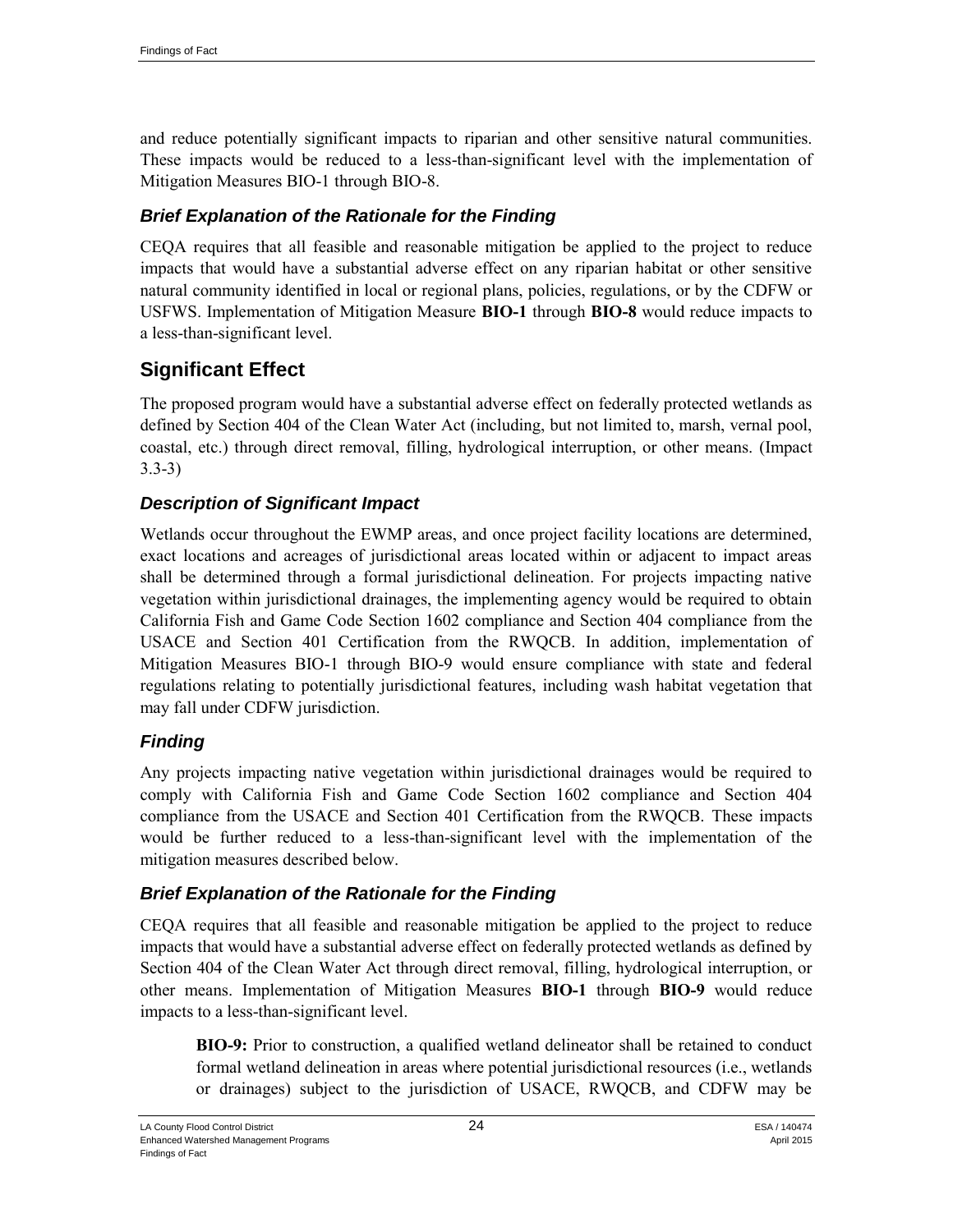affected by the project. If jurisdictional resources are identified in the EWMP area and would be directly or indirectly impacted by individual projects, the qualified wetland delineator shall prepare a jurisdictional delineation report suitable for submittal to USACE, RWQCB, and CDFW for purposes of obtaining the appropriate permits. Habitat mitigation and compensation requirements shall be implemented prior to construction in accordance with Mitigation Measure BIO-4.

## **Significant Effect**

The proposed program would conflict with local policies or ordinances protecting biological resources, such as a tree preservation policy or ordinance. (Impact 3.3-5)

#### *Description of Significant Impact*

The proposed program would mainly be constructed within highly urbanized and disturbed areas within existing infrastructure. Any impacts to oak trees within Los Angeles County would be required to comply with the Oak Tree Preservation Ordinance (or other tree ordinances established by the local city). A tree permit may be required if impacts to oak trees or other protected trees are determined to be necessary.

#### *Finding*

No impacts to oak trees or other protected tree species is anticipated. However, the exact locations of the BMP projects have not been established. Implementation of Mitigation Measure BIO-10 would reduce any potential impacts to protected tree species to a less-than-significant level.

#### *Brief Explanation of the Rationale for the Finding*

CEQA requires that all feasible and reasonable mitigation be applied to the project to reduce impacts that would conflict with any local policies or ordinances protecting biological resources, such as a tree preservation policy or ordinance. Implementation of Mitigation Measure BIO-10 would reduce impacts to a less-than-significant level.

**BIO-10:** Oak trees and other protected trees shall be avoided to the extent feasible. If trees may be impacted by project construction, a certified arborist shall conduct a tree inventory of the construction impact area. If any oak trees or other protected trees will be impacted by BMP construction, the implementing agency shall obtain any required County or City permits.

## **Significant Effect**

The proposed program would result in cumulative biological resource impacts.

## *Description of Significant Impact*

Cumulatively, throughout the region, the retention of stormwater and treatment of pollutants within each watershed, and the reduction of pollutant loading in waterways would substantially benefit the water quality of the region's aquatic and coastal habitats, as well as the plants and wildlife dependent on them. Implementation of the BMPs would also return the local hydrology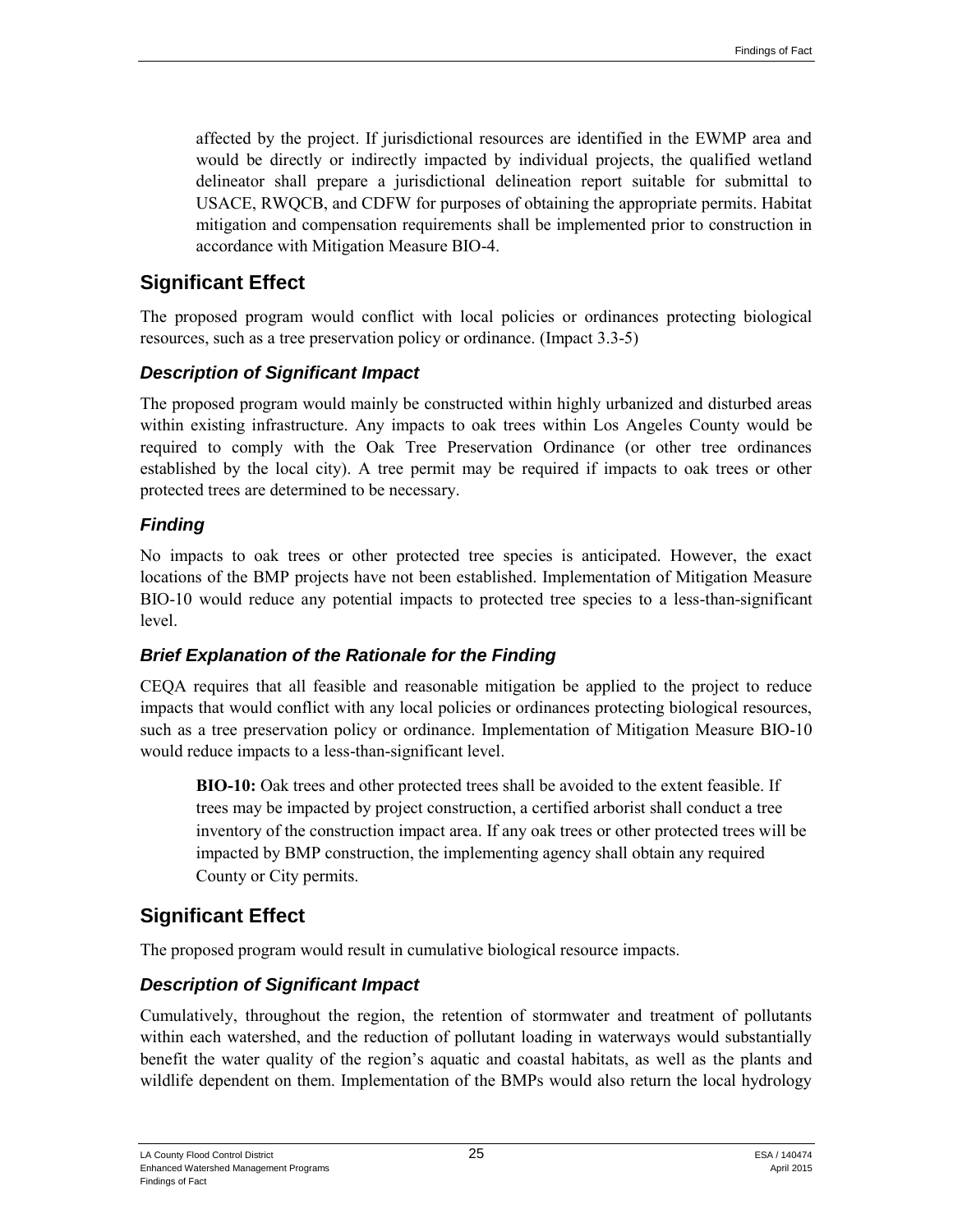to a more natural condition. Although some drainage segments may exhibit reduced riparian habitat or wetlands over time due to the reduced dry-weather flow, the cumulative effect would be offset by increased groundwater recharge and seepage supporting expanded wetland and riparian vegetation supporting local flora and fauna populations. Therefore, the program's potential contribution to cumulative effects on biological resources is considered less than significant.

#### *Finding*

Most of the distributed BMPs would be small in scale and would not result in cumulatively significant impacts, as they would occur within existing developed or disturbed areas at existing stormwater infrastructure/facilities. For regional and centralized BMPs at the larger scale, Mitigation Measures BIO-1 through BIO-10 would reduce potentially significant impacts to biological resources, and any additional or more site-specific mitigation measures developed during the future project-level environmental review processes may further reduce potential impacts.

#### *Brief Explanation of the Rationale for the Finding*

CEQA requires that all feasible and reasonable mitigation be applied to the project to reduce impacts to biological resources. Any potentially significant cumulative impacts to biological resources in the project region would be reduced by the implementation of Mitigation Measures BIO-1 through BIO-10.

# 5.4 Cultural Resources

## **Significant Effect**

The proposed program could cause a substantial adverse change in the significance of unique archaeological resources as defined in §15064.5 (Impact 3.4-2).

#### *Description of Significant Impact*

The program area, which spans most of Los Angeles County, should be considered sensitive for archaeological resources, with degree of sensitivity varying across the program area based on specific environmental factors. Any structural BMP which involves grading, trenching, excavation, vegetation removal, or other forms of ground disturbance could impact archaeological resources.

#### *Finding*

The proposed program's potential to cause a substantial adverse change in the significance of unique archaeological resources is considered significant; however, potential adverse effects caused by the proposed program could be mitigated to a less-than-significant level.

#### *Brief Explanation of the Rationale for the Finding*

CEQA requires that all feasible and reasonable mitigation be applied to the project to reduce impacts that would cause a substantial adverse change in the significance of unique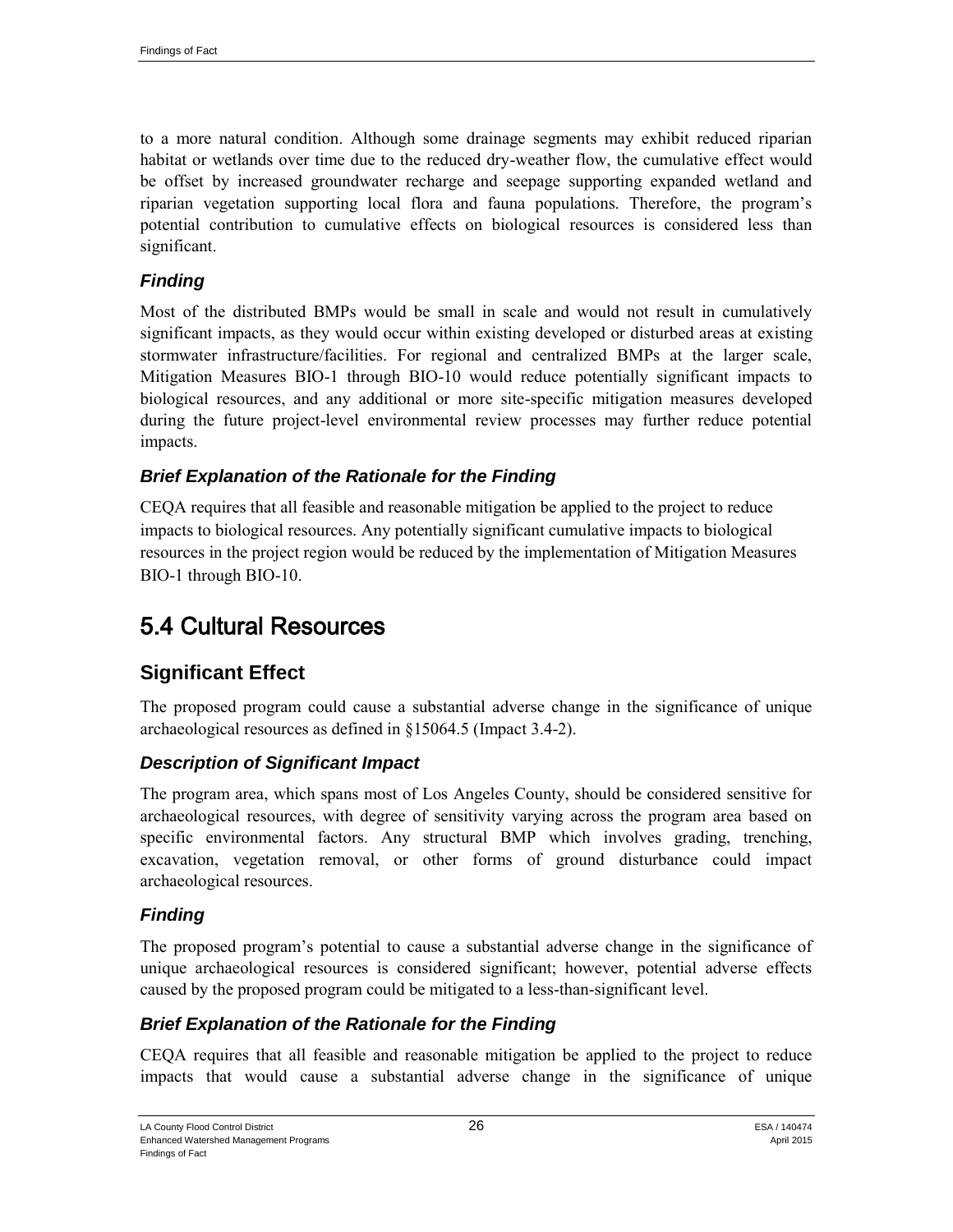archaeological resources. The project impacts are considered significant but would be reduced to a level that is less than significant with implementation of Mitigation Measures CUL-2 through  $CUL-2$ .

**CUL-2**: Implementing agencies shall ensure that individual EWMP projects that require ground disturbance shall be subject to a Phase I cultural resources inventory on a projectspecific basis prior to the implementing agency's approval of project plans. The study shall be conducted or supervised by a qualified archaeologist, defined as an archaeologist meeting the Secretary of the Interior's Professional Qualifications Standards for Archaeology, and shall be conducted in consultation with the local Native American representatives expressing interest. The cultural resources inventory shall include a cultural resources records search to be conducted at the South Central Coastal Information Center; scoping with the NAHC and with interested Native Americans identified by the NAHC; a pedestrian archaeological survey where deemed appropriate by the qualified archaeologist; and formal recordation of all identified archaeological resources on California Department of Parks and Recreation 523 forms and significance evaluation of such resources presented in a technical report following the guidelines in *Archaeological Resource Management Reports (ARMR): Recommended Contents and Format*, Department of Parks and Recreation, Office of Historic Preservation, State of California, 1990.

If potentially significant archaeological resources are encountered during the survey, the implementing agency shall require that the resources are evaluated by the qualified archaeologist for their eligibility for listing in the CRHR and for significance as a historical resource or unique archaeological resource per CEQA Guidelines Section 15064.5. Recommendations shall be made for treatment of these resources if found to be significant, in consultation with the implementing agency and the appropriate Native American groups for prehistoric resources. Per CEQA Guidelines Section 15126.4(b)(3), preservation in place shall be the preferred manner of mitigation to avoid impacts to archaeological resources qualifying as historical resources. Methods of avoidance may include, but shall not be limited to, project reroute or redesign, project cancellation, or identification of protection measures such as capping or fencing. Consistent with CEQA Guidelines Section  $15126.4(b)(3)(C)$ , if it is demonstrated that resources cannot be avoided, the qualified archaeologist shall develop additional treatment measures, which may include data recovery or other appropriate measures, in consultation with the implementing agency, and any local Native American representatives expressing interest in prehistoric or tribal resources. If an archaeological site does not qualify as an historical resource but meets the criteria for a unique archaeological resource as defined in Section 21083.2, then the site shall be treated in accordance with the provisions of Section 21083.2.

**CUL-3**: The implementing agency shall retain archaeological monitors during grounddisturbing activities that have the potential to impact archaeological resources qualifying as historical resources or unique archaeological resources, as determined by a qualified archaeologist in consultation with the implementing agency, and any local Native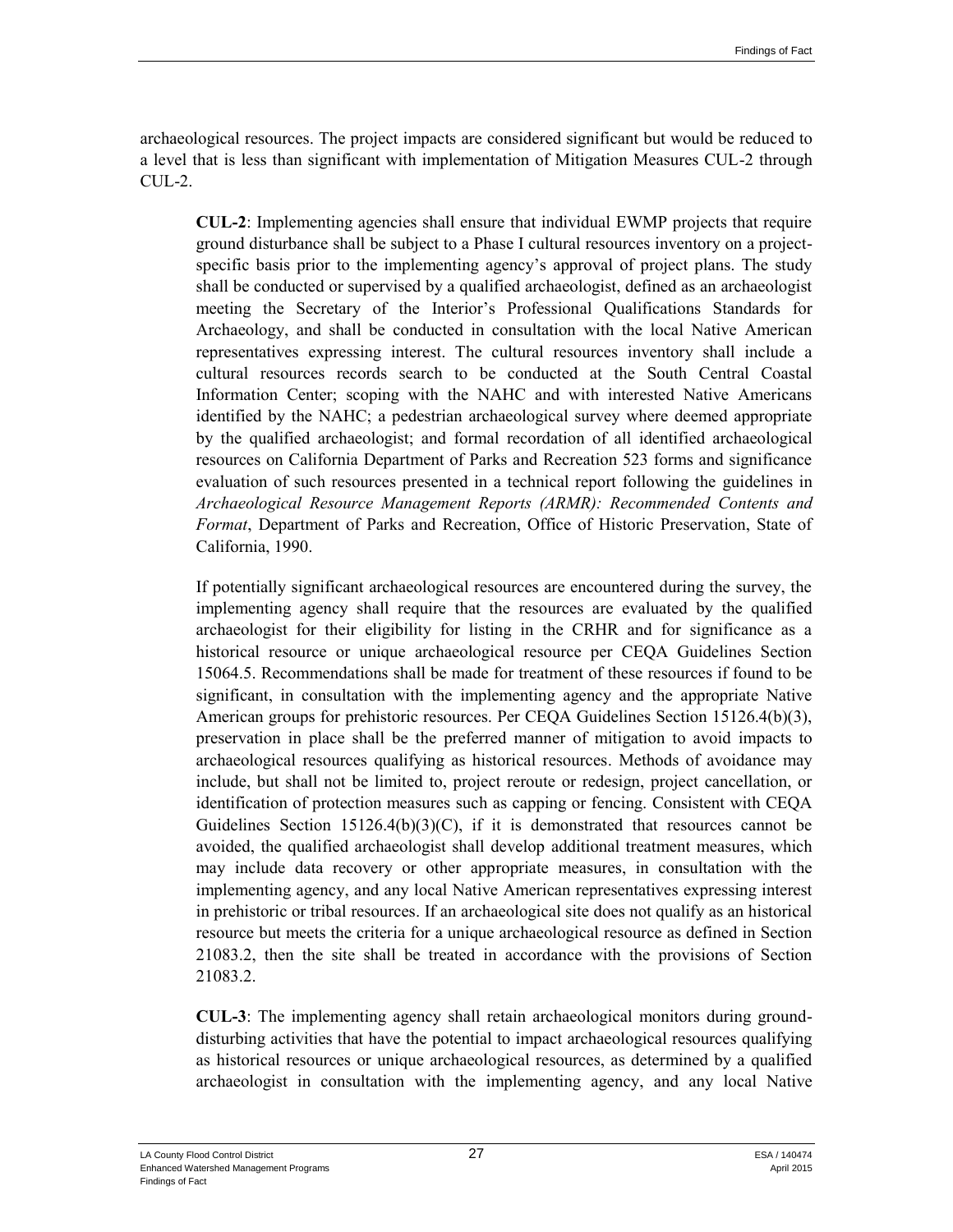American representatives expressing interest in the project. Native American monitors shall be retained for projects that have a high potential to impact sensitive Native American resources, as determined by the implementing agency in coordination with the qualified archaeologist.

**CUL-4**: During project-level construction, should subsurface archaeological resources be discovered, all activity in the vicinity of the find shall stop and a qualified archaeologist shall be contacted to assess the significance of the find according to CEQA Guidelines Section 15064.5. If any find is determined to be significant, the archaeologist shall determine, in consultation with the implementing agency and any local Native American groups expressing interest, appropriate avoidance measures or other appropriate mitigation. Per CEQA Guidelines Section 15126.4(b)(3), preservation in place shall be the preferred means to avoid impacts to archaeological resources qualifying as historical resources. Methods of avoidance may include, but shall not be limited to, project reroute or redesign, project cancellation, or identification of protection measures such as capping or fencing. Consistent with CEQA Guidelines Section  $15126.4(b)(3)(C)$ , if it is demonstrated that resources cannot be avoided, the qualified archaeologist shall develop additional treatment measures, such as data recovery or other appropriate measures, in consultation with the implementing agency and any local Native American representatives expressing interest in prehistoric or tribal resources. If an archaeological site does not qualify as an historical resource but meets the criteria for a unique archaeological resource as defined in Section 21083.2, then the site shall be treated in accordance with the provisions of Section 21083.2.

## **Significant Effect**

The proposed program could directly or indirectly destroy a unique paleontological resource or site or unique geologic feature (Impact 3.4-3).

#### *Description of Significant Impact*

The program area is underlain by a number of high or undetermined paleontological sensitivity units, which may contain significant paleontological resources. Significant paleontological resources can be uncovered even in areas of low sensitivity, though, and it is possible that ground-disturbing construction activities associated with structural BMPs could result in the inadvertent discovery of paleontological resources, which could be a significant impact.

#### *Finding*

The proposed program's potential to directly or indirectly damage or destroy unique paleontological resources or sites or unique geologic features is considered significant; however, potential adverse effects caused by the proposed program could be mitigated to a less-thansignificant level.

#### *Brief Explanation of the Rationale for the Finding*

CEQA requires that all feasible and reasonable mitigation be applied to the project to reduce impacts that would damage or destroy paleontological resources or sites or unique geologic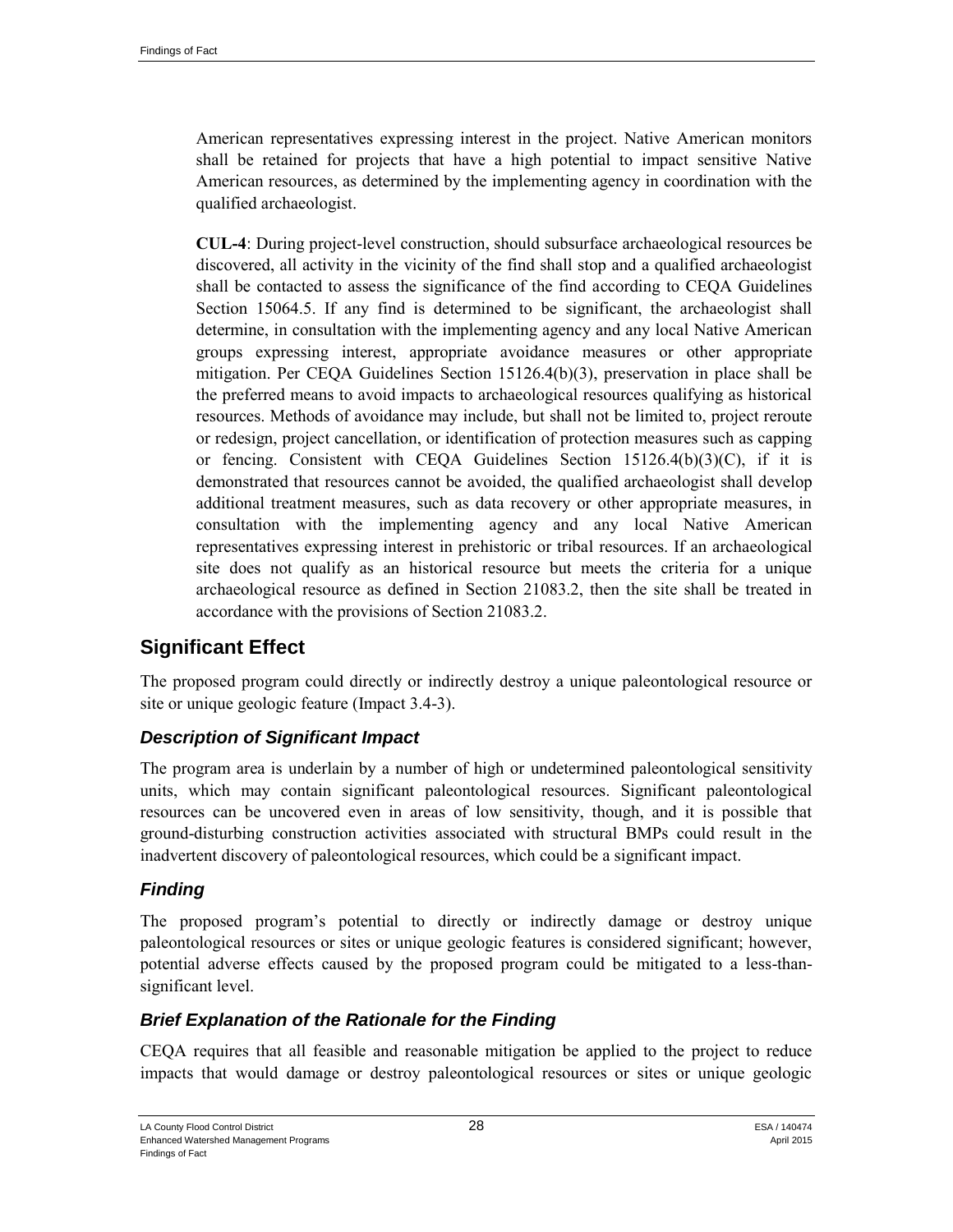features. The project impacts are considered significant but would be reduced to a level that is less than significant with implementation Mitigation Measures CUL-5 and CUL-6.

**CUL-5:** For individual structural BMP projects that require ground disturbance, the implementing agency shall evaluate the sensitivity of the project site for paleontological resources. If deemed necessary, the implementing agency shall retain a qualified paleontologist to evaluate the project and provide recommendations regarding additional work, potentially including testing or construction monitoring.

**CUL-6:** In the event that paleontological resources are discovered during construction, the implementing agency shall notify a qualified paleontologist. The paleontologist will evaluate the potential resource, assess the significance of the find, and recommend further actions to protect the resource.

## **Significant Effect**

The proposed program could disturb human remains, including those interred outside of formal cemeteries (Impact 3.4-4).

## *Description of Significant Impact*

There is no indication, either from the archival research results or the archaeological survey, that any particular location in the project area has been used for human burial purposes in the recent or distant past. However, in the event that human remains are inadvertently discovered during project construction activities, the human remains could be inadvertently damaged, which could be a significant impact.

## *Finding*

The proposed program's potential to uncover buried archaeological deposits including human remains is considered significant; however, potential adverse effects caused by the project could be mitigated to a less-than-significant level.

## *Brief Explanation of the Rationale for the Finding*

CEQA requires that all feasible and reasonable mitigation be applied to the project to reduce impacts related to the disturbing of any human remains, including those interred outside of a formal cemetery. The project impacts are considered significant but would be reduced to a level that is less than significant with implementation of Mitigation Measure CUL-7.

**CUL-7:** The implementing agency shall require that, if human remains are uncovered during project construction, work in the vicinity of the find shall cease and the County Coroner shall be contacted to evaluate the remains, following the procedures and protocols set forth in Section 15064.5 (e)(1) of the CEQA Guidelines. If the County Coroner determines that the remains are Native American, the Coroner will contact the Native American Heritage Commission, in accordance with Health and Safety Code Section 7050.5, subdivision (c), and Public Resources Code 5097.98 (as amended by AB 2641). The NAHC will then designate a Most Likely Descendant of the deceased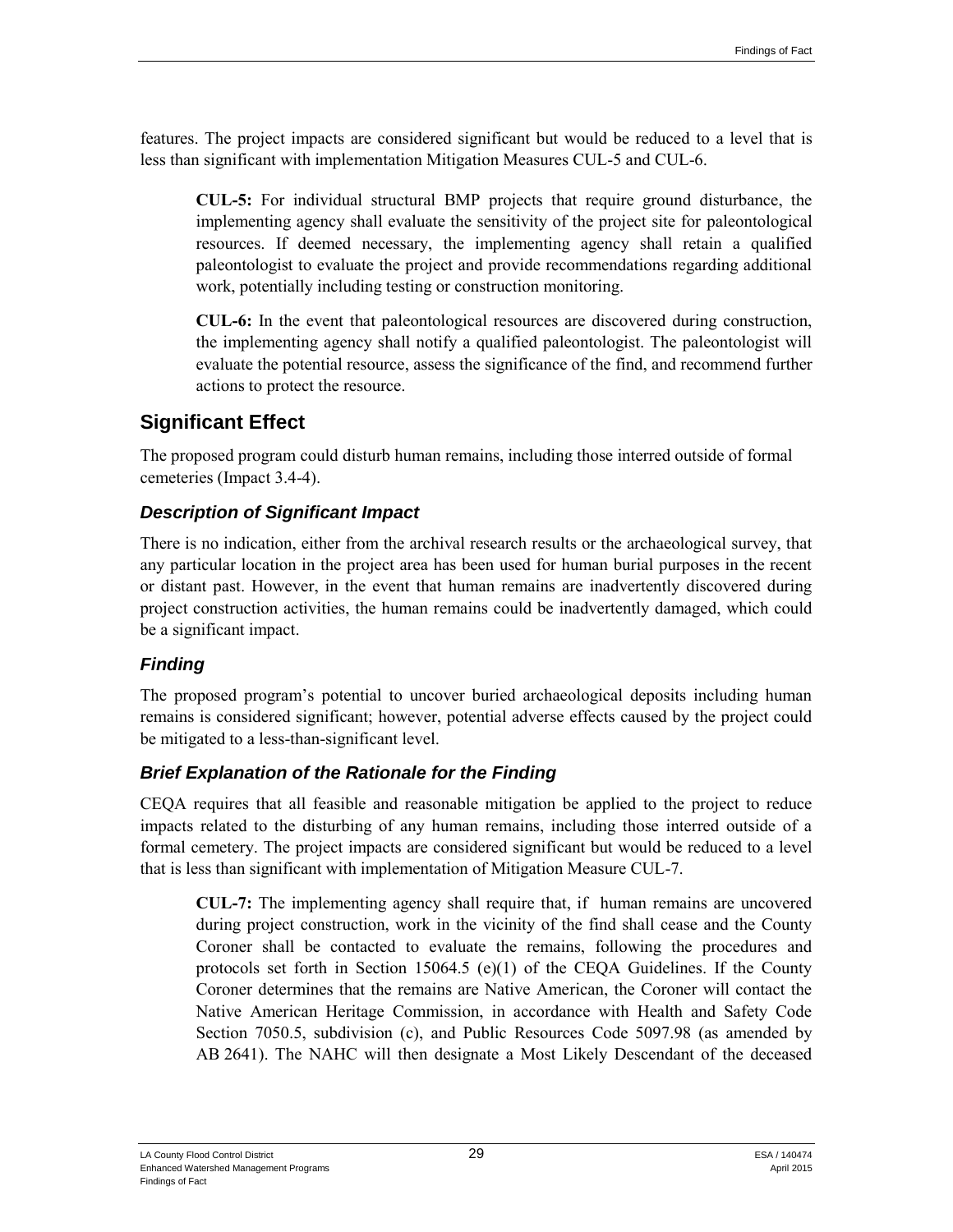Native American, who will engage in consultation to determine the disposition of the remains.

## 5.5 Geologic and Mineral Resources

## **Significant Effect**

The proposed program could be located on a geological unit or soil that is unstable, or that would become unstable as a result of the program, and potentially result in on-site or off-site nonseismically induced geologic hazards such as landslides, lateral spreading, subsidence, collapse or sinkholes, settlement, or slope failure (Impact 3.5-3).

#### *Description of Significant Impact*

Infiltration of water into subsurface soils can increase soil instability and result in saturated soils, soil piping through preferential pathways, breakouts due to infiltrated water finding utility trenches and other preferential pathways, and raising the local groundwater levels such that infrastructure foundations and underground structures could be affected by unstable soils. Structural BMPs could potentially be undermined by unstable soils or impact adjacent infrastructure and buildings; Mitigation Measure GEO-1 would reduce the impact to a less-thansignificant level.

#### *Finding*

The proposed program's potential to be located on a geologic unit or soil that is unstable, or that would become unstable as a result of the program, and potentially result in on-site or off-site nonseismically induced geologic hazards such as landslides, lateral spreading, subsidence, collapse or sinkholes, settlement, or slope failure is considered significant; however, potential adverse effects caused by the proposed program would be mitigated to a less-than-significant level.

#### *Brief Explanation of the Rationale for the Finding*

CEQA requires that all feasible and reasonable mitigation be applied to the project to reduce impacts related to the project being located on a geologic unit or soil that is unstable, or that would become unstable as a result of the program, and potentially result in on-site or off-site nonseismically induced geologic hazards such as landslides, lateral spreading, subsidence, collapse or sinkholes, settlement, or slope failure. The project impacts are considered significant but would be reduced to a level that is less than significant with implementation of Mitigation Measure GEO-1.

**GEO-1:** Prior to approval of infiltration BMPs, implementing agencies shall conduct a geotechnical investigation of each infiltration BMP site to evaluate infiltration suitability. If infiltration rates are sufficient to accommodate an infiltration BMP, the geotechnical investigation shall recommend design measures necessary to prevent excessive lateral spreading that could destabilize neighboring structures. Implementing agencies shall implement these measures in project designs.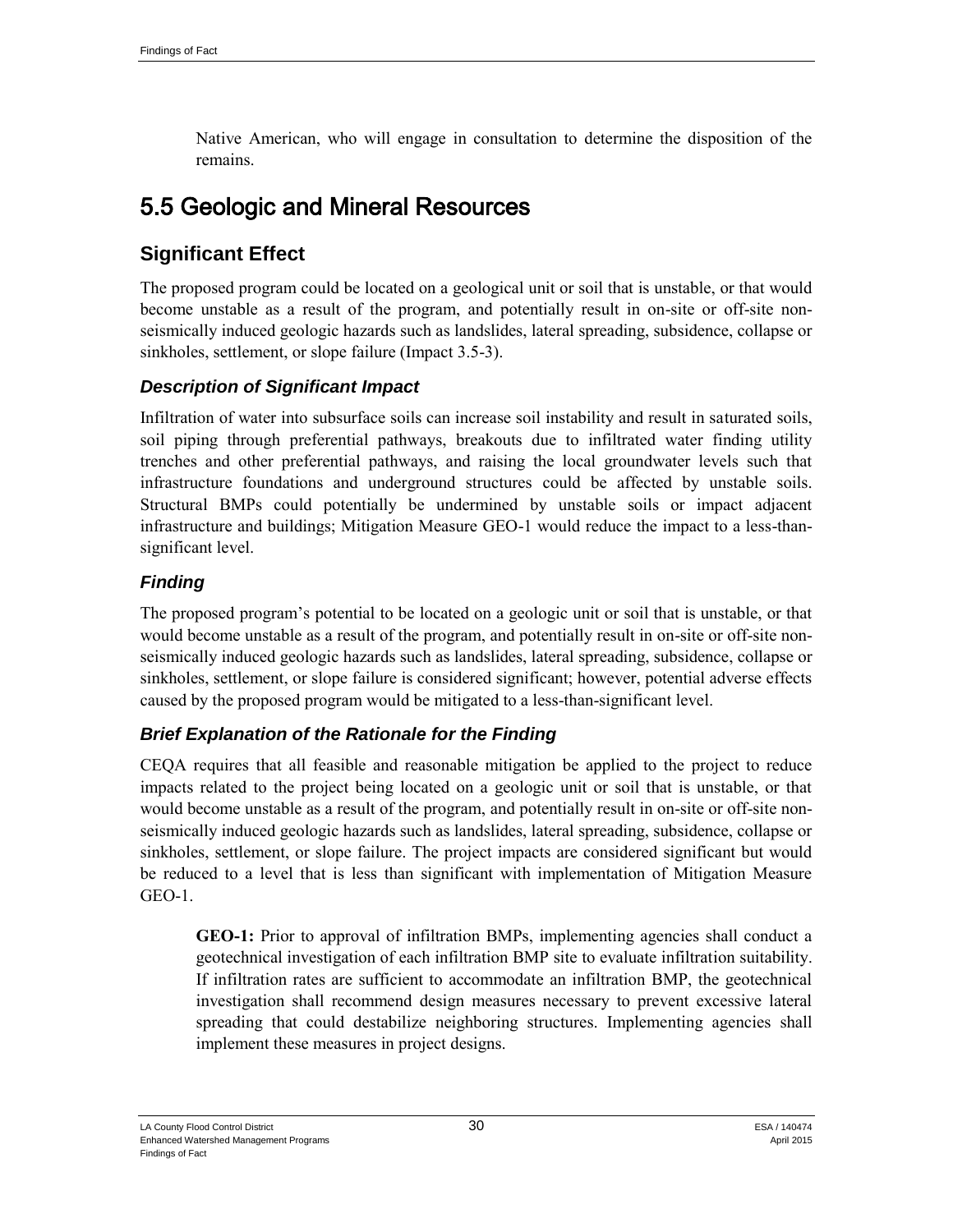## **Significant Effect**

Cumulative impacts on geology and soils would have a less than significant impact on the environment with implementation of mitigation.

## *Description of Significant Impact*

The cumulative effect of multiple infiltration projects could increase the severity of perched or migrating water, which has the potential to inundate underground utilities or structures. Mitigation Measure GEO-1 would minimize the cumulative impact to regional infrastructure from perched or migrating water. The management of groundwater pumping among regional managers prevents impacts to structural foundations resulting from groundwater mounding from existing recharge efforts. Mitigation Measure GEO-2 would reduce the cumulative effects to soil stability from elevated groundwater levels to a less-than-significant level.

## *Finding*

The proposed program's cumulative impact to geology and soils is considered significant; however, potential adverse effects caused by the proposed program would be mitigated to a lessthan-significant level.

## *Brief Explanation of the Rationale for the Finding*

CEQA requires that all feasible and reasonable mitigation be applied to the project to reduce cumulative impacts related to geology and soils. The cumulative project impacts are considered significant but would be reduced to a level that is less than significant with implementation of Mitigation Measures GEO-1 and GEO-2.

**GEO-1:** Prior to approval of infiltration BMPs, implementing agencies shall conduct a geotechnical investigation of each infiltration BMP site to evaluate infiltration suitability. If infiltration rates are sufficient to accommodate an infiltration BMP, the geotechnical investigation shall recommend design measures necessary to prevent excessive lateral spreading that could destabilize neighboring structures. Implementing agencies shall implement these measures in project designs.

**GEO-2:** Prior to installing BMPs designed to recharge the local groundwater supplies, the implementing agency shall notify local groundwater managers, including the Upper Los Angeles River Area Water Master, the Water Replenishment District of Southern California, or the San Gabriel Water Master as well as local water producers such as local municipalities and water companies. The implementing agency shall coordinate BMP siting efforts with groundwater managers and producers to mitigate high groundwater levels while increasing local water supplies.

# 5.6 Greenhouse Gas Emissions

The proposed program would not have any environmental effects related to greenhouse gas emissions that are potentially significant but can be mitigated to less-than-significant levels.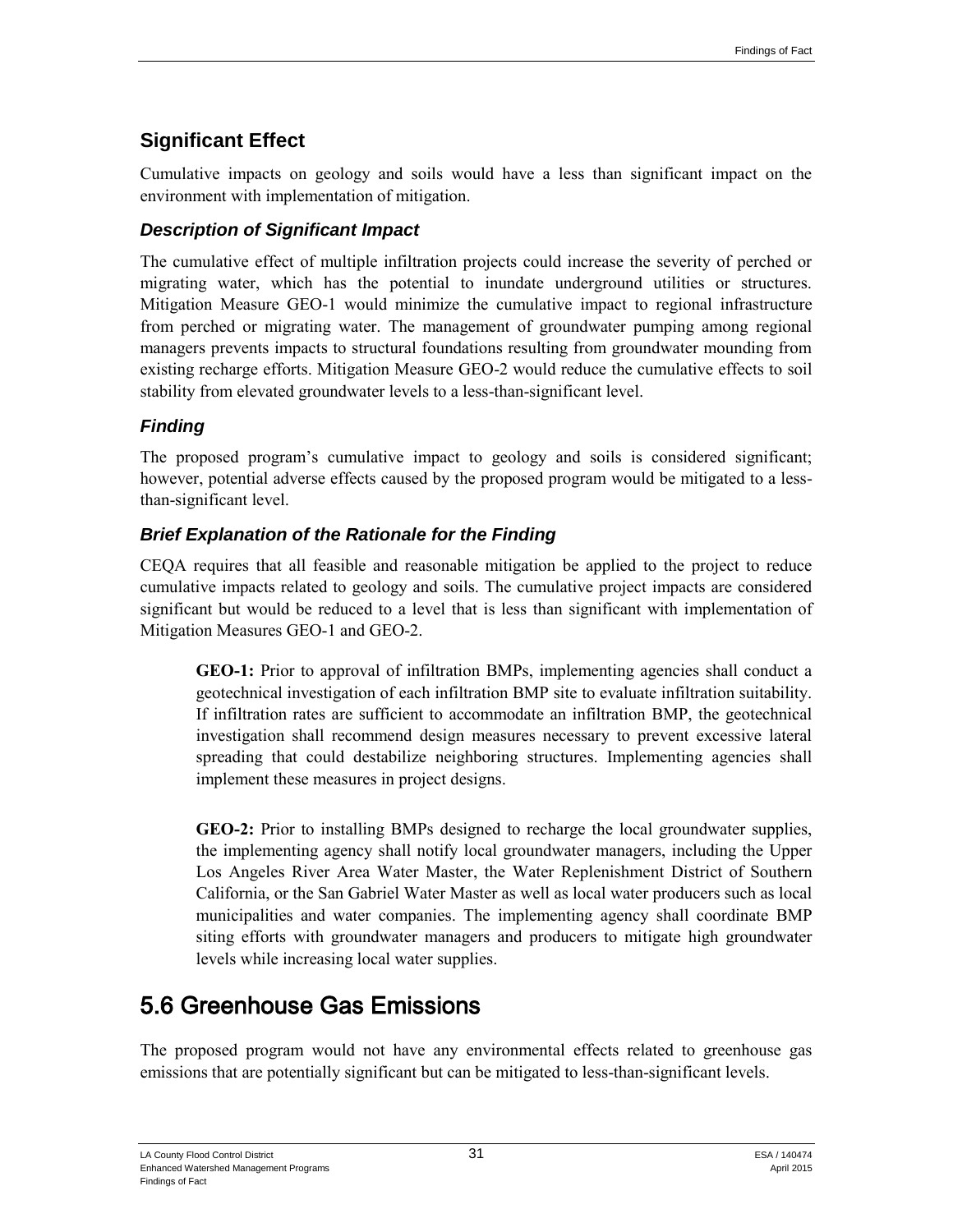# 5.7 Hazards and Hazardous Materials

## **Significant Effect**

The proposed program would create a significant hazard to the public or the environment through the accumulation of potentially hazardous materials into BMPs (Impact 3.7-2).

## *Description of Significant Impact*

Because of their function as water conveyance systems, the entire storm sewer system, as augmented by structural BMPs, would collect and retain sediment and chemicals from urban runoff, along with any accidental or illicit spills of hazardous materials. The introduction of hazardous materials into the storm sewer system could occur in large events as in a catastrophic spill, or could occur in small concentrations as in petroleum hydrocarbons and heavy metals picked up and carried by stormwater in urban runoff from the streets. Contaminants in the runoff water or as discrete concentrated spills could accumulate in the soils and vegetation of structural BMPs. To address the accumulation of contaminants in soil at BMPs, operations and maintenance plans for BMPs that might accumulate constituents in surface soils and media will be developed to include periodic removal and replacement of these potentially impacted surface materials to reduce the potential for long-term loading leading to hazardous concentrations in soils and groundwater.

## *Finding*

The proposed program has the potential to create a significant hazard to the public or the environment through the accumulation of potentially hazardous materials into BMPs. The implementation of Mitigation Measure HAZ-1 would reduce impacts to a less-than-significant level.

#### *Brief Explanation of the Rationale for the Finding*

CEQA requires that all feasible and reasonable mitigation be applied to the project to reduce impacts related to the creation of a significant hazard to the public or the environment through the accumulation of potentially hazardous materials into BMPs to less-than-significant. With the implementation of Mitigation Measure HAZ-1, these impacts would be considered less than significant.

**HAZ-1:** Implementing agencies shall prepare and implement maintenance practices that include periodic removal and replacement of surface soils and media that may accumulate constituents that could result in further migration of constituents to sub-soils and groundwater. A BMP Maintenance Plan shall be prepared by Implementing Agencies upon approval of the BMP projects that identifies the frequency and procedures for removal and/or replacement of accumulated debris, surface soils and/or media (to depth where constituent concentrations do not represent a hazardous conditions and/or have the potential to migrate further and impact groundwater) to avoid accumulation of hazardous concentrations and the potential to migrate further to sub-soils and groundwater. The Maintenance Plan shall include vector control requirements. The BMP Maintenance Plan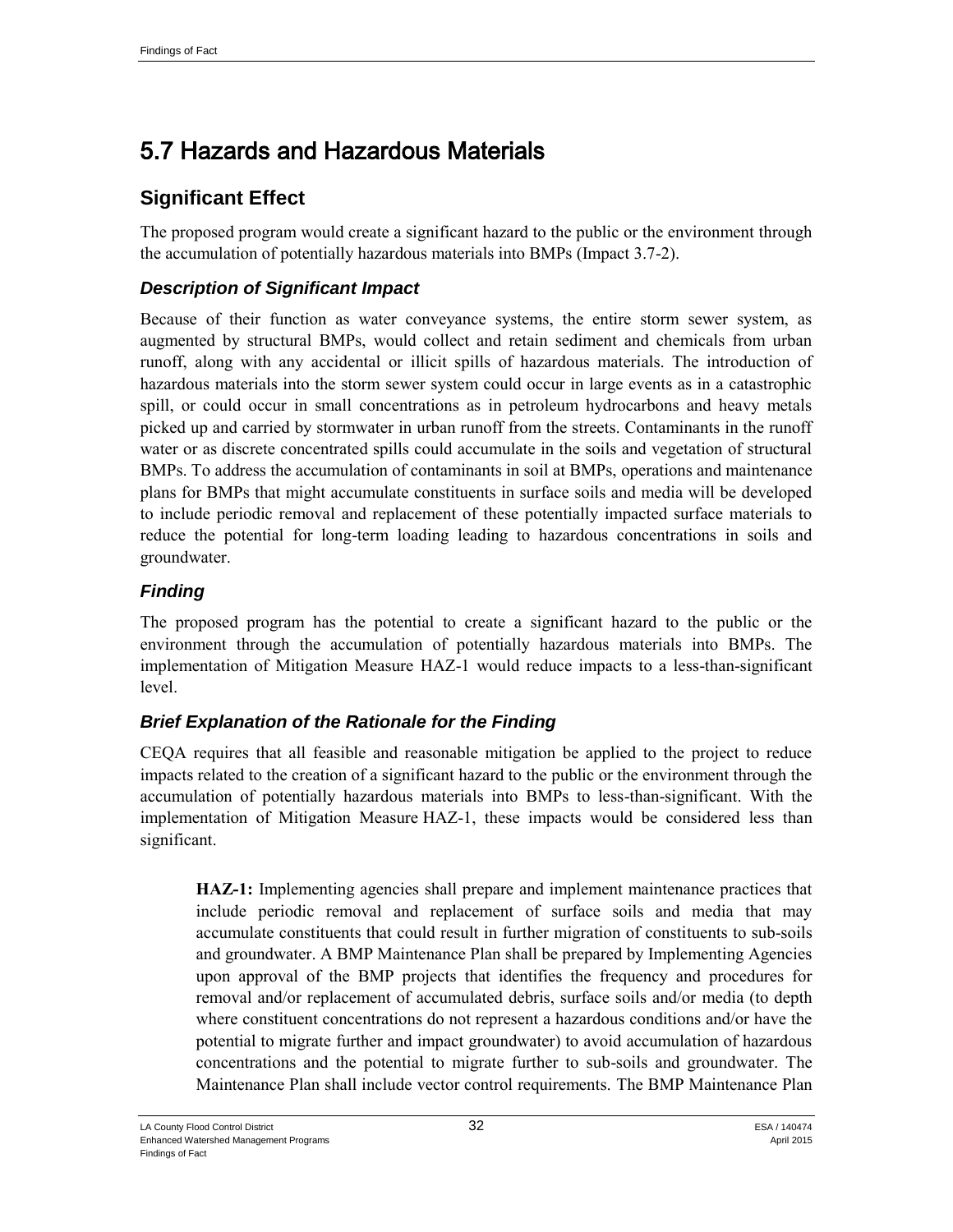may consist of a general maintenance guideline that applies to several types of smaller distributed BMPs. For smaller distributed BMPs on private property, these plans may consist of a maintenance covenant that includes requirements to avoid the accumulation of hazardous concentrations in these BMPs that may impact underlying sub-soils and groundwater. Structural BMPs shall be designed to prevent migration of constituents that may impact groundwater.

## **Significant Effect**

The proposed program would be located on a site which is included on a list of hazardous materials sites compiled pursuant to Government Code Section 65962.5 and, as a result, could create a significant hazard to the public or the environment (Impact 3.7-4).

#### *Description of Significant Impact*

It is possible that a proposed BMP may be located on a hazardous materials site listed on the Cortese List, which would expose construction workers, the public, and the environment to hazardous materials during earth-moving activities, introducing a significant impact.

## *Finding*

The proposed program has the potential to result in significant impacts related to the project location on a site which is included on a list of hazardous materials sites, and, as a result, could create a significant hazard to the public or the environment. The implementation of Mitigation Measure HAZ-2 would reduce impacts to a less-than-significant level.

#### *Brief Explanation of the Rationale for the Finding*

CEQA requires that all feasible and reasonable mitigation be applied to the project to reduce impacts related to hazardous materials to less-than-significant. With the implementation of Mitigation Measures HAZ-2, these impacts would be considered less than significant.

**HAZ-2:** Prior to the initiation of any construction requiring ground-disturbing activities in areas where hazardous material use or management may have occurred, the implementing agencies shall complete a Phase I Environmental Site Assessment (ESA) in accordance with American Society for Testing and Materials Standard E1527-13 for each construction site. Any recommended follow up sampling (Phase II activities) set forth in the Phase I ESA shall be implemented prior to construction. The results of Phase II studies, if necessary, shall be submitted to the local overseeing agency and any required remediation or further delineation of identified contamination shall be completed prior to commencement of construction.

## **Significant Effect**

For a project located within an airport land use plan or, where such a plan has not been adopted, within two miles of a public airport or public use airport, for a project within the vicinity of a private airstrip, the proposed program could result in a safety hazard for people residing or working in the project area (Impact 3.7-5).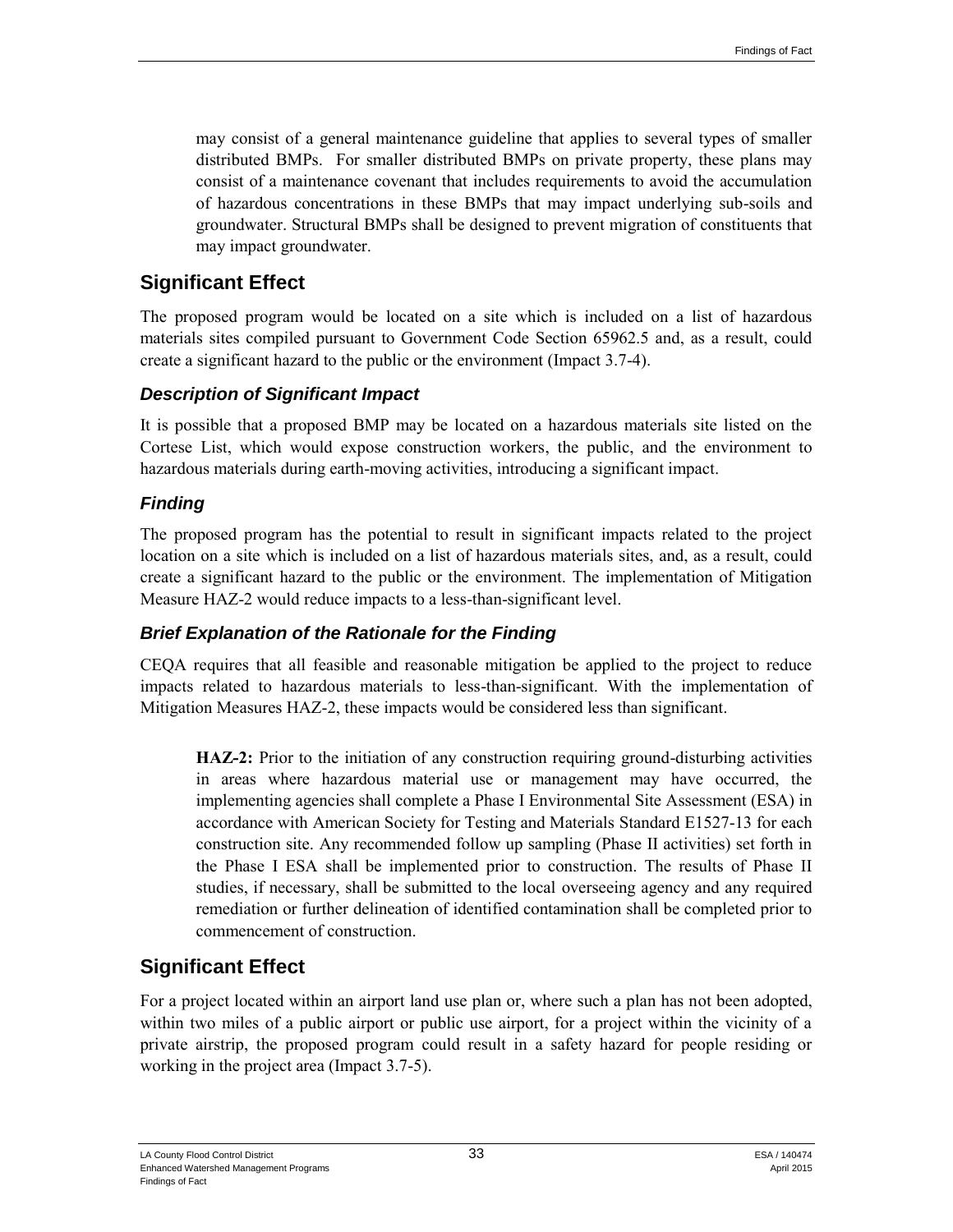#### *Description of Significant Impact*

Some structural BMPs, such as detention basins that store water for a period of time or constructed wetlands that would increase or improve wildlife habitat, could be constructed on or near airports and could result in attracting wildlife. Deer and birds are known wildlife hazards to airports. If the proposed project is at or near an airport, this could increase hazards to aircraft from wildlife.

#### *Finding*

The proposed program, if located within an airport land use plan or, where such a plan has not been adopted, within two miles of a public airport or public use airport, for a project within the vicinity of a private airstrip, has the potential to result in safety hazard for people residing or working in the project area. The implementation of Mitigation Measures HAZ-3 would reduce impacts to a less-than-significant level.

#### *Brief Explanation of the Rationale for the Finding*

CEQA requires that all feasible and reasonable mitigation be applied to the project to reduce impacts related to hazardous materials to less-than-significant. With the implementation of Mitigation Measures HAZ-3, these impacts would be considered less than significant.

**HAZ-3:** Implementing Agencies shall require that those BMPs that are within an airport land use plan area are compatible with criteria specified in FAA Advisory Circular No: 150/5200-33B (FAA, 2007). If the proposed BMP is within the minimum separation criteria, the implementing agency shall consult with the airport and collaboratively evaluate whether the potential increase in wildlife hazards can be mitigated.

## **Significant Effect**

The proposed program would result in cumulatively significant impacts to hazardous materials.

#### *Description of Significant Impact*

Most of the distributed BMPs would be small in scale and would not result in cumulatively significant impacts due to increased hazards from construction or operation. However, the combination of BMPs throughout the region would change the flow paths of stormwater and urban runoff that currently occurs in the region, resulting in the retention of pollutants generally within the soil of the BMPs that use soil for filtration and retention. Cumulatively, throughout the region, the retention and treatment of pollutants within each watershed and the reduction of pollutant loading in waterways will substantially benefit water and sediment quality of the region's habitats, rivers, and beaches. Therefore, the project's potential contribution to cumulative effects on hazards and hazardous materials is considered beneficial.

#### *Finding*

The proposed program has the potential to result in cumulatively considerable impacts related to hazardous resources. Hazardous material could be released during project construction or operation. The implementation of appropriate safety measures during construction of the proposed project, as well as any other cumulative project, would reduce the impact to a level that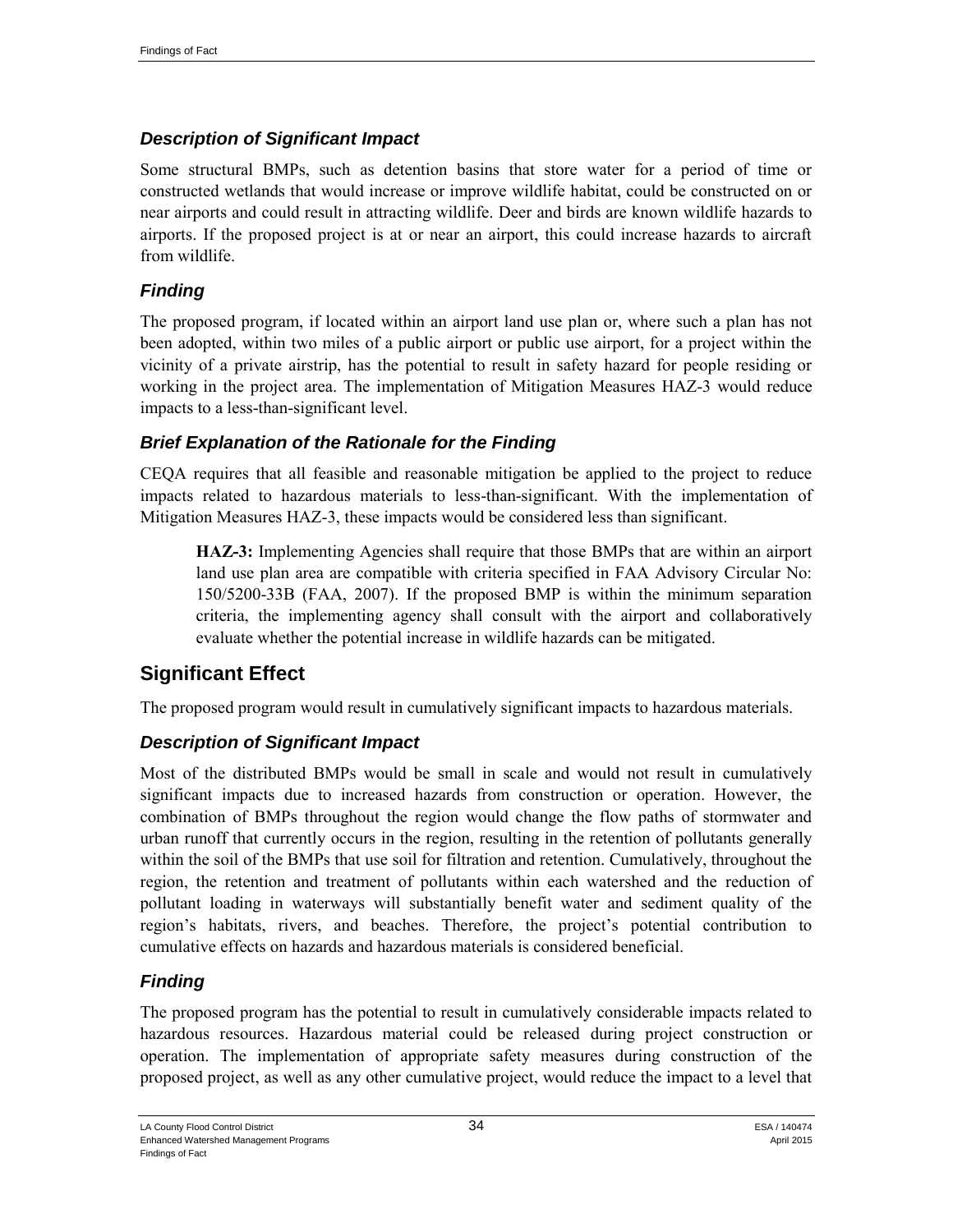would not contribute to cumulative effects. Implementation of Mitigation Measures HAZ-1, HAZ-2, and HAZ-3 would reduce impacts to less-than-significant levels.

#### *Brief Explanation of the Rationale for the Finding*

CEQA requires that all feasible and reasonable mitigation be applied to the project to reduce cumulative impacts caused by the project. With the implementation of Mitigation Measures HAZ-1, HAZ-2, and HAZ-3, impacts would be less than significant.

# 5.8 Hydrology and Water Quality

## **Significant Effect**

The proposed program would result in higher groundwater levels and could potentially affect groundwater quality (Impact 3.8-2).

#### *Description of Significant Impact*

Regional BMPs would recharge stormwater into the groundwater basin and could raise local groundwater levels following major storm events. Distributed infiltration BMPs would typically be too small to have a measureable effect on local groundwater levels. The increased water supplies captured by the infiltration basins through the EWMP areas would be a beneficial impact of the projects. Infiltration BMPs would not be suitable in areas of low permeability, though, and potential locations would need to be evaluated for suitability. Concentrations of contaminants found in stormwater runoff could increase, resulting in contaminated shallow soils and groundwater.

#### *Finding*

The proposed program has the potential to result significant impacts related to higher groundwater levels and degradation of groundwater quality. The implementation of Mitigation Measures HYDRO-1 through HYDRO-3 would reduce impacts to a less-than-significant level.

#### *Brief Explanation of the Rationale for the Finding*

CEQA requires that all feasible and reasonable mitigation be applied to the project to reduce impacts related to higher groundwater levels and potential degradation of groundwater quality to less-than-significant. With the implementation of Mitigation Measures HYDRO-1 through HYDRO-3, these impacts would be considered less than significant.

**HYDRO-1:** Prior to approving an infiltration BMP, the Permittee shall conduct an evaluation of the suitability of the BMP location. Appropriate infiltration BMP sites should avoid areas with low permeability where recharge could adversely affect neighboring subsurface infrastructure.

**HYDRO-2:** Prior to approving an infiltration BMP, the Permittee shall identify pretreatment technologies, type, and depth of filtration media; depth to groundwater; and other design considerations necessary to prevent contaminants from impacting groundwater quality. The design shall consider stormwater quality data within the BMP's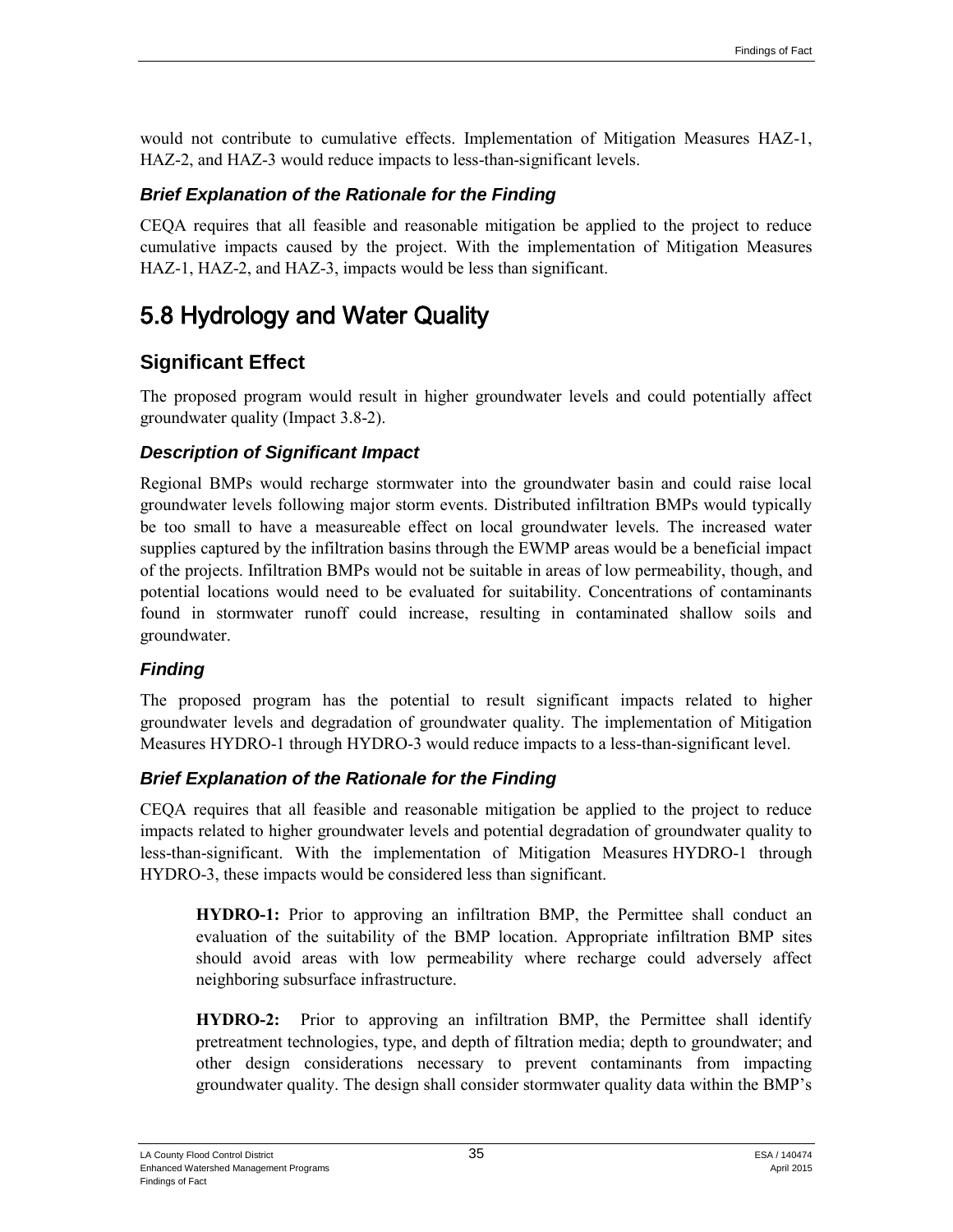collection area to assess the need and type of treatment and filtration controls. Local design manuals and ordinances requiring minimum separation distance to groundwater shall also be met as part of the design.

**HYDRO-3:** Prior to the installation of an infiltration BMP, the Permittee shall conduct a regulatory database review for contaminated groundwater sites within a quarter mile of the proposed infiltration facility. The review shall include locations of on-site wastewater treatment systems. The Permittee shall identify whether any contaminated groundwater plumes or leach fields are present and whether coordination with the local and state environmental protection overseeing agency and responsible party is warranted prior to final design of infiltration facility.

# 5.9 Land Use and Agriculture

The proposed program would not have any environmental effects on land use that are potentially significant and that cannot be mitigated to less-than-significant levels.

# 5.10 Noise

## **Significant Effect**

The proposed program would result in a substantial permanent increase in ambient noise levels in the project vicinity above levels existing without the project (Impact 3.10-3).

#### *Description of Significant Impact*

No operational noise levels would be generated by the structural BMPs given their passive manner of operation. However, it is anticipated that some of the centralized and regional structural BMPs would require the use of irrigation pump stations and associated components to divert the collected stormwater. At these structural BMP sites, noise levels generated from the long-term operation of the pumps and associated components could result in increased noise levels in the surrounding noise environment.

## *Finding*

The proposed program has the potential to result in a substantial permanent increase in ambient noise levels in the project vicinity above levels existing without the project. The implementation of Mitigation Measures NOISE-1 and NOISE-2 would reduce impacts to a less-than-significant level.

#### *Brief Explanation of the Rationale for the Finding*

CEQA requires that all feasible and reasonable mitigation be applied to the project to reduce impacts related to a substantial permanent increase in ambient noise levels in the project vicinity above levels existing without the project. With the implementation of Mitigation Measures NOISE-1 and NOISE-2 included below, these impacts would be considered less than significant.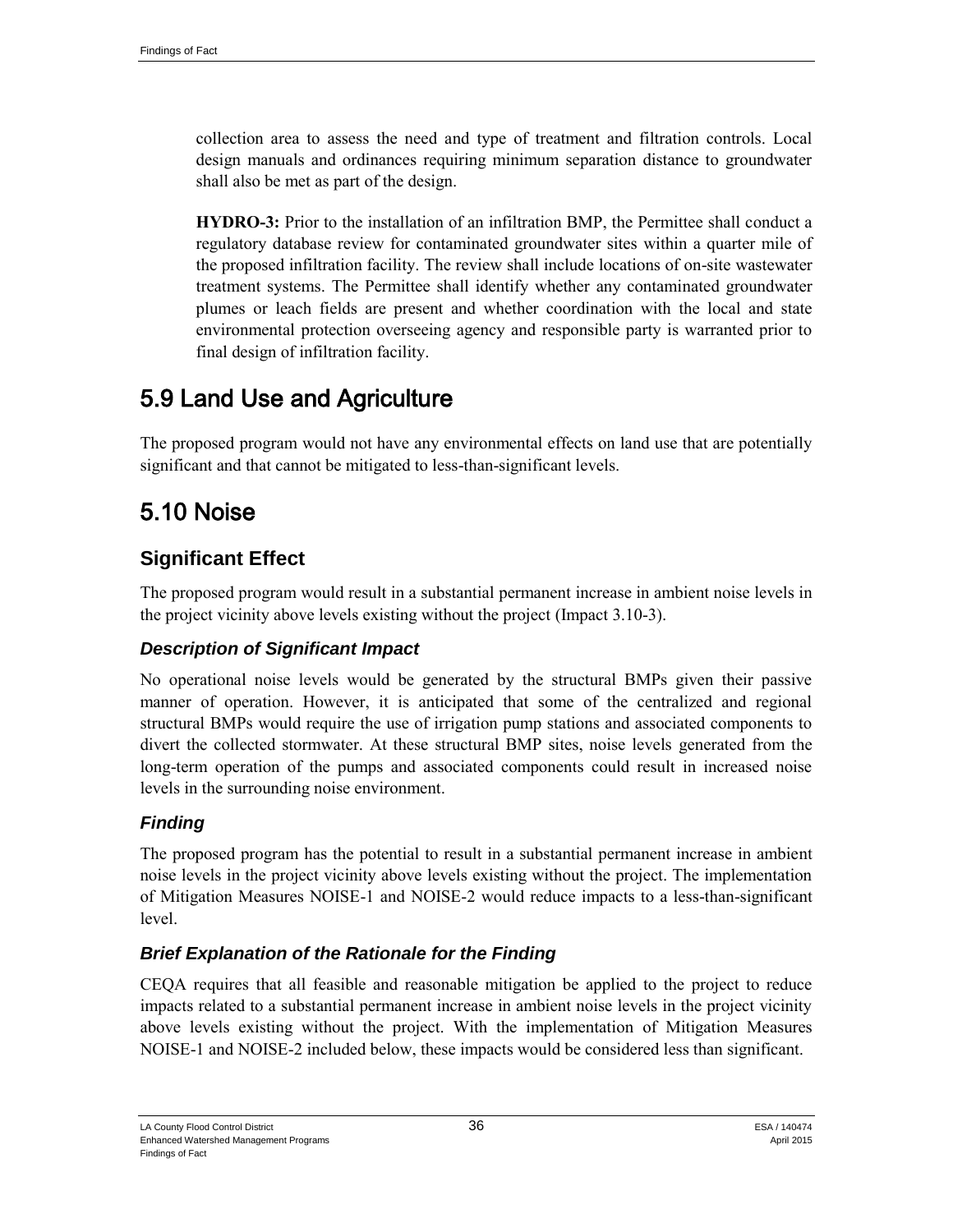**NOISE-1:** The implementing agencies shall implement the following measures during construction as needed:

- Include design measures necessary to reduce the construction noise levels to where feasible. These measures may include noise barriers, curtains, or shields.
- Place noise-generating construction activities (e.g., operation of compressors and generators, cement mixing, general truck idling) as far as possible from the nearest noise-sensitive land uses.
- Locate stationary construction noise sources as far from adjacent noise-sensitive receptors as possible.
- If construction is to occur near a school, the construction contractor shall coordinate the with school administration in order to limit disturbance to the campus. Efforts to limit construction activities to non-school days shall be encouraged.
- For the centralized and regional BMP projects located adjacent to noise-sensitive land uses, identify a liaison for these off-site sensitive receptors, such as residents and property owners, to contact with concerns regarding construction noise and vibration. The liaison's telephone number(s) shall be prominently displayed at construction locations.
- For the centralized and regional BMP projects located adjacent to noise-sensitive land uses, notify in writing all landowners and occupants of properties adjacent to the construction area of the anticipated construction schedule at least 2 weeks prior to groundbreaking.

**NOISE-2:** All structural BMPs that employ mechanized stationary equipment that generate noise levels shall comply with the applicable noise standards established by the implementing agency with jurisdiction over the structural BMP site. The equipment shall be designed with noise-attenuating features (e.g., enclosures) and/or located at areas (e.g., belowground) where nearby noise-sensitive land uses would not be exposed to a perceptible noise increase in their noise environment.

# 5.11 Population and Housing and Environmental Justice

The proposed program would not have any environmental effects related to population, housing and environmental justice that would be potentially significant, but could be mitigated to less than significant levels.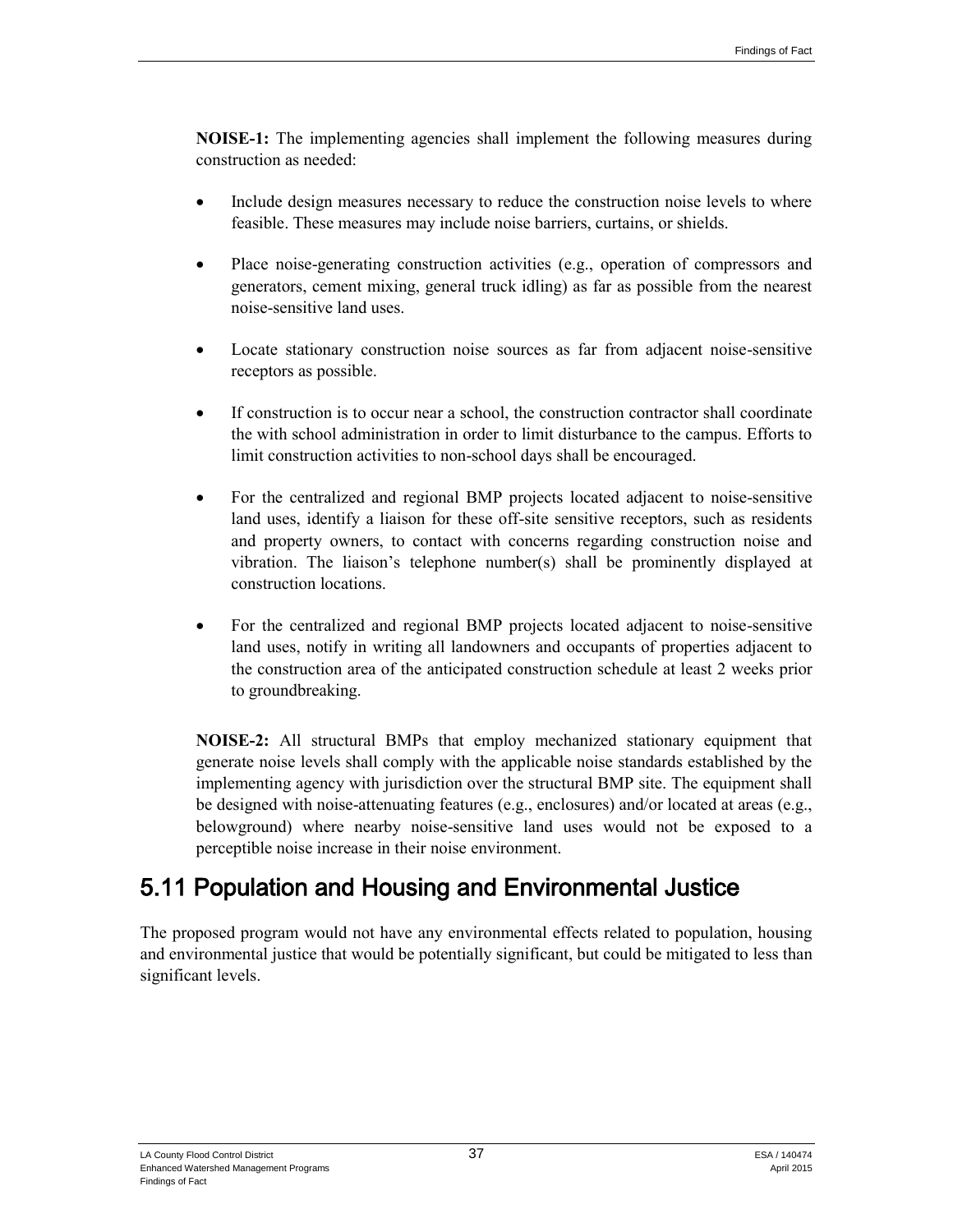# 5.12 Public Services and Recreation

## **Significant Effect**

The proposed program would not result in substantial adverse physical impacts associated with the provision of, or need for, new or physically altered governmental fire protection facilities, the construction of which could cause significant environmental impacts, in order to maintain acceptable service ratios, response times, or other performance objectives for fire protective services (Impact 3.12-1).

#### *Description of Significant Impact*

The structural BMPs are not habitable structures, would not be constructed with flammable materials, and would not require fire protection services. Because of the relative scale of these infrastructure improvements, the construction of the various structural BMPs are not expected to result in the need for new or physically altered fire protection facilities. However, construction of new structural BMPs in streets, sidewalks, parkland, or other facilities (these may include public service facilities such as police stations, fire stations, and municipal maintenance yards) within existing high-density urban, commercial, industrial, and transportation areas, as well as associated staging areas, could temporarily disrupt the provision of fire services, resulting in potentially significant impacts.

#### *Finding*

The proposed program has the potential to result in substantial adverse physical impacts associated with the provision of, or the need for, new or physically altered governmental fire protection facilities, the construction of which could cause significant environmental impacts, in order to maintain acceptable service ratios, response times, or other performance objectives for fire protection services. Implementation of Mitigation Measure PS-1 would reduce impacts to a less-than-significant level.

#### *Brief Explanation of the Rationale for the Finding*

CEQA requires that all feasible and reasonable mitigation be applied to the project related to significant cumulative impacts associated with public services. With the implementation of Mitigation Measure PS-1, these impacts would be considered less than significant.

**PS-1:** The Permittee implementing the EWMP project shall provide reasonable advance notification to service providers such as fire, police, and emergency medical services as well as to local businesses, homeowners, and other residents adjacent to and within areas potentially affected by the proposed EWMP project about the nature, extent, and duration of construction activities. Interim updates should be provided to inform them of the status of the construction activities.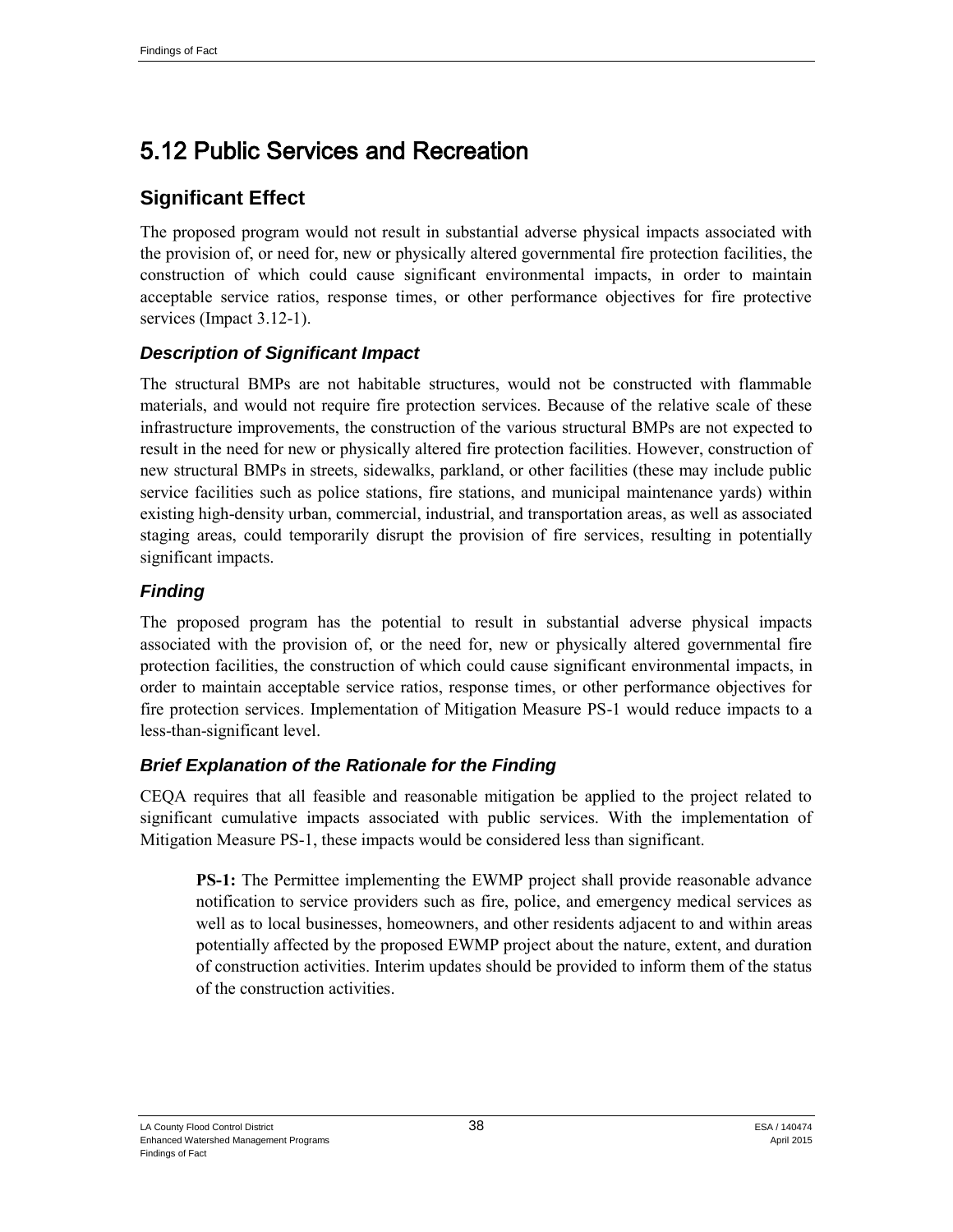# 5.13 Transportation and Circulation

## **Significant Effect**

The proposed program would intermittently and temporarily increase traffic levels and traffic delays due to vehicle trips generated by construction workers and construction vehicles on area roadways (Impact 3.13-1).

## *Description of Significant Impact*

Vehicle trips would be generated primarily by construction workers commuting to and from the BMP work sites, and by trucks hauling materials and equipment to and from the sites. The construction traffic impacts associated with each individual structural BMP project would be short-term in nature and limited to the period of time when construction activity is taking place for that particular project. Although project-related traffic would be temporary, supplemental project-level analysis of potential site-specific impacts could determine that addition of projectgenerated traffic would be considered substantial in relation to traffic flow conditions on local roadways. For this program-level assessment, this impact is considered potentially significant.

## *Finding*

The proposed program will potentially intermittently and temporarily increase traffic levels and traffic delays due to vehicle trips generated by construction workers and construction vehicles on area roadways; however, implementation of Mitigation Measure TRAF-1 would reduce impacts to a less-than- significant level.

## *Brief Explanation of the Rationale for the Finding*

CEQA requires that all feasible and reasonable mitigation be applied to the project to reduce impacts related to temporary and intermittent increase in traffic levels and traffic delays due to vehicle trips generated by construction workers and construction vehicles on area roadways to less-than-significant. With the implementation of Mitigation Measure TRAF-1, below, this impact would be considered less than significant.

**TRAF-1:** For projects that may affect traffic, implementing agencies shall require that contractors prepare a construction traffic control plan. Elements of the plan should include, but are not necessarily limited to, the following:

- Develop circulation and detour plans to minimize impacts to local street circulation. Use haul routes minimizing truck traffic on local roadways to the extent possible.
- To the extent feasible, and as needed to avoid adverse impacts on traffic flow, schedule truck trips outside of peak morning and evening commute hours.
- Install traffic control devices as specified in Caltrans' Manual of Traffic Controls for Construction and Maintenance Work Zones where needed to maintain safe driving conditions. Use flaggers and/or signage to safely direct traffic through construction work zones.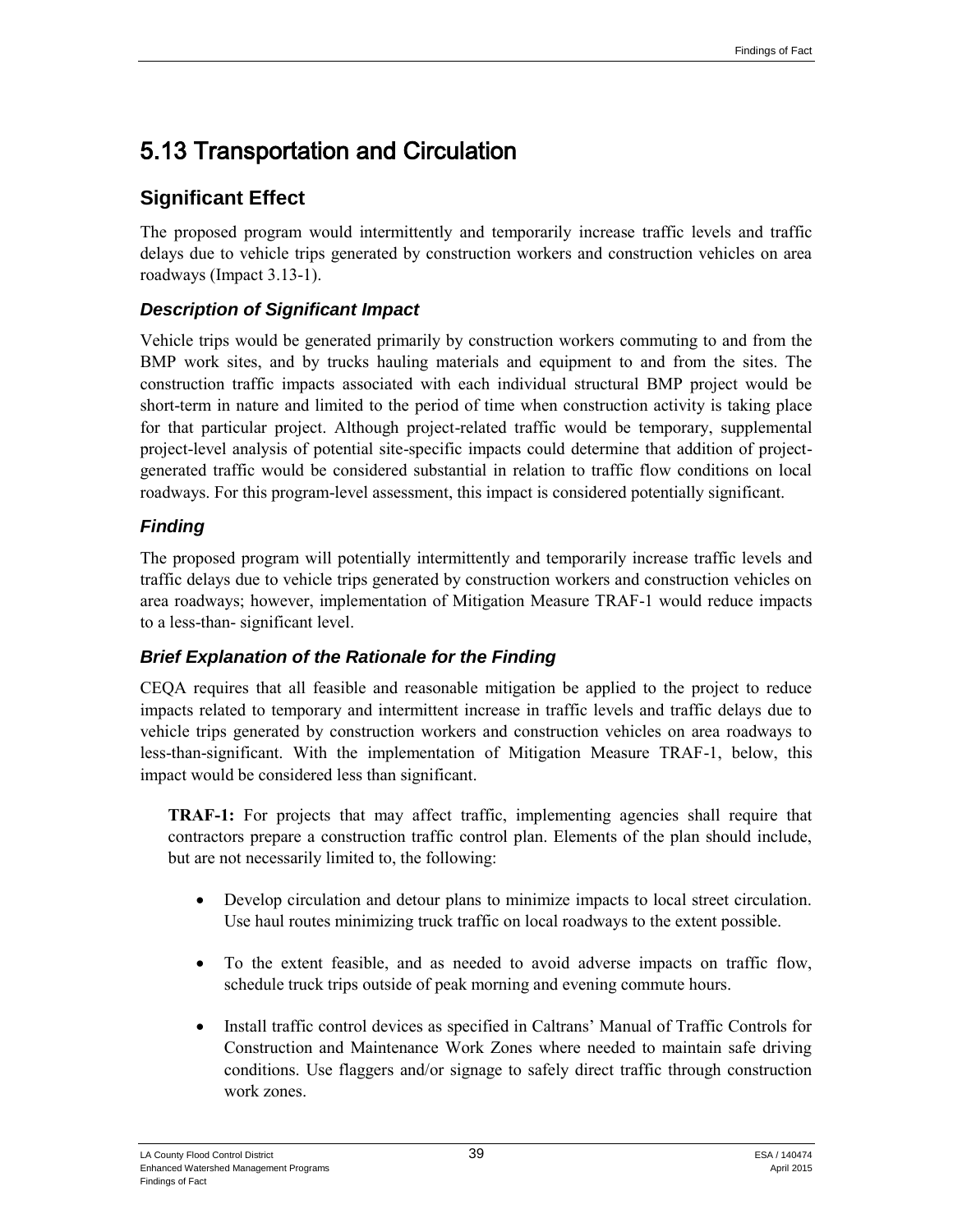Coordinate with facility owners or administrators of sensitive land uses such as police and fire stations, hospitals, and schools. Provide advance notification to the facility owner or operator of the timing, location, and duration of construction activities.

## **Significant Effect**

The proposed program would contribute to cumulative impacts to traffic and transportation (Impact 3.13-4).

#### *Description of Significant Impact*

During construction of the structural BMPs, intermittent and temporary traffic-related impacts in the cumulative context would occur. The proposed program has the potential to contribute to potentially significant cumulative construction-related impacts as a result of (1) cumulative projects (such as land development projects) that generate increased traffic at the same time on the same roads as would the proposed program, causing increased congestion and delays; and (2) infrastructure projects in roads that would be used by project construction workers and trucks, which could delay project-generated vehicles past the work zones of those other projects.

#### *Finding*

The proposed program is expected to cumulatively impact traffic and transportation; however, implementation of Mitigation Measure TRAF-1 is expected to reduce impacts to a less-thansignificant level.

#### *Brief Explanation of the Rationale for the Finding*

CEQA requires that all feasible and reasonable mitigation be applied to the project to reduce impacts related to cumulative impacts to traffic and transportation to less than significant. With the implementation of Mitigation Measure TRAF-1, these impacts would be considered less than significant.

## 5.14 Utilities and Service Systems

## **Significant Effect**

The proposed program would require new or expanded water supply resources or entitlements or require or result in the construction of new water facilities or expansion of existing facilities, the construction of which could cause significant environmental effects (Impact 3.14-3).

#### *Description of Significant Impact*

Implementation of the EWMPS would not increase water demand due to the relatively short construction period for structural BMPs. Impacts to the existing water supplies are anticipated to be beneficial as a result of the stormwater and non-stormwater runoff infiltration and conservation BMPs implemented across the EWMP areas. Construction requiring ground disturbance could encounter buried utilities including water supply infrastructure. Construction of BMPs to detain stormwater and dry-weather flows may reduce flows downstream, thereby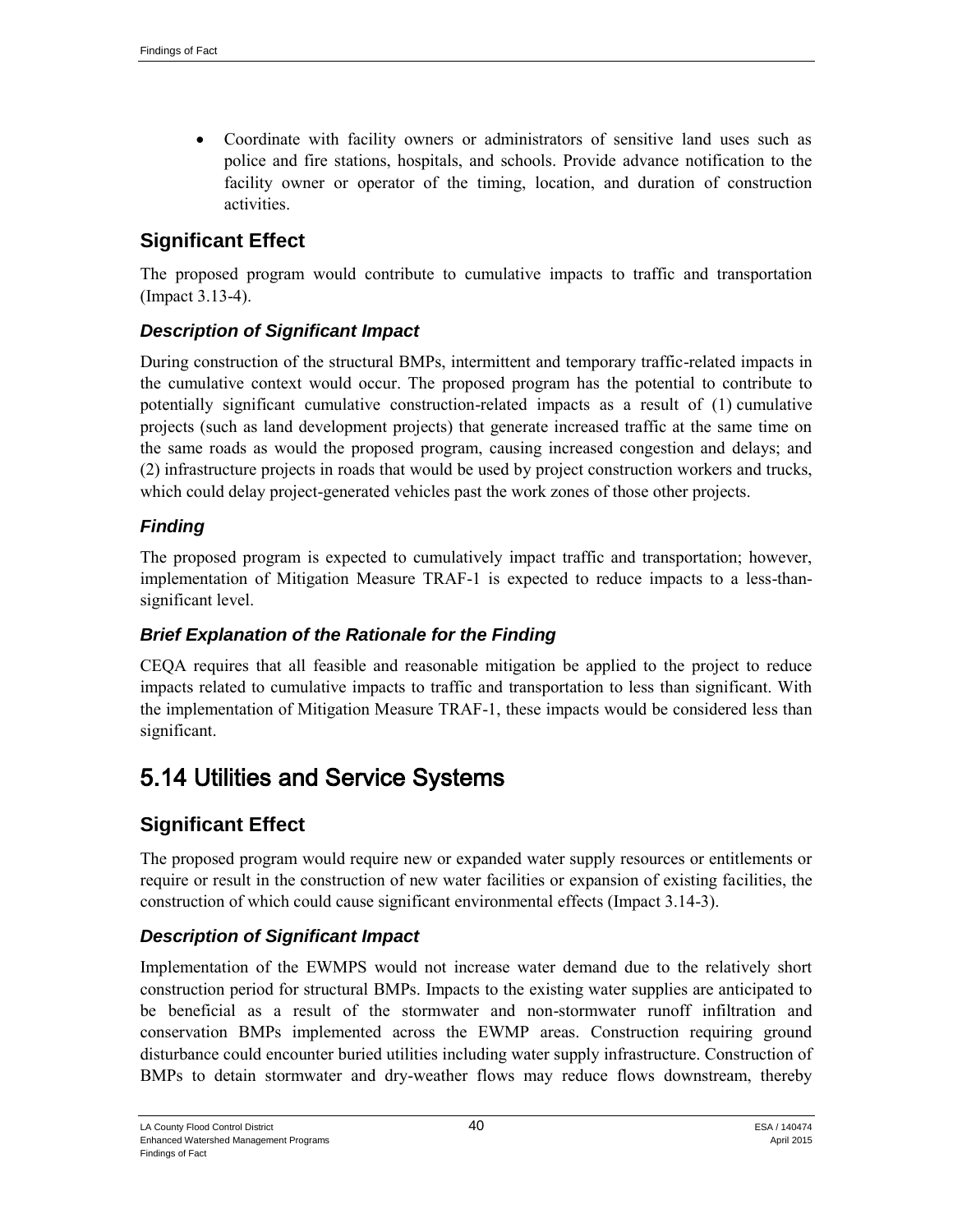reducing access to beneficial uses downstream. As part of the project design, Implementing Agencies would be required to identify the potential for underground utilities and determine whether they would need to be relocated to accommodate the BMP. Dry-weather flows in coastal streams and foothills are largely fed by groundwater seepage or wastewater discharges. Any detention of storm flows upstream would not substantially reduce storm flows downstream or significantly impede access to storm flow.

#### *Finding*

The proposed program is not expected to require expansion of existing water entitlements or result in the construction of new facilities that could result in environmental effects; the proposed program would further reduce its impact by implementing Mitigation Measure UTIL-1.

#### *Brief Explanation of the Rationale for the Finding*

CEQA requires that all feasible and reasonable mitigation be applied to the project to reduce impacts related to landfill capacity to less than significant. With the implementation of Mitigation Measure UTIL-1, these impacts would be considered less than significant.

**UTIL-1:** Prior to implementation of BMPs, the implementing agency shall conduct a search for local utilities above and below ground that could be affected by the project. The implementing agencies shall contact each utility potentially affected and relocate the utility if necessary to ensure access and services are maintained.

**UTIL-2:** Prior to approval of BMPs, implementing agencies shall evaluate the potential for impacts to downstream beneficial uses including surface water rights. Implementing agencies shall not approve BMPs that result in preventing access to previously appropriated surface water downstream.

## **Significant Effect**

The proposed program would be served by a landfill with insufficient permitted capacity to accommodate the proposed program's solid waste disposal needs or the proposed program could not comply with federal, state, and local statuses and regulations related to solid waste (Impact 3.14-4).

## *Description of Significant Impact*

Construction activities associated with the structural BMPs would include excavation and demolition of some existing infrastructure, which would produce solid waste requiring disposal in the nearest landfill. Some of the EWMPs are required to implement trash Total Maximum Daily Limits (TMDLs) and associated trash removal structural BMPs, which would require the disposal of the trash collected by the BMPs, thereby increase the amount of trash being sent to landfills. The non-structural BMPs would include street cleaning, landscape management, and storm drain operation, which produce debris and trash requiring disposal, which could exceed landfill limits.

The new trash collected that is associated with proposed trash removal structural BMPs and nonstructural BMPs such as street cleaning and landscape management would be accommodated with existing and planned trash disposal facilities. Based on landfill capacity in the Los Angeles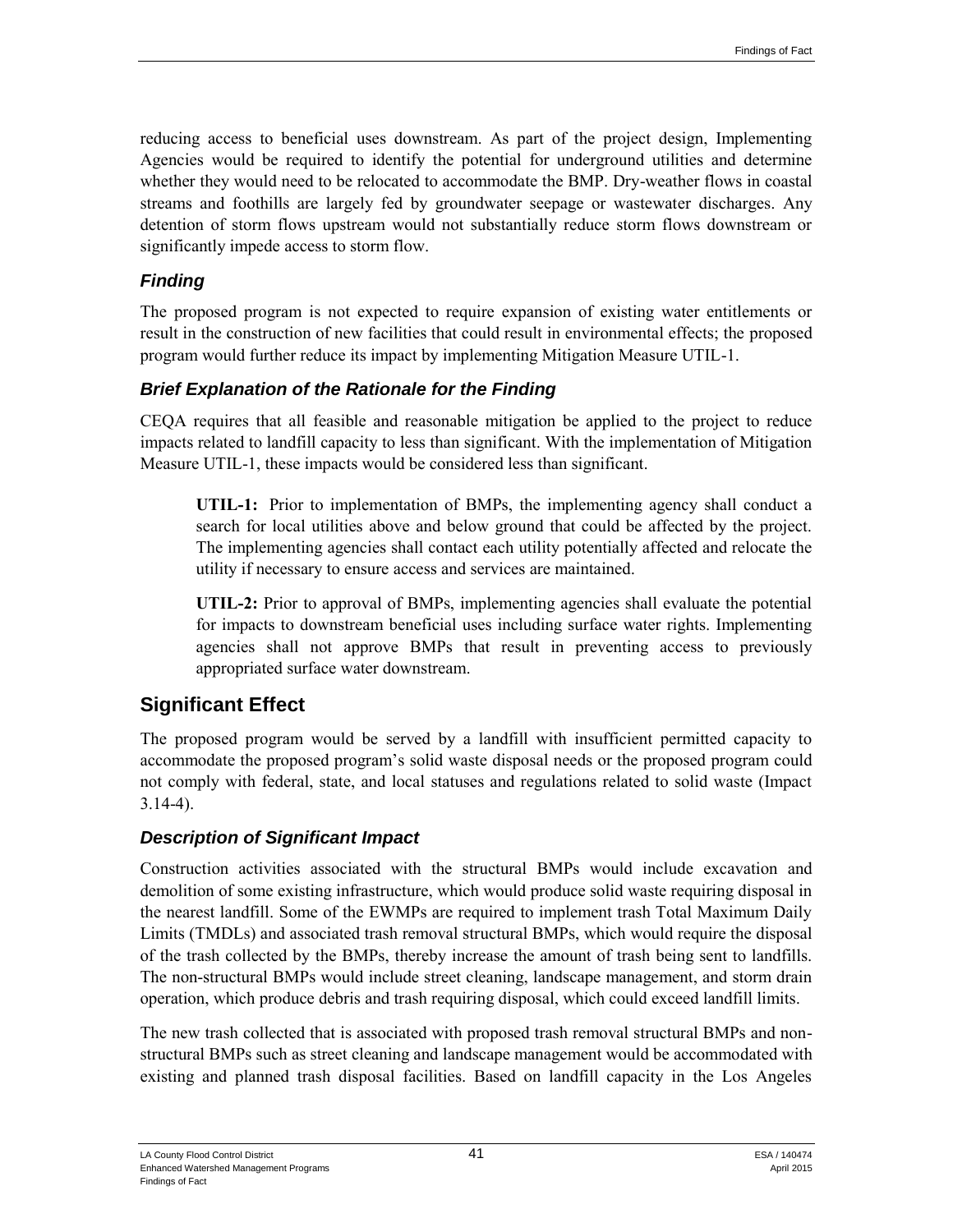region, there appears to be ample availability to receive the expected trash generated by the program. The program would comply with all federal, state, and local statutes and regulations related to solid waste, including the Los Angeles County Construction and Demolition Debris Recycling and Reuse Program.

#### *Finding*

The program is not expected to be served by a landfill with insufficient capacity to accommodate its waste disposal needs and would comply with all solid waste regulations; however, implementation of Mitigation Measure UTIL-2 would further reduce impacts to a less-thansignificant level

#### *Brief Explanation of the Rationale for the Finding*

CEQA requires that all feasible and reasonable mitigation be applied to the project to reduce impacts related to landfill capacity to less than significant. With the implementation of Mitigation Measure UTIL-2, these impacts would be considered less than significant.

**UTIL-3:** Implementing agencies shall encourage construction contractors to recycle construction materials and divert inert solids (asphalt, brick, concrete, dirt, fines, rock, sand, soil, and stone) from disposal in a landfill where feasible. Implementing agencies shall incentivize construction contractors with waste minimization goals in bid specifications where feasible.

## **Significant Effect**

The proposed program would result in less than significant cumulative impacts to utilities and service systems.

#### *Description of Significant Impact*

Structural BMPS constructed to treat, infiltrate, and/or store stormwater and non-stormwater throughout the watershed would not generate wastewater or require wastewater treatment or result in adverse cumulative impacts from operation or construction. Installation of storm drainage facilities identified in the proposed EWMPs would not substantially affect existing storm drain facilities. Impacts to the existing water supplies are anticipated to be beneficial as a result of the stormwater and non-stormwater runoff infiltration and conservation BMPs implemented across the EWMP areas. Construction and operation of the structural BMPs would generate solid waste; however, landfills serving the program area are expected to have sufficient capacity to accommodate the amount of waste generated. Disposal of the solid waste generated during construction and operation would comply with all pertinent regulations and statutes. All other projects implemented in the area would also be required to comply with federal, state, and local solid waste regulations and statutes. The use of energy anticipated for the proposed program is minor when compared to the County-wide use of electricity. The proposed program would use energy-efficient equipment and would not result in wasteful consumption. The non-structural BMPs would include street cleaning, landscape management, and storm drain operation, which would produce debris and trash for disposal.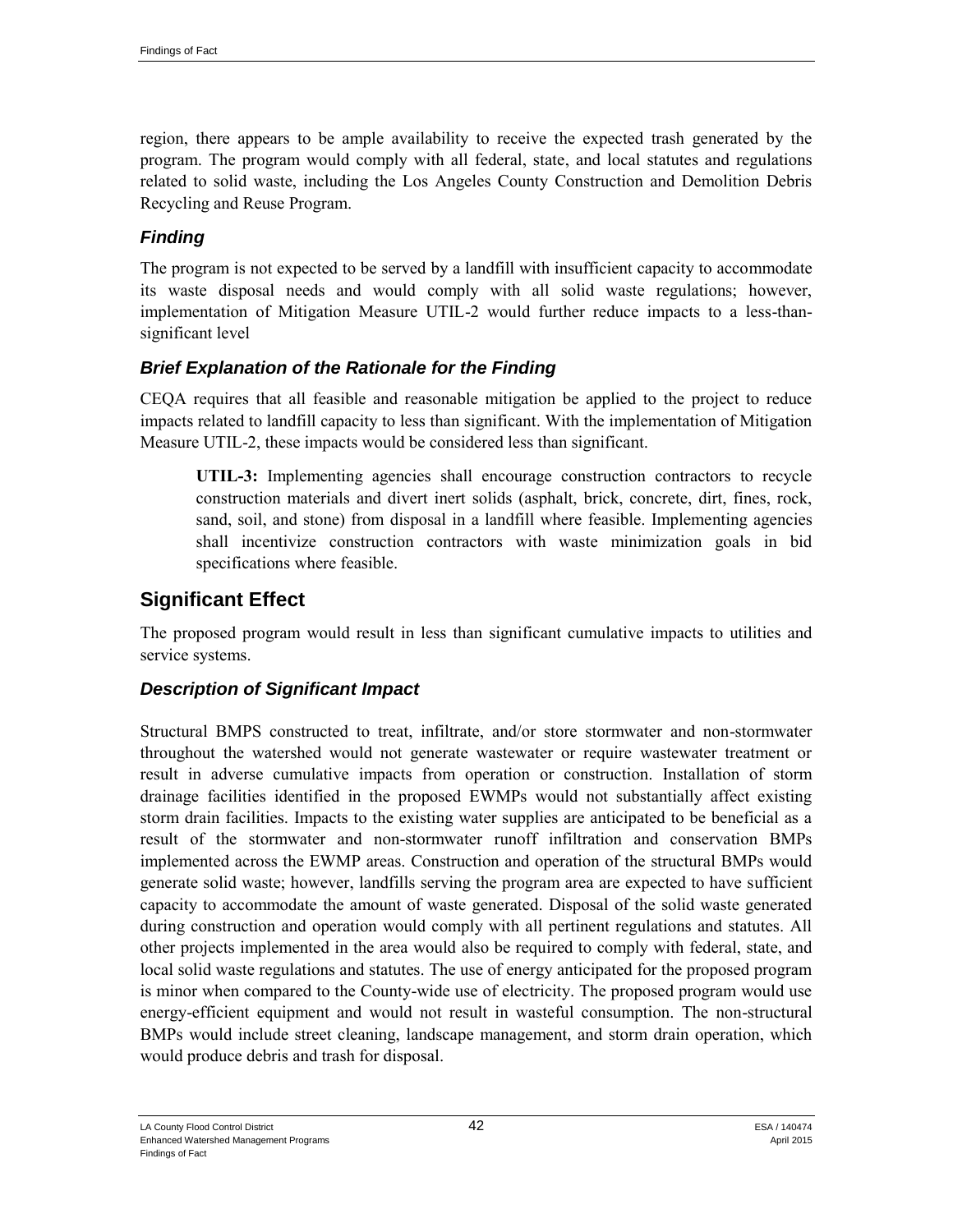## *Finding*

The proposed program would not likely result in cumulative impacts to utilities and service systems. The proposed program would further reduce its cumulative impact on utilities and service systems to a less-than-significant-level by implementing Mitigation Measures UTIL-1 and UTIL-2.

## *Brief Explanation of the Rationale for the Finding*

CEQA requires that all feasible and reasonable mitigation be applied to the project to reduce cumulative impacts related to utilities and service systems. With the implementation of Mitigation Measure UTIL-1 and UTIL-2, these impacts would be considered less than significant.

# **6.0 Significant and Unavoidable Environmental Impacts**

As described above in Section 5.0, the impacts identified above as being less than significant with the implementation of mitigation measures could be significant and unavoidable if the proposed mitigation measures are not adopted and implemented by the Implementing Agencies for projects within their jurisdiction. Because the District cannot ensure that these Implementing Agencies will adopt and implement the proposed mitigation measures, the District finds that the impacts identified in section 5.0 may also be significant and unavoidable with respect to projects where the District will not be an implementing agency. The impacts discussed below were identified in the Final Program EIR as being "significant and unavoidable" for the program because they cannot be mitigated to a less-than-significant level.

# 6.1 Aesthetics

The proposed program would not have any environmental effects on aesthetics that cannot be mitigated to a less-than-significant level.

# 6.2 Air Quality

## **Significant Effect**

The proposed program could violate air quality standards or contribute substantially to an existing or projected air quality violation (Impact 3.2-2).

## *Description of Significant Impact*

Construction activities at the individual project sites would temporarily create emissions of dust, fumes, equipment exhaust, and other air contaminants. Through representative "worst-case" construction scenarios of each structural BMP type, ranging from small-, medium-, and largescale projects, the magnitude of the daily emissions that can be generated by each structural BMP type is presented. The maximum daily construction emissions for the three structural BMP project types were estimated using the California Emissions Estimator Model (CalEEMod). The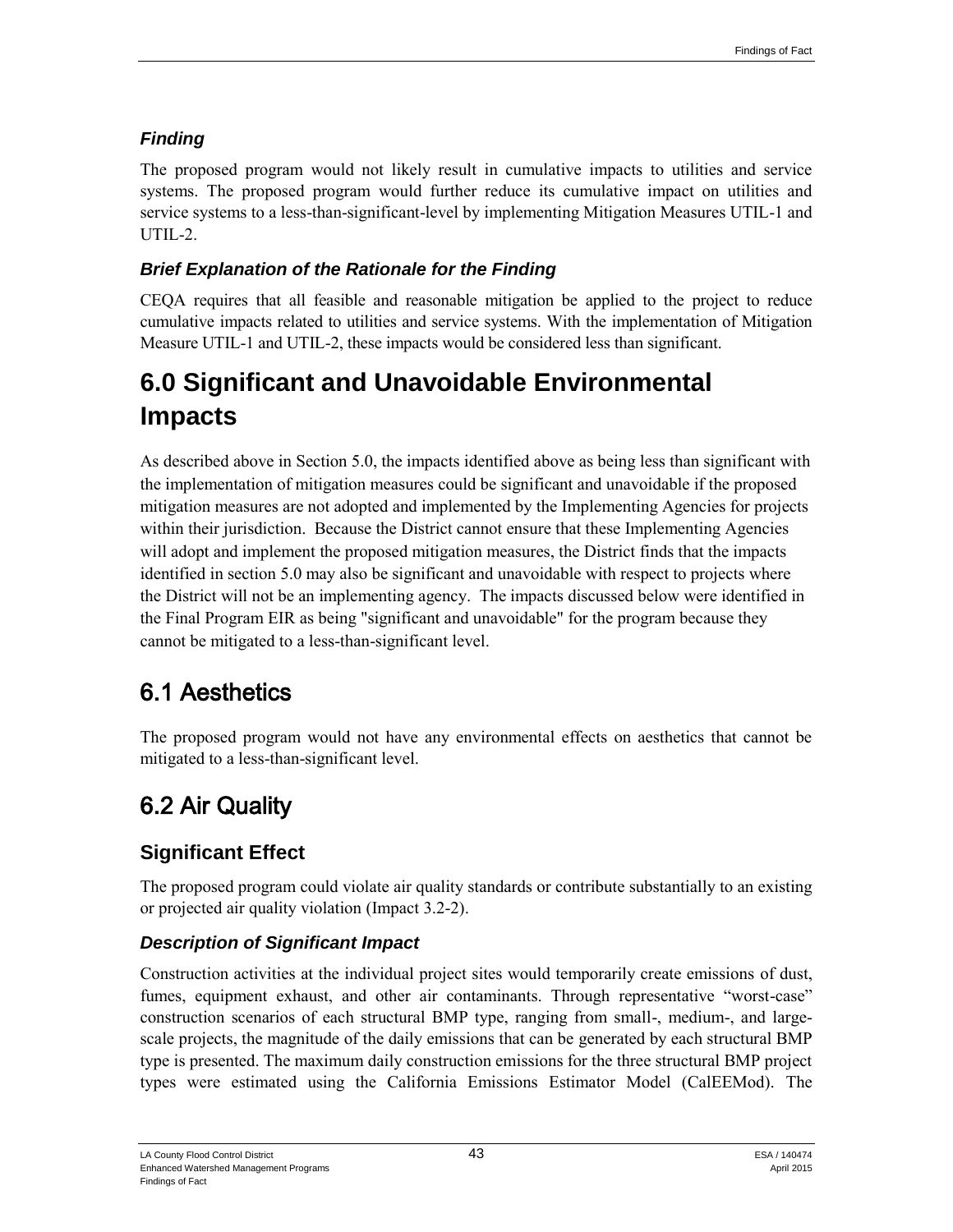construction-related emissions of criteria air pollutants for the three structural BMP types were modeled based on general information provided in the project description and CalEEMod default settings along with reasonable assumptions based on other similar types of projects. The model found that for smaller BMPs including distributed BMPs, air emissions would not be significant and would not require mitigation measures. For some of the larger regional and centralized BMPs, the model shows that the maximum daily level of construction-generated emissions of NOx would exceed the applicable SCAQMD-recommended thresholds under the worst-case construction scenarios. Implementation of Mitigation Measures AIR-1 and AIR-2 would reduce emissions, but they may not reduce these emissions to levels below the SCAQMD thresholds for every structural BMP project, as the amount of emissions generated, the land area that would need disturbing, and the length of the construction schedule for each structural BMP project would vary. Implementation of large regional or centralized BMPs could result in temporary significant and unavoidable air emissions during peak periods of construction.

Long term operation of the proposed program would not result in substantial emissions of criteria air pollutants. There would be no new land use projects which would generate daily vehicle emissions. Inspection and maintenance activities would occur to the project site, but would be periodic throughout the year and would result in minimal emissions. Equipment for pump stations and ancillary components would be electrically powered, so would not generate emissions at the project site.

#### *Finding*

The proposed program would implement projects that could exceed identified emissions thresholds, and therefore have the potential to violate any air quality standard or substantially contribute to an existing or projected air quality violation. Implementation of Mitigation Measures AIR-1 and AIR-2 would help reduce this impact, but construction emissions would remain significant and unavoidable for some larger projects. Impacts from operational emissions would be considered less-than-significant.

## *Brief Explanation of the Rationale for Finding*

CEQA requires that all feasible and reasonable mitigation be applied to the project to reduce impacts related to the violation of any air quality standard or substantial contribution to an existing or projected air quality violation. Implementation of Mitigation Measures AIR-1 and AIR-2 would help reduce the impact, but impacts from construction emissions would remain significant and unavoidable for some of the larger projects. Impacts from operational emissions would be less than significant.

**AIR-1:** Implementing agencies shall require for large regional or centralized BMPs the use of low-emission equipment meeting Tier II emissions standards at a minimum and Tier III and IV emissions standards where available as CARB-required emissions technologies become readily available to contractors in the region.

**AIR-2:** For large construction efforts that may result in significant air emissions, implementing agencies shall encourage contractors to use lower-emission equipment through the bidding process where appropriate.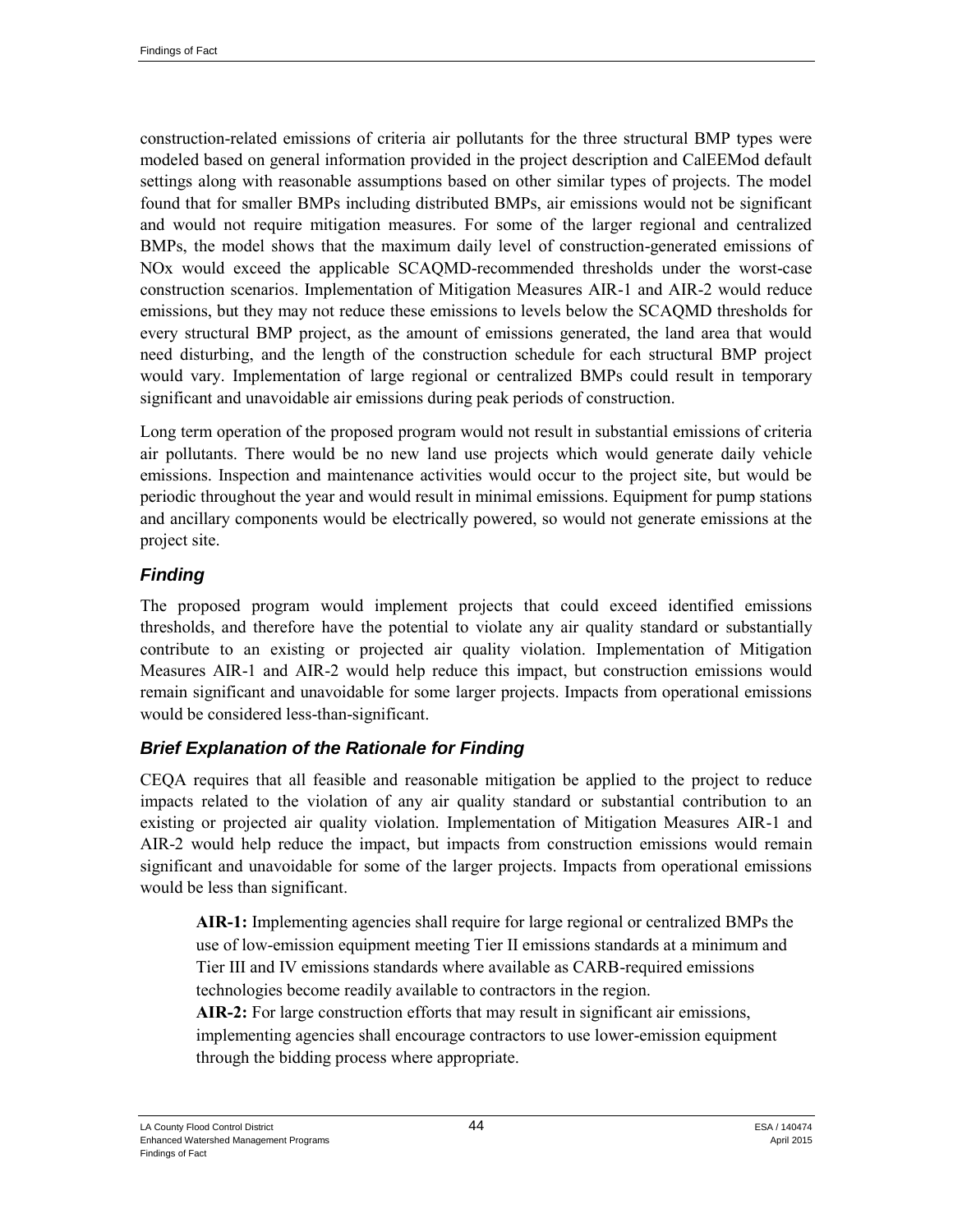## **Significant Effect**

The proposed program could result in a cumulatively considerable net increase of any criteria pollutant for which the program region is non-attainment under an applicable federal or state ambient air quality standard (including releasing emissions which exceed quantitative thresholds for ozone precursors) (Impact 3.2-3). The proposed program could result in a significant cumulative impact to air quality.

#### *Description of Significant Impact*

As the Basin is currently in nonattainment for ozone,  $PM_{10}$  and  $PM_{2.5}$ , cumulative development consisting of the proposed program along with other reasonably foreseeable future projects in the Basin as a whole could violate an air quality standard or contribute to an existing or projected air quality violation. Under conditions where multiple structural BMPs would be constructed concurrently in the EWMP areas, it is anticipated that the total aggregate construction emissions generated from these multiple structural BMP projects on a daily basis would exceed the SCAQMD's significance thresholds for criteria pollutants. Even with implementation of Mitigation Measures AIR-1 and AIR-2, the resulting aggregate daily emissions may not be reduced to levels below the SCAQMD thresholds should multiple structural BMP projects be constructed concurrently. Thus, construction-related air quality impacts associated with the proposed program would be considered significant and unavoidable. With respect to operational emissions, program implementation would not result in substantial long-term regional emissions of criteria air pollutants and would not exceed the SCAQMD thresholds of significance for criteria pollutants. As such, the proposed program's operational emissions would not be cumulatively considerable and cumulative air quality impacts would be less than significant.

## *Finding*

As air pollutants for which the Basin is in nonattainment (i.e., ozone,  $PM_{10}$ , and  $PM_{2.5}$ ) would be emitted as a result of the proposed program in excess of SCAQMD's thresholds for construction activities, these pollutant emissions would, in conjunction with other past, current, and probable future projects, be cumulatively considerable, and cumulative impacts would be significant and unavoidable. Implementation of Mitigation Measures AIR-1 and AIR-2 would reduce cumulative air quality impacts, but not to a level that is less than significant. With respect to operational emissions, program implementation would not result in substantial long-term regional emissions of criteria air pollutants and would not exceed the SCAQMD thresholds of significance for criteria pollutants. As such, the proposed program's operational emissions would not be cumulatively considerable and cumulative air quality impacts would be less than significant.

## *Brief Explanation of the Rationale for the Finding*

CEQA requires that all feasible and reasonable mitigation be applied to the project to reduce impacts. Even after the implementation of Mitigation Measures AIR-1 and AIR-2, impacts related to cumulatively considerable net increase of any criteria pollutant for which the project region is nonattainment under an applicable federal or state ambient air quality standard remain significant and unavoidable for construction. Program implementation would not result in substantial long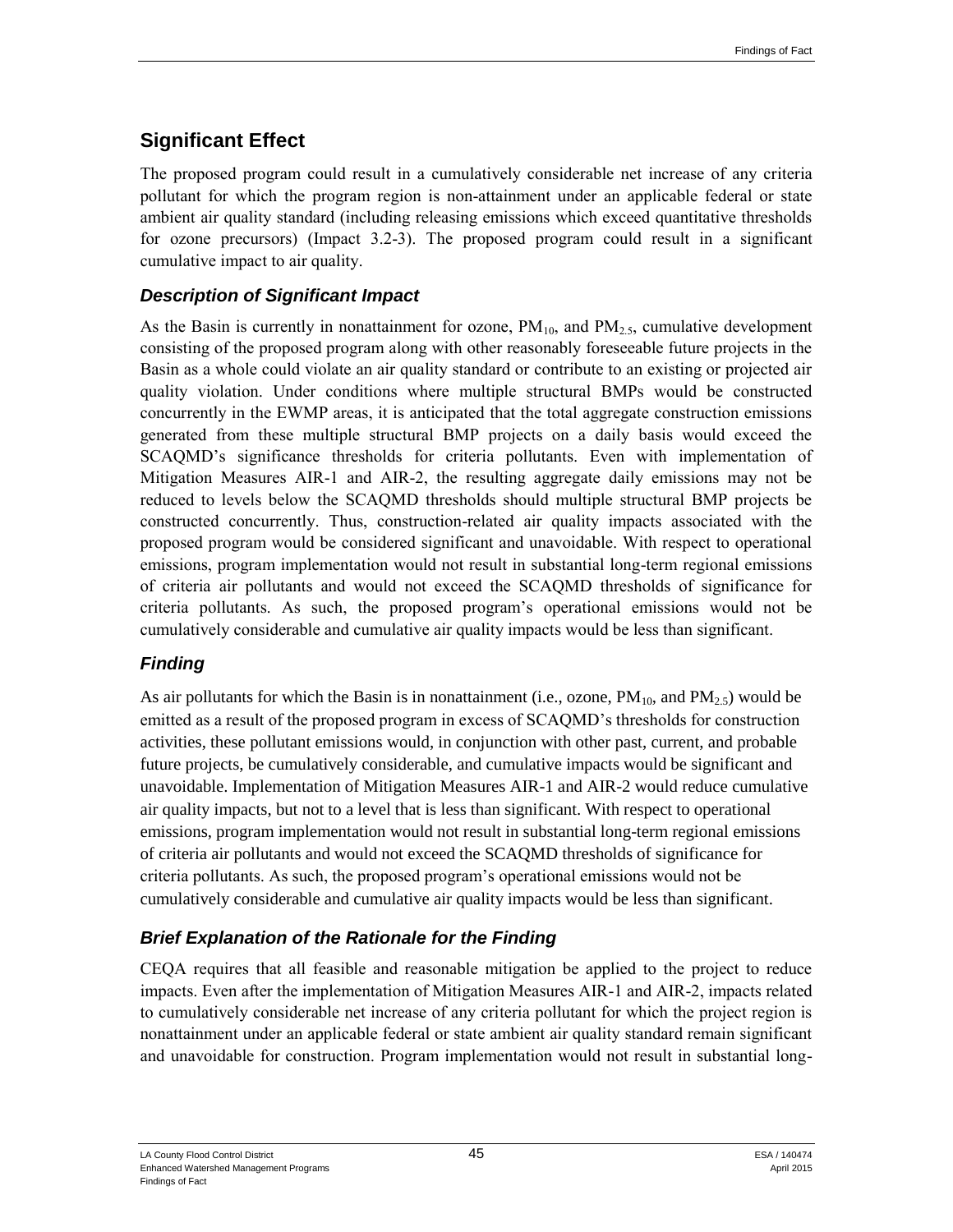term regional emissions of criteria pollutants with respect to operational emissions, therefore operational emissions would be less than significant.

**AIR-1:** Implementing agencies shall require for large regional or centralized BMPs the use of low-emission equipment meeting Tier II emissions standards at a minimum and Tier III and IV emissions standards where available as CARB-required emissions technologies become readily available to contractors in the region.

**AIR-2:** For large construction efforts that may result in significant air emissions, implementing agencies shall encourage contractors to use lower-emission equipment through the bidding process where appropriate.

# 6.3 Biological Resources

The proposed program would not have any environmental effects on biological resources that cannot be mitigated to a less-than-significant level.

# 6.4 Cultural Resources

## **Significant Effect**

The proposed program would cause a substantial adverse change in the significance of an historical resource as defined in §15064.5. (Impact 3.4-1)

#### *Description of Significant Impact*

Implementation of structural BMPs could impact significant historic built environment resources that exist within the program area, which may include not only buildings and structures, but also built infrastructure such as concrete channels, dams, sidewalks, and roads. Impacts to the could include not only physical demolition or alteration of built environment resources, but also changes to the historic setting of a resource, and impacts that may adversely affect that ability of a resource to convey its significance. Similarly, potentially significant buried archaeological resources could still exist within the program area, beneath and between structures and roads. If previously undiscovered artifacts or buried archaeological resources are uncovered during excavation or construction, significant impacts could occur. Not all EWMP projects may result in a significant and unavoidable impact with regard to historical resources, as impacts associated with each project would be dependent on location; presence, nature, and significance of any historical resources within the construction area; and specific impacts to historical resources. In some circumstances, no mitigation is sufficient to maintain the historic integrity of the affected archaeological and other cultural resource or its surroundings, therefore implementation of the proposed program may ultimately result in a substantial adverse change.

## *Finding*

The proposed program's potential to cause a substantial adverse change in the significance of an historical resource is considered significant. Potential adverse effects caused by the proposed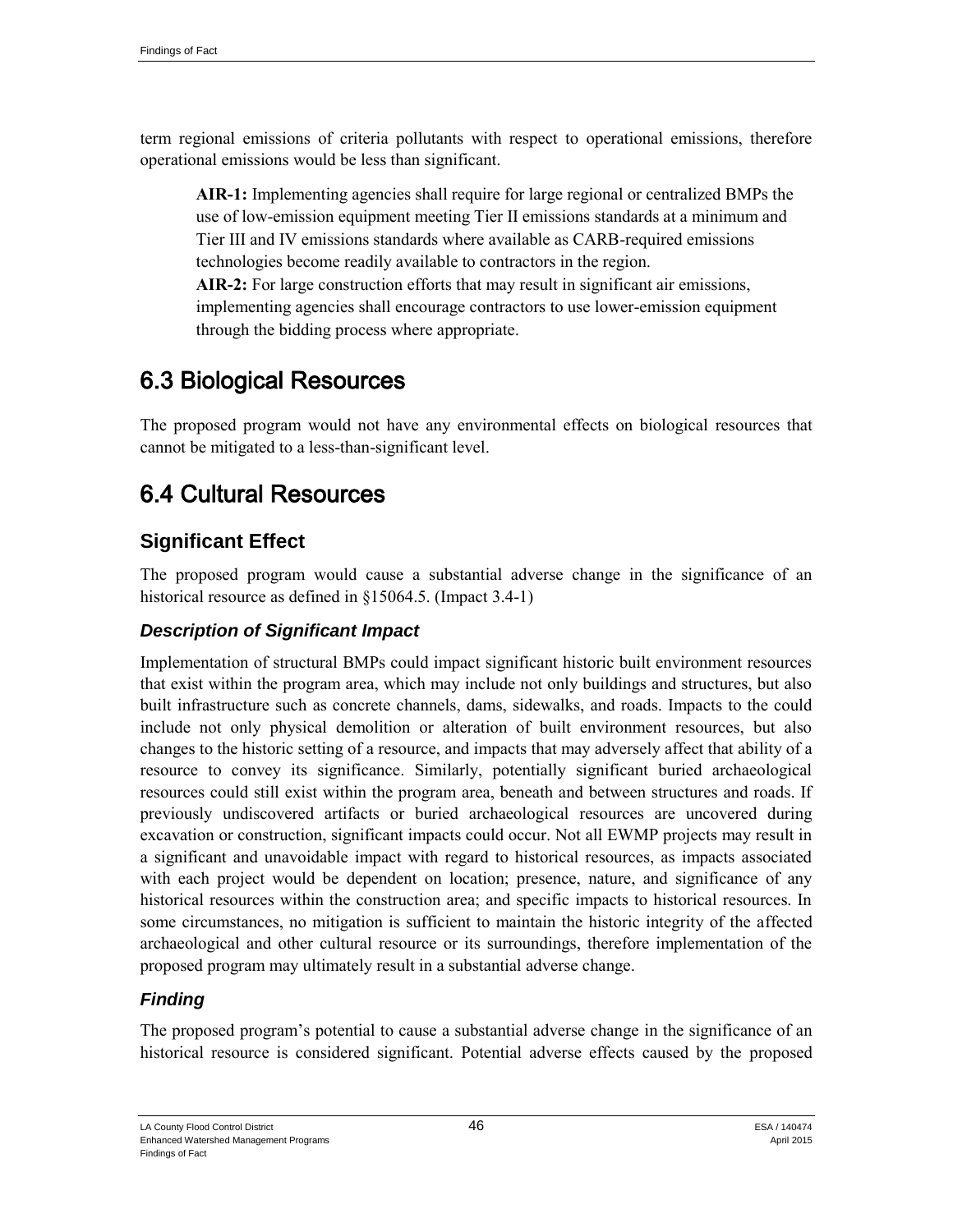program could be minimized by mitigation measures; however the impact would remain significant and unavoidable.

#### *Brief Explanation of the Rationale for the Finding*

CEQA requires that all feasible and reasonable mitigation be applied to the project to reduce impacts that would cause a substantial adverse change in the significance of an historical resource. The project impacts are considered significant and unavoidable; implementation of Mitigation Measures CUL-1 through CUL-4 would help minimize impacts.

**CUL-1:** For individual EWMP projects that could impact buildings or structures (including infrastructure) 45 years old or older, implementing agencies shall ensure that a historic built environment survey is conducted or supervised by a qualified historian or architectural historian meeting the Secretary of the Interior's Professional Qualification Standards for Architectural History. Historic built environment resources shall be evaluated for their eligibility for listing in the CRHR or local register prior to the implementing agency's approval of project plans. If eligible resources that would be considered historical resources under CEQA are identified, demolition or substantial alteration of such resources shall be avoided. If avoidance is determined to be infeasible, the implementing agency shall require the preparation of a treatment plan to include, but not be limited to, photo-documentation and public interpretation of the resource. The plan will be submitted to the implementing agency for review and approval prior to implementation.

**CUL-2:** Implementing agencies shall ensure that individual EWMP projects that require ground disturbance shall be subject to a Phase I cultural resources inventory on a projectspecific basis prior to the implementing agency's approval of project plans. The study shall be conducted or supervised by a qualified archaeologist, defined as an archaeologist meeting the Secretary of the Interior's Professional Qualifications Standards for Archaeology, and shall be conducted in consultation with the local Native American representatives expressing interest. The cultural resources inventory shall include a cultural resources records search to be conducted at the South Central Coastal Information Center; scoping with the NAHC and with interested Native Americans identified by the NAHC; a pedestrian archaeological survey where deemed appropriate by the qualified archaeologist; and formal recordation of all identified archaeological resources on California Department of Parks and Recreation 523 forms and significance evaluation of such resources presented in a technical report following the guidelines in *Archaeological Resource Management Reports (ARMR): Recommended Contents and Format*, Department of Parks and Recreation, Office of Historic Preservation, State of California, 1990.

If potentially significant archaeological resources are encountered during the survey, the implementing agency shall require that the resources are evaluated by the qualified archaeologist for their eligibility for listing in the CRHR and for significance as a historical resource or unique archaeological resource per CEQA Guidelines Section 15064.5. Recommendations shall be made for treatment of these resources if found to be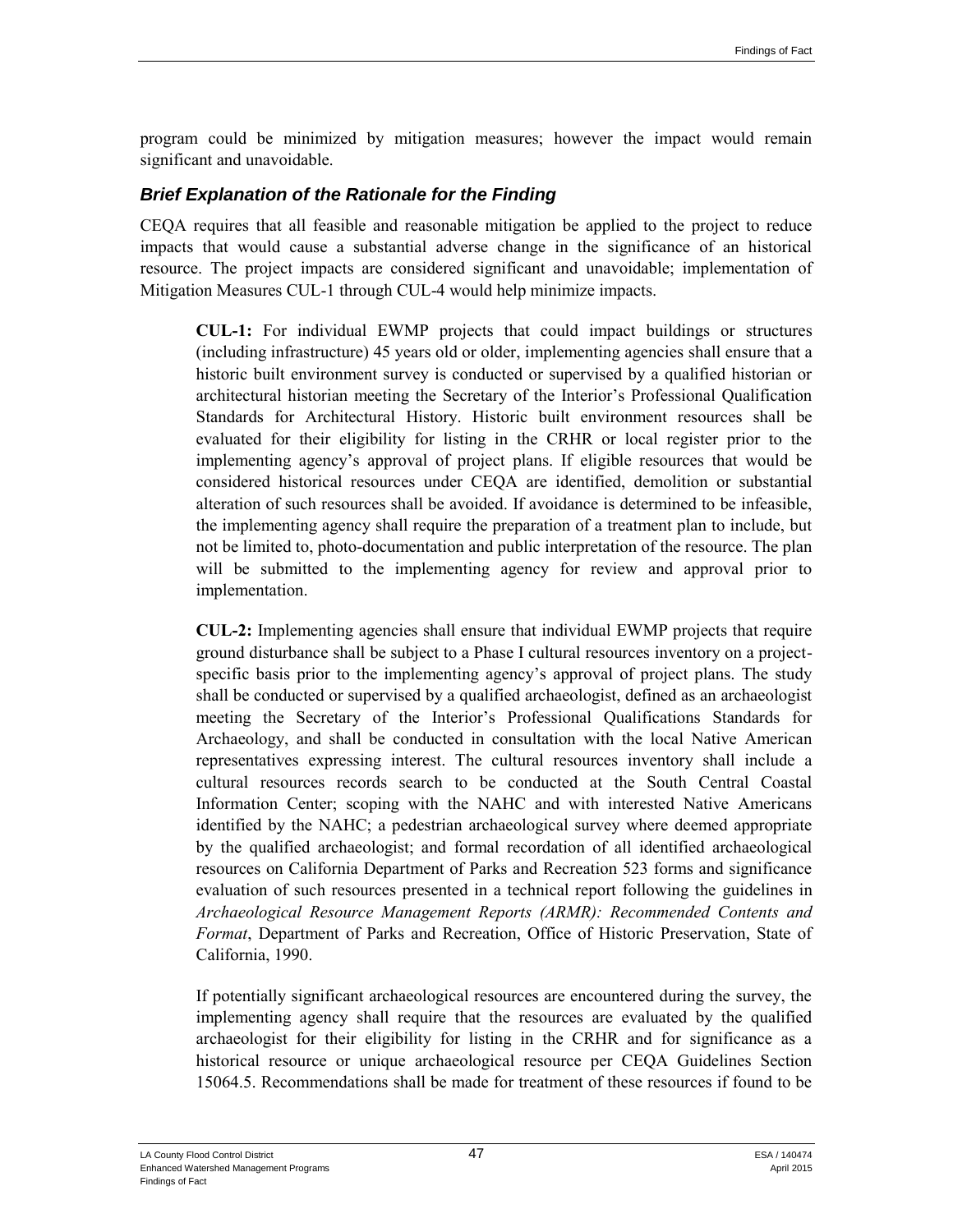significant, in consultation with the implementing agency and the appropriate Native American groups for prehistoric resources. Per CEQA Guidelines Section 15126.4(b)(3), preservation in place shall be the preferred manner of mitigation to avoid impacts to archaeological resources qualifying as historical resources. Methods of avoidance may include, but shall not be limited to, project reroute or redesign, project cancellation, or identification of protection measures such as capping or fencing. Consistent with CEQA Guidelines Section  $15126.4(b)(3)(C)$ , if it is demonstrated that resources cannot be avoided, the qualified archaeologist shall develop additional treatment measures, which may include data recovery or other appropriate measures, in consultation with the implementing agency, and any local Native American representatives expressing interest in prehistoric or tribal resources. If an archaeological site does not qualify as an historical resource but meets the criteria for a unique archaeological resource as defined in Section 21083.2, then the site shall be treated in accordance with the provisions of Section 21083.2.

**CUL-3:** The implementing agency shall retain archaeological monitors during grounddisturbing activities that have the potential to impact archaeological resources qualifying as historical resources or unique archaeological resources, as determined by a qualified archaeologist in consultation with the implementing agency, and any local Native American representatives expressing interest in the project. Native American monitors shall be retained for projects that have a high potential to impact sensitive Native American resources, as determined by the implementing agency in coordination with the qualified archaeologist.

**CUL-4:** During project-level construction, should subsurface archaeological resources be discovered, all activity in the vicinity of the find shall stop and a qualified archaeologist shall be contacted to assess the significance of the find according to CEQA Guidelines Section 15064.5. If any find is determined to be significant, the archaeologist shall determine, in consultation with the implementing agency and any local Native American groups expressing interest, appropriate avoidance measures or other appropriate mitigation. Per CEQA Guidelines Section 15126.4(b)(3), preservation in place shall be the preferred means to avoid impacts to archaeological resources qualifying as historical resources. Methods of avoidance may include, but shall not be limited to, project reroute or redesign, project cancellation, or identification of protection measures such as capping or fencing. Consistent with CEQA Guidelines Section  $15126.4(b)(3)(C)$ , if it is demonstrated that resources cannot be avoided, the qualified archaeologist shall develop additional treatment measures, such as data recovery or other appropriate measures, in consultation with the implementing agency and any local Native American representatives expressing interest in prehistoric or tribal resources. If an archaeological site does not qualify as an historical resource but meets the criteria for a unique archaeological resource as defined in Section 21083.2, then the site shall be treated in accordance with the provisions of Section 21083.2.

## **Significant Effect**

The proposed program would result in cumulatively significant impacts to cultural resources.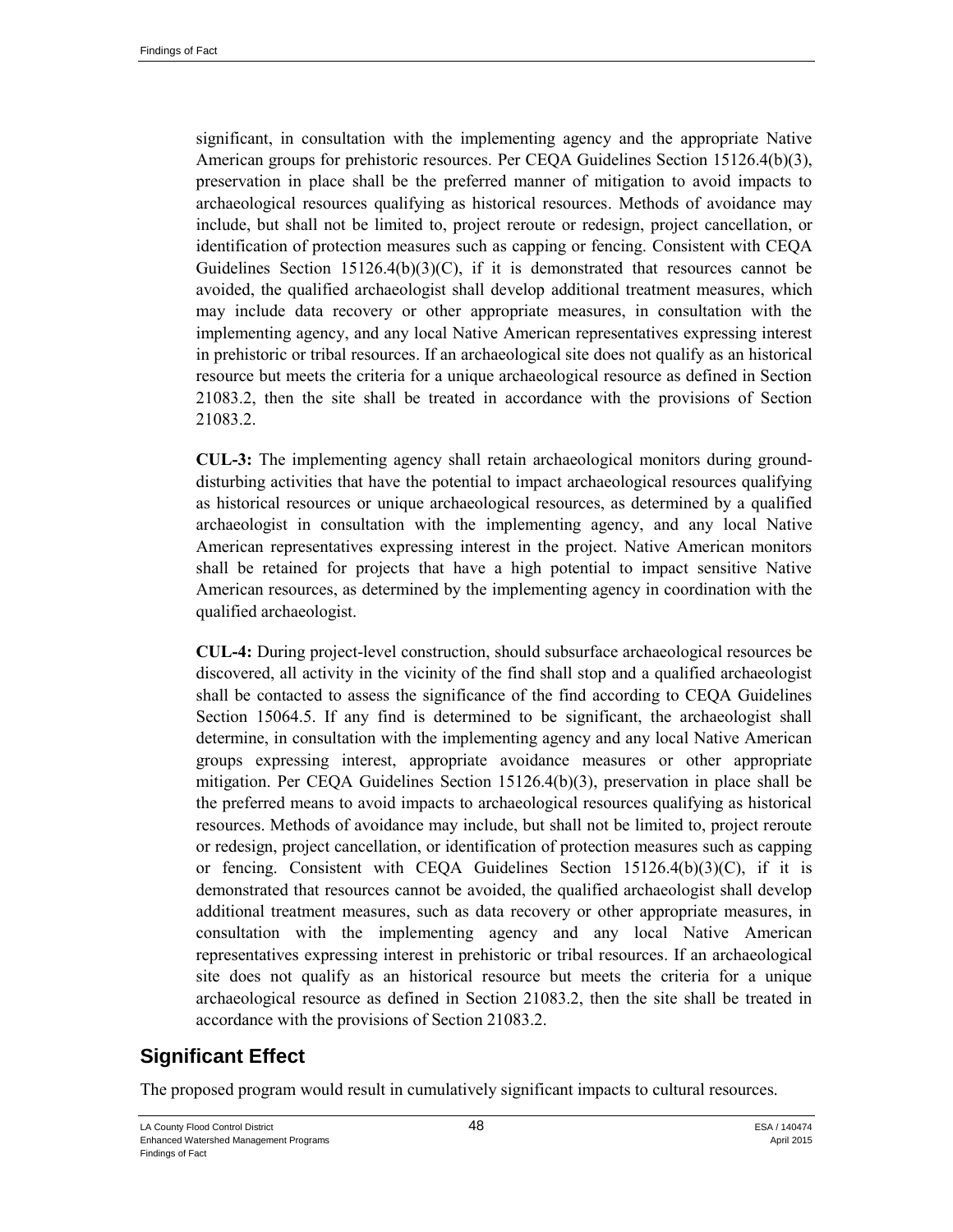## *Description of Significant Impact*

Cumulative impacts to cultural resources in the cultural resources geographic scope of analysis could occur if other existing or proposed projects, in conjunction with the proposed program, had or would have impacts on cultural resources that, when considered together, would be significant. With implementation of Mitigation Measures CUL-2, CUL-3 and CUL-4, cumulatively significant environmental impacts to unique archaeological resources would be reduced to a less than significant level. With implementation of Mitigation Measures CUL-5 and CUL-6, cumulative impacts to paleontological resources would be less than significant. Further, implementation of CUL-7 would reduce potentially significant impacts to human remains should they be encountered during ground-disturbing activities to a less-than-significant level. Implementation of the proposed program may ultimately result in a substantial adverse change to historical resources through various development activities for which no possible mitigation may be available to maintain the historic integrity of the affected resource or its surroundings, and impacts to historical resources would remain significant and unavoidable at a program level. Therefore, the implementation of structural BMPs may contribute to a cumulatively significant environmental impact to historical resources.

## *Finding*

The proposed program has the potential to result in cumulatively considerable impacts related to cultural resources, specifically in regard to substantial adverse changes in the significance of historical resources resulting from excavation activities associated with projects in the cumulative impacts scenario. The implementation of Mitigation Measures CUL-1 through CUL-7 would reduce impacts relating to unique archaeological resources, paleontological resources, and human remains to a less-than-significant level, however, these mitigation measures would not reduce impacts to historical resources below a significant level.

## *Brief Explanation of the Rationale for the Finding*

CEQA requires that all feasible and reasonable mitigation be applied to the project to reduce cumulative impacts caused by the project. With the implementation of Mitigation Measures CUL-1 through CUL-7, these cumulative cultural resource impacts would be reduced, but still considered significant and unavoidable.

# 6.5 Geologic and Mineral Resources

The proposed program would not have any environmental effects related to geology and soils that cannot be mitigated to a less-than-significant level.

# 6.6 Greenhouse Gas Emissions

The proposed program would not have any environmental effects related to greenhouse gas emissions that cannot be mitigated to a less-than-significant level.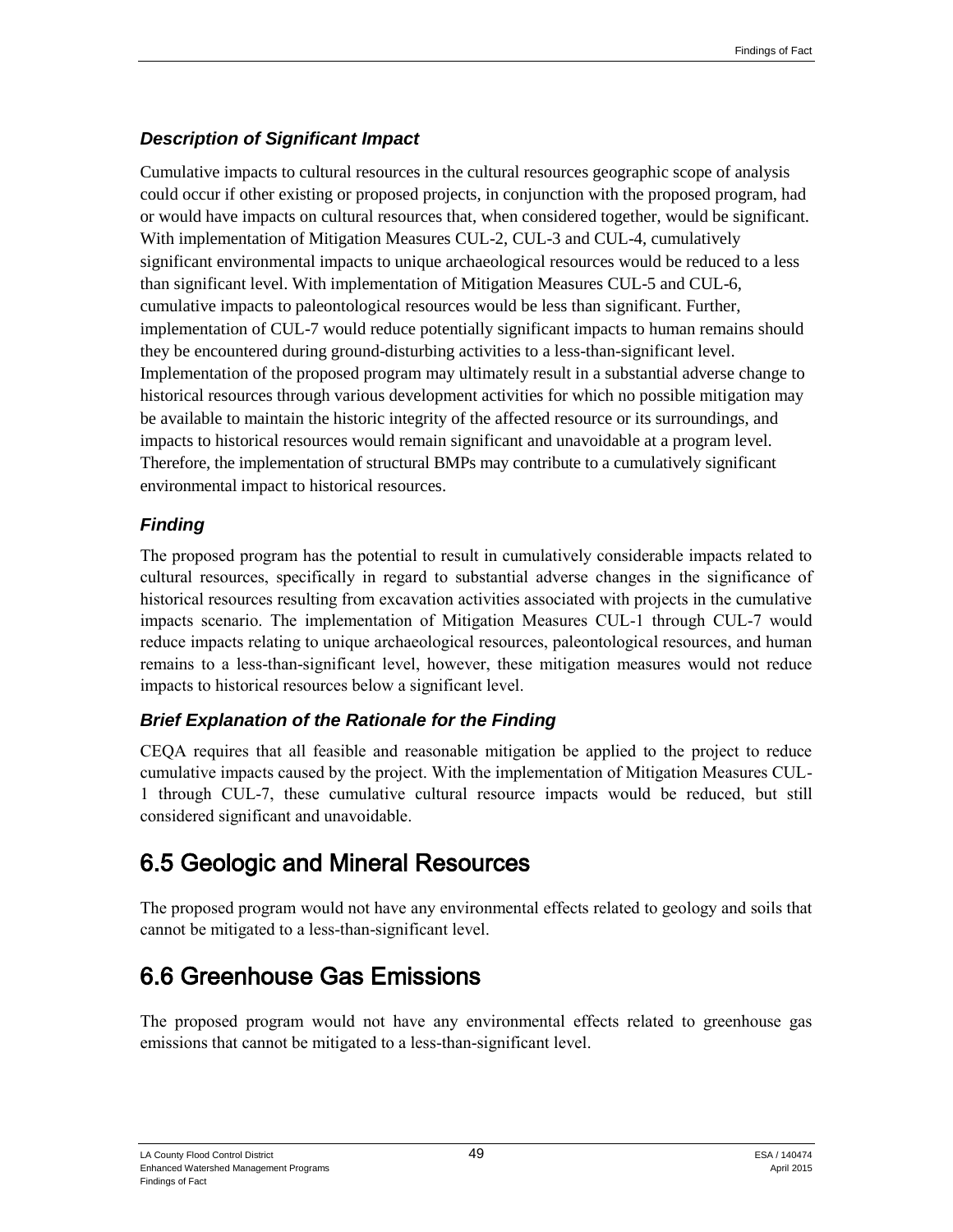# 6.7 Hazards and Hazardous Materials

The proposed program would not have any environmental effects related to hazards and hazardous materials that cannot be mitigated to a less-than-significant level.

# 6.8 Hydrology and Water Quality

The proposed program would not have any environmental effects on hydrology and water quality that cannot be mitigated to a less-than-significant level.

# 6.9 Land Use and Agriculture

The proposed program would not have any environmental effects on land use and planning that cannot be mitigated to a less-than-significant level.

# 6.10 Noise

## **Significant Effect**

The proposed program would result in exposure of persons to, or generation of, noise levels in excess of standards established in the local general plan or noise ordinance, or applicable standards of other agencies (Impact 3.10-1).

## *Description of Significant Impact*

The proposed program would result in a temporary increase in noise levels during construction at the project sites. Noise generated during temporary construction is anticipated, and because of the possibility that certain structural BMP projects may exceed noise levels established by their respective local jurisdictions, this impact would be significant and unavoidable.

## *Finding*

The proposed program has the potential to result in exposure of persons to, or generation of, noise levels in excess of standards established in the local general plan or noise ordinance, or applicable standards of other agencies. Implementation of Mitigation Measures NOISE-1 and NOISE-2 would reduce the proposed program's construction-related noise levels by requiring the project contractor to locate equipment such that noise is directed away from sensitive receptors and to maintain noise controls on standard construction equipment. In addition, the mitigation measures would require a construction noise coordinator to resolve complaints about noise. However, even with the project's adherence to all applicable noise requirements and guidelines in addition to implementation of Mitigation Measures NOISE-1 and NOISE-2, it is anticipated that there would be times during the project's construction activities where the nearest sensitive receptors would be exposed to a perceptible increase in noise levels. Therefore, the project would result in perceptible increases in noise levels during construction and this impact would be considered significant and unavoidable.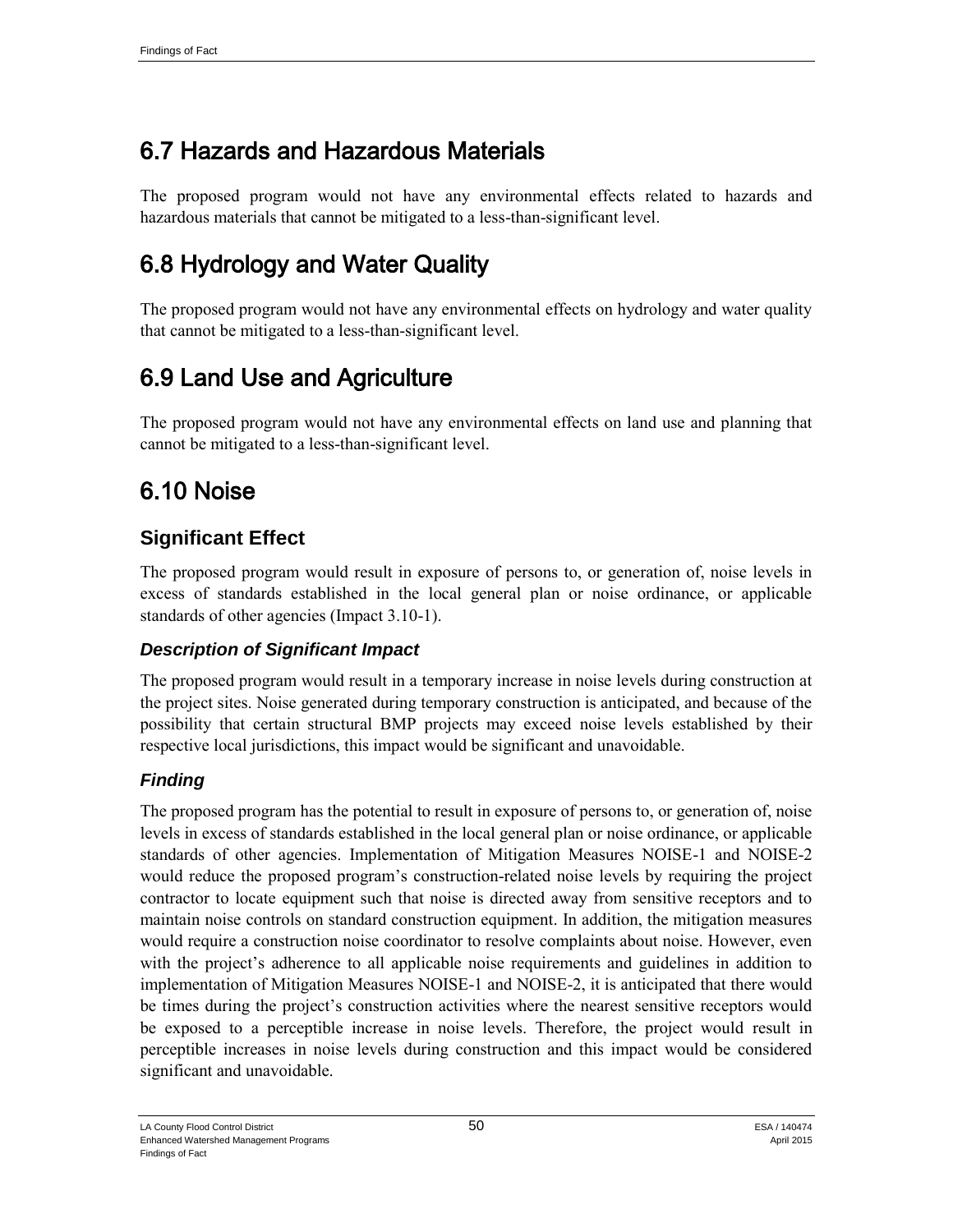#### *Brief Explanation of the Rationale for the Finding*

CEQA requires that all feasible and reasonable mitigation be applied to the project to reduce impacts related to exposure of persons to, or generation of, noise levels in excess of standards established in the local general plan or noise ordinance, or applicable standards of other agencies. Even with the implementation of Mitigation Measures NOISE-1 and NOISE-2, these impacts would still be considered significant and unavoidable.

## **Significant Effect**

The proposed program would result in a substantial temporary or periodic increase in ambient noise levels in the project vicinity above levels existing without the project (Impact 3.10-4).

#### *Description of Significant Impact*

During construction of the distributed, centralized, and regional structural BMPs, temporary or periodic increases in noise levels in and around each structural BMP site would result from the operation of construction equipment. Where a structural BMP site is located within 25 feet of an existing noise-sensitive land use, the resulting construction noise levels at that existing land use could reach as high as 95 dBA  $L_{eq}$  during excavation activities, which would result in a substantial noise increase over existing ambient noise levels at that existing land use. Therefore this impact would be significant and unavoidable. The identification of a significant and unavoidable program-level impact in this Program EIR for the proposed program, however, does not preclude the finding of future less-than-significant impacts for individual structural BMP projects.

#### *Finding*

The proposed program has the potential to result in a substantial temporary or periodic increase in ambient noise levels above levels existing without the project in the vicinity of individual projects. Implementation of Mitigation Measure NOISE-1 would reduce the project's construction-related noise levels by requiring the project contractor to locate equipment such that noise is directed away from sensitive receptors and to maintain noise controls on standard construction equipment. In addition, the mitigation measures would require a construction noise coordinator to resolve complaints about noise. However, even with the project's adherence to all applicable noise requirements and guidelines in addition to implementation of the mitigation measure, it is anticipated that there would be times during the project's construction activities where the nearest sensitive receptors would be exposed to a perceptible change in noise levels. Therefore, the proposed program would result in perceptible increases in noise levels during construction and this impact would be considered significant and unavoidable.

#### *Brief Explanation of the Rationale for the Finding*

CEQA requires that all feasible and reasonable mitigation be applied to the project to reduce impacts related to a substantial temporary or periodic increase in ambient noise levels. With the implementation of Mitigation Measure NOISE-1 included, impacts would still be significant and unavoidable during construction.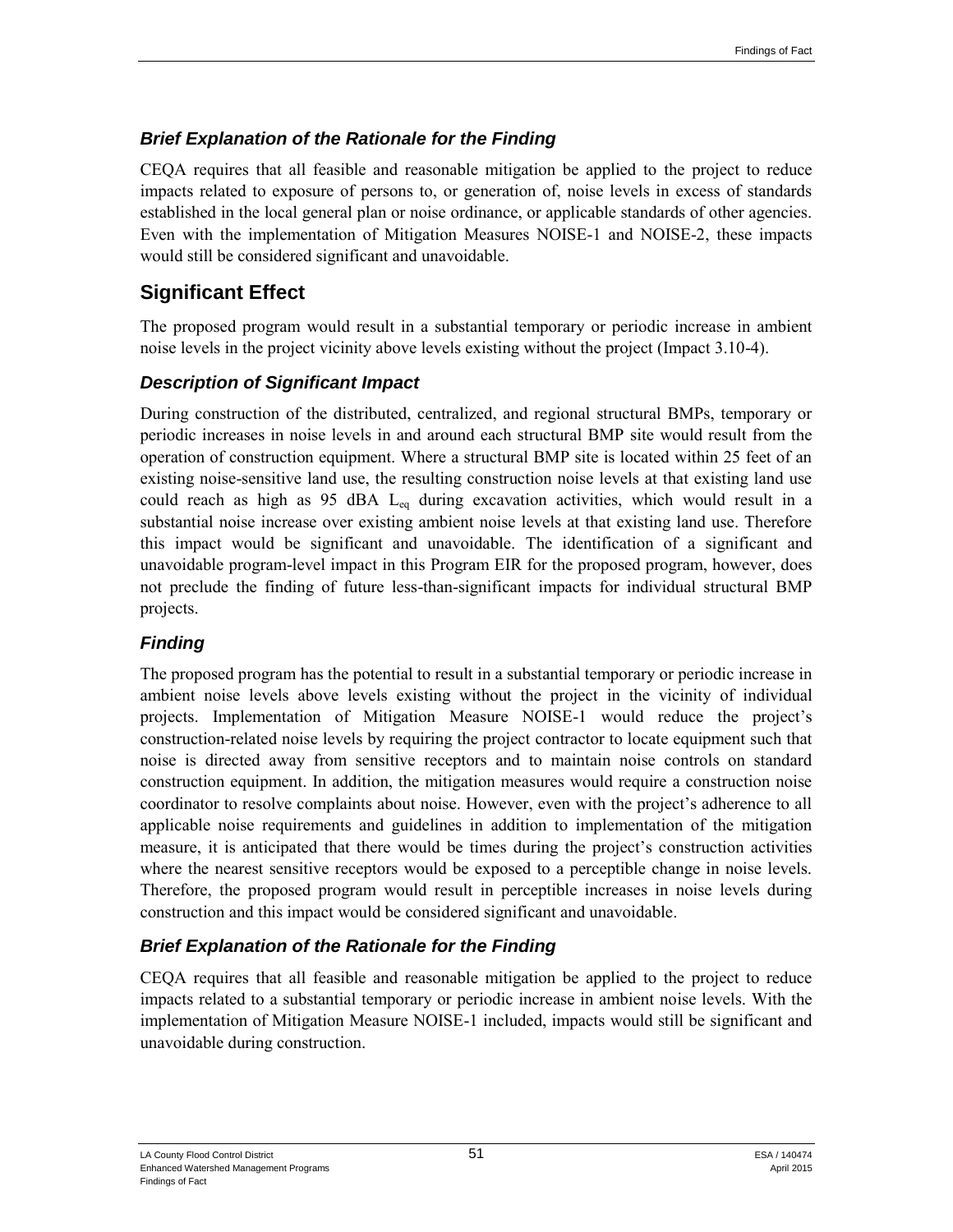## **Significant Effect**

The proposed program would result in significant cumulative construction noise impacts.

#### *Description of Significant Impact*

Noise and vibration are both defined as localized phenomena that significantly reduce in magnitude as distance from the source increases. The structural BMPs associated with the proposed program would be constructed in multiple jurisdictions of Los Angeles County, which aside from the County also includes 46 cities and LACFCD. As such, these structural BMP projects would be generally spread over a large geographic area within the County. These structural BMPs in combination with other current and planned projects in the County would result in an increase in construction-related noise levels, which would temporarily increase the ambient noise levels of the existing noise environment in areas where a construction project would occur. This would result in significant and unavoidable impacts for construction.

## *Finding*

The proposed program has the potential to result in the exposure of persons to noise levels in excess of applicable standards. Even with implementation of Mitigation Measures NOISE-1 and NOISE-2, impacts would still be significant and unavoidable during construction.

## *Brief Explanation of the Rationale for the Finding*

CEQA requires that all feasible and reasonable mitigation be applied to the project to reduce impacts related to inappropriate noise levels. Even with implementation of Mitigation Measures NOISE-1 and NOISE-2, impacts would still be significant and unavoidable during construction.

# 6.11 Population and Housing and Environmental Justice

The proposed program would not have any environmental effects on population, housing and environmental justice that cannot be mitigated to a less-than-significant level.

# 6.12 Public Services and Recreation

The proposed program would not have any environmental effects on public services and recreation that cannot be mitigated to a less-than-significant level.

# 6.13 Transportation and Circulation

The proposed program would not have any environmental effects on transportation and traffic that cannot be mitigated to a less-than-significant level.

# 6.14 Utilities and Service Systems

The proposed program would not have any environmental effects on utilities that cannot be mitigated to a less-than-significant level.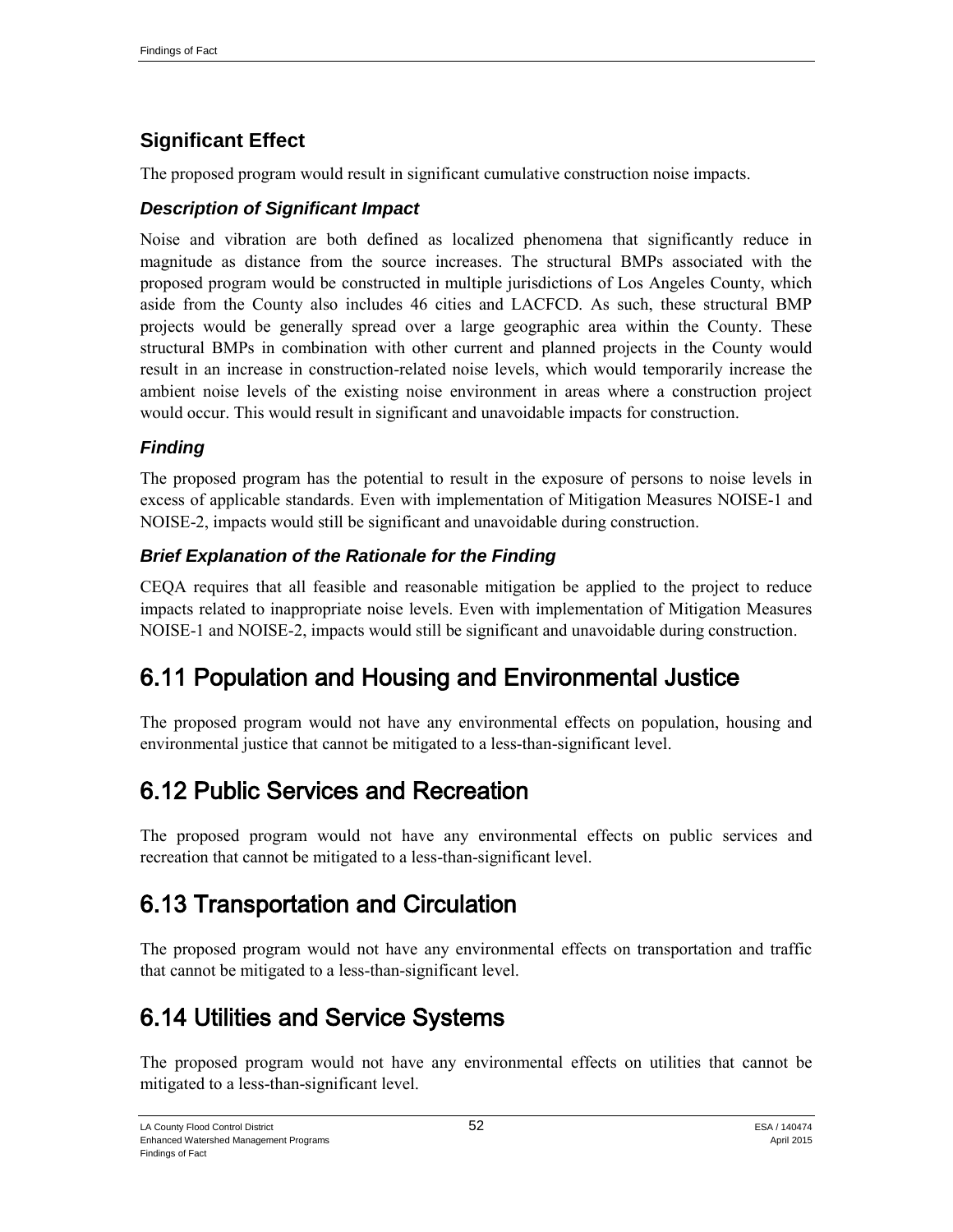# **7.0 Findings Regarding Project Alternatives**

The following findings and brief explanation of the rationale for the findings regarding program alternatives identified in the EIR are set forth to comply with the requirements of Section 15091(s)(3) of the *CEQA Guidelines*.

The consideration of alternatives is an integral component of the CEQA process. The selection and evaluation of a reasonable range of alternatives provides the public and decision-makers with information on ways to avoid or lessen environmental impacts created by a proposed program. When selecting alternatives for evaluation, CEQA requires alternatives that meet most of the basic objectives of the project, while avoiding or substantially lessening the program's significant effects. Thus, objectives for the proposed program were considered by this board in evaluating the alternatives. These objectives are:

- To collaborate among agencies (Permittee jurisdictions) across the watershed to promote more cost-effective and multi-beneficial water quality improvement projects to comply with the MS4 Permit;
- To develop watershed-wide EWMPs that will, once implemented, remove or reduce pollutants from dry- and wet-weather urban runoff in a cost-effective manner; and
- To reduce the impact of stormwater and non-stormwater on receiving water quality.

# 7.1 No Program Alternative

Under this alternative, the existing land uses on the project site would continue to operate as they do under existing conditions. The existing land uses would continue for an indefinite period and no physical changes within the proposed program area would occur. In addition, existing ancillary structures, such as buildings, roadways and parkways within the project area, would remain in their current capacity. The No Project Alternative would maintain the current zoning and land use designations.

## *Finding*

This alternative would not meet the first and second objectives to collaborate among agencies across the watershed to prepare EWMPs that promote more cost‐effective and multi‐beneficial water quality improvement projects. However, compliance with the MS4 Permit is still required regardless of implementation of the EWMP. Under the No Project Alternative some water quality projects would be implemented in an effort to achieve compliance with the MS4 permit.

This alternative would result in slightly greater impacts to air quality with regards to emissions generated, because the programs would need to be installed rapidly and more BMPs would likely be required as a result of the inefficiencies of multiple boundaries. Hydrology and water quality impacts would also be greater, as an installation grace period would not be granted for BMPs outside of the EWMP, increasing the likelihood of noncompliance with the MS4 Permit. All other impacts would be similar under this alternative when compared with the proposed program. This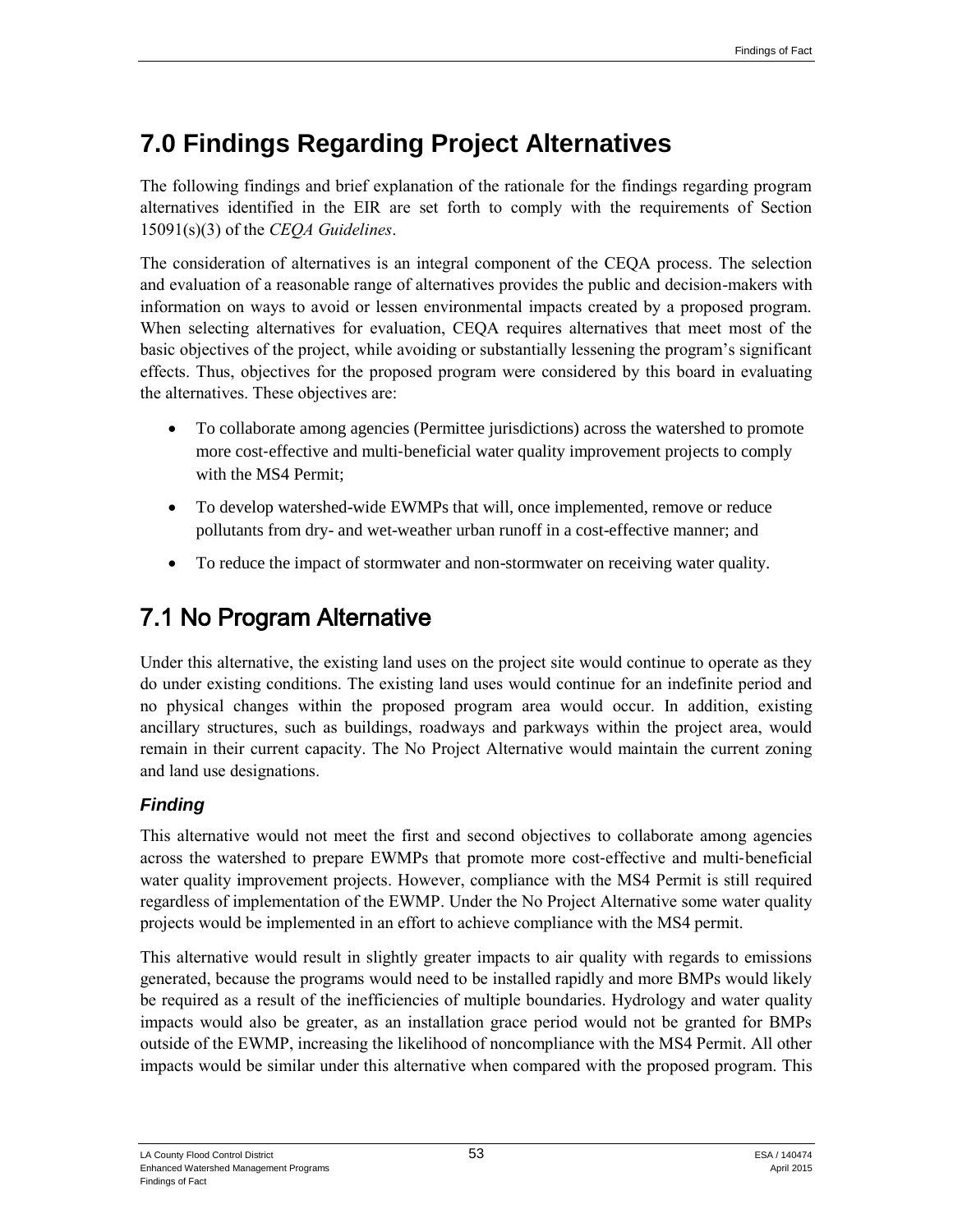alternative would not eliminate significant and unavoidable impacts when associated with the proposed project.

# 7.2 Non-Structural BMPs Only Project Alternative

This alternative would involve implementation of the proposed program and its associated nonstructural BMPs only. No structural BMPs would be implemented.

## *Finding*

This alternative would not meet any of the objectives of the proposed program to collaborate among agencies to promote more cost-effective and multi-beneficial water quality improvement projects and to prepare EWMPs to reduce pollutant loading. Non-Structural BMPs are generally implemented individually in each jurisdiction.

Since no facilities would be constructed, temporary impacts to the environment would be less than the proposed program for many topic areas. However, impacts to population and housing, land use, and recreation would be greater than the proposed program. This alternative would result in greater impacts to aesthetics, as it would not include green-streets and grassy swales that would improve local aesthetics. Impacts to hydrology and water quality would also be greater under this alternative, as achieving water quality objectives with no structural BMPs would be unlikely.

# 7.3 Distributed Structural and Non-Structural BMPs Only Program Alternative (No Centralized or Regional)

This alternative would involve implementation of the proposed program and only its associated distributed structural BMPs and non-structural BMPs.

## *Finding*

This alternative would achieve the first and third project objectives to collaborate among agencies to promote more cost-effective and multi-beneficial water quality improvement projects that reduce the impact of stormwater on receiving water quality. However, it would likely require more BMPs to meet the MS4 Permit water quality objectives, as distributed structural BMPs tend to be smaller in nature and are located in a wide distribution throughout the watershed. Therefore, it would not meet the second project objective (developing EWMPS that will remove or reduce pollutants from urban runoff and removal of stormwater and non-stormwater impacts on receiving water quality).

Since much of the impacts of program implementation would occur during construction of the large-scale regional and centralized BMPs, this alternative would result in fewer construction impacts than the proposed project and fewer impacts to aesthetics. However, the alternative would result in greater impacts to land use planning/agriculture, as eliminating the use of large open space areas for BMPs would require a more dispersed land use acquisition for small scale BMPs, thereby increasing potential land use compatibility impacts. This alternative would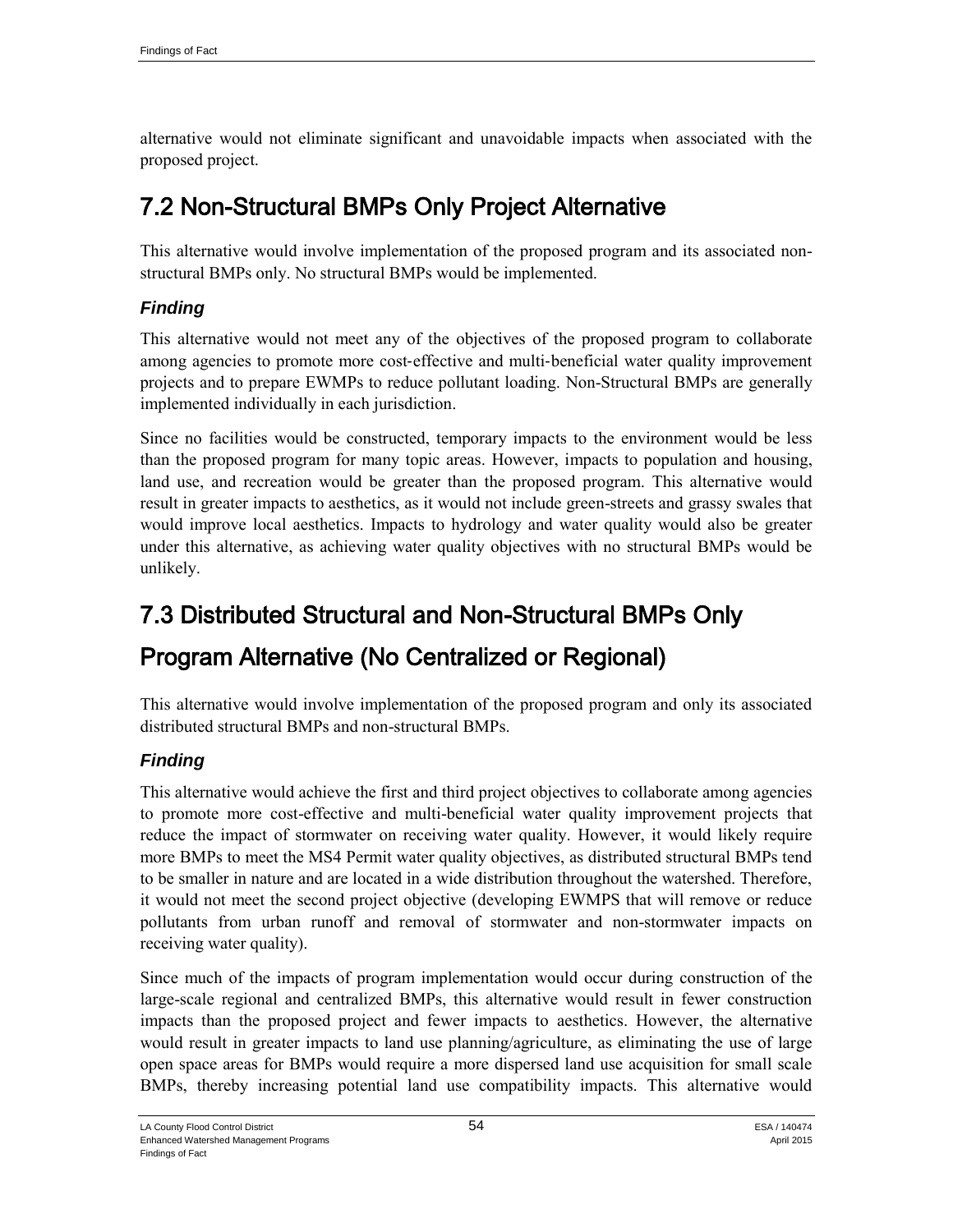eliminate the water quality benefit and more likely potential to comply with the MS4 Permit provided by large-scale regional BMPs, and would therefore result in greater hydrology and water quality impacts. All other impacts under this alternative would be similar to the proposed program.

# 7.4 Environmentally Superior Alternative

The purpose of the alternatives analysis is to consider a reasonable range of alternatives that could feasibly attain most of the basic project objectives and avoid or substantially lessen significant program impacts.

The *CEQA Guidelines* require the identification of an environmentally superior alternative of a project other than or the "no project" alternative (CEQA Guidelines Section 15126.6 (e)(2)). An environmentally superior alternative is an alternative to the project that would reduce and/or eliminate the significant environmental impacts associated with the project without creating other significant impacts and without substantially reducing and/or eliminating the environmental benefits attributable to the project.

#### *Finding*

The Environmentally Superior Alternative would be the proposed program itself. The proposed program would avoid increasing the impacts to hydrology and water quality that would occur under all three of the alternatives.

The No Program Alternative would require that individual Permittees design and construct BMPs locally to achieve MS4 Permit compliance. None of the significant and unavoidable impacts of the proposed alternative would be avoided by this alternative. Furthermore, since the ability to achieve compliance with MS4 Permit water quality objectives would be reduced if each Permittee were on their own, impacts to hydrology and water quality would be greater under this alternative.

The Distributed Structural BMPs Only Alternative would result in construction of an increased number of distributed BMPs This alternative would result in fewer impacts to air quality, cultural resources and noise, and would therefore reduce the significant and unavoidable impacts associated with the proposed program. However, since the ability to achieve compliance with MS4 Permit water quality objectives would be reduced without the larger-scale centralized and regional BMPs, impacts to hydrology and water quality would be greater under this alternative.

The Non-Structural BMPs Only Alternative would avoid all of the significant and unavoidable impacts associated with construction of the structural BMPs. In addition, nearly all of the impacts associated with the proposed alternative would be avoided, including impacts from infiltration to neighboring subsurface structures, mobilization of contaminants, and site-specific impacts to cultural and biological resources. However, since the ability to achieve compliance with MS4 Permit water quality objectives would be substantially reduced, impacts to water quality would be greater under this alternative, and compliance with the MS4 Permit would be unlikely. Even though this alternative would avoid significant and unavoidable impacts of construction and